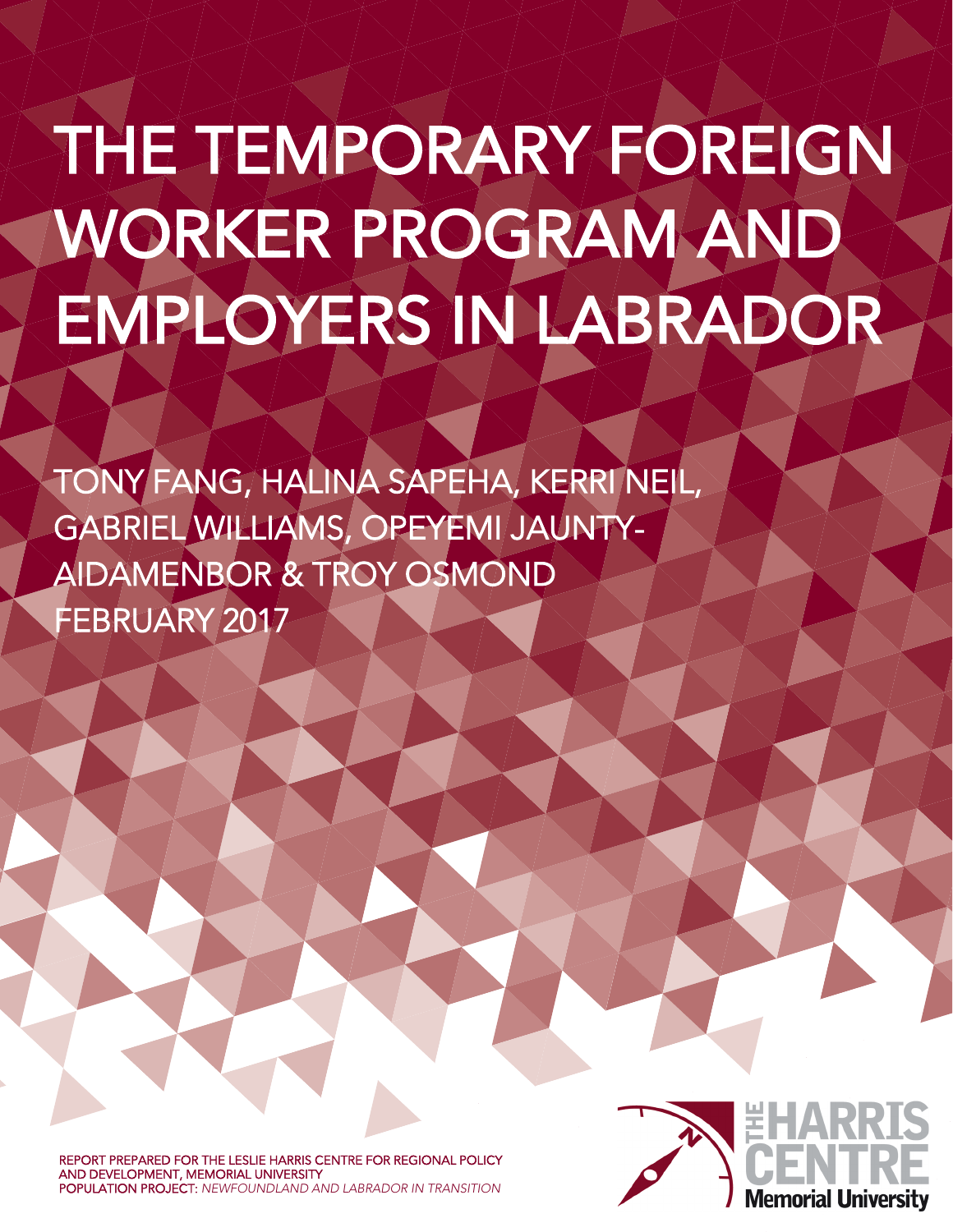## The Temporary Foreign Worker Program and Employers in Labrador

REPORT PREPARED FOR THE HARRIS CENTRE FOR REGIONAL DEVELOPMENT AND POLICY, MEMORIAL UNIVERSITY POPULATION PROJECT: NEWFOUNDLAND AND LABRADOR IN TRANSITION

> Department of Economics, Stephen Jarislowsky Chair of Cultural and Economic Transformation Memorial University

> > February 2017

Tony Fang, Ph.D., Dept. of Economics Halina Sapeha, Ph.D. Kerri Neil, B.A., M.A. student Gabriel Williams, M.A. Opeyemi Jaunty-Aidamenbor, M.Sc., Ph.D. student Troy Osmond, B.Sc. student<sup>1</sup>

 $\overline{\phantom{a}}$ 

<span id="page-1-0"></span><sup>&</sup>lt;sup>1</sup> The authors would like to acknowledge the employers who participated in our fieldwork and Keith Storey for his valuable comments and editorial contributions.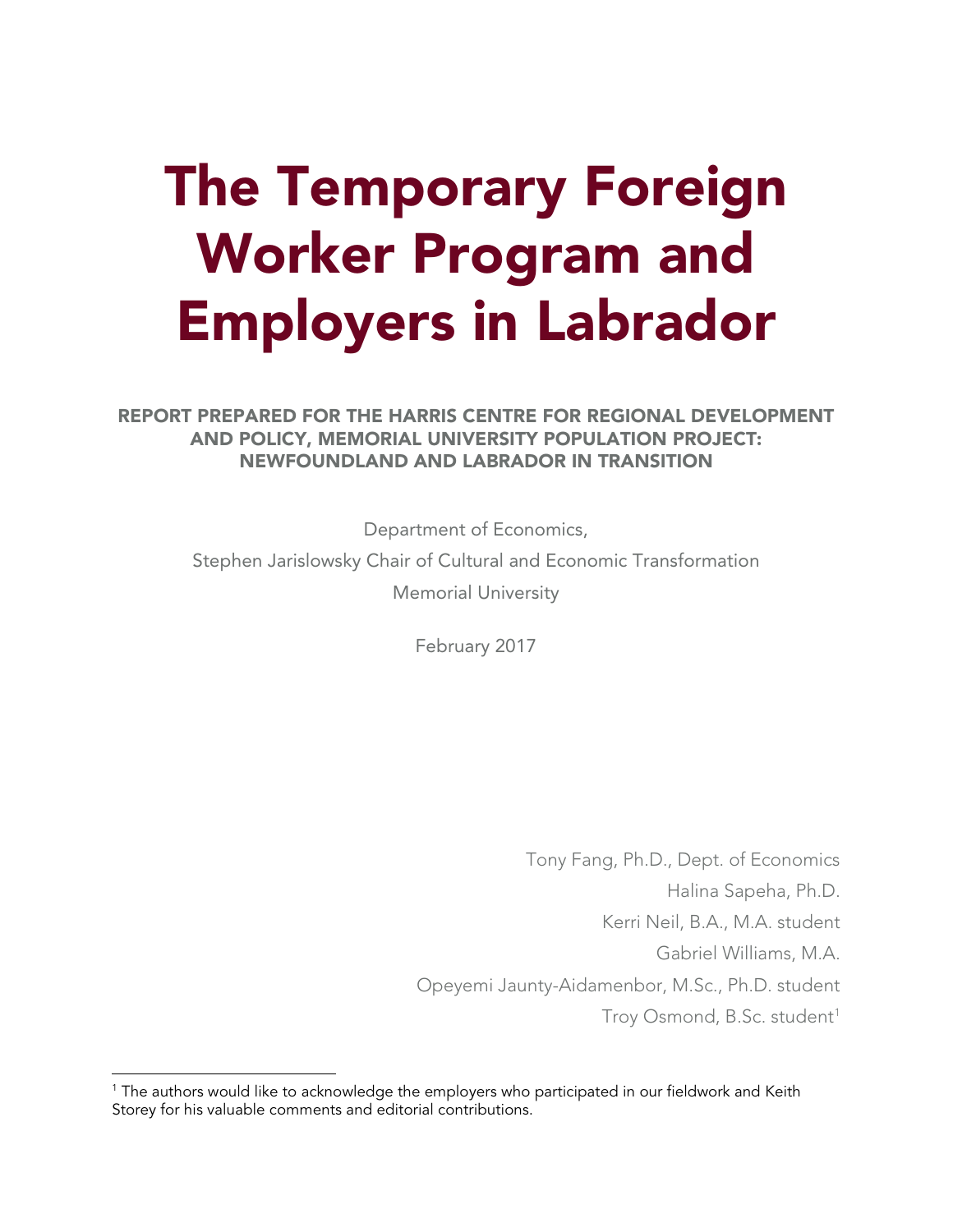## The Population Project: Newfoundland and Labrador in Transition

In 2015, Newfoundland and Labrador had the most rapidly aging population in the country – which when combined with high rates of youth out-migration, declining birth rates, and an increasing number of people moving from rural parts of the province to more urban centres, means that the province is facing an unprecedented population challenge. Without intervention, this trend will have a drastic impact on the economy, governance, and the overall quality of life for the people of the province. Planning for this change and developing strategies to adjust and adapt to it is paramount.

The Harris Centre's Population Project has developed potential demographic scenarios for the province and its regions for the next 20 years and will explore a number of the issues arising. These include, but are not limited to, those concerning:

- Labour markets how will future demands for labour be met given a shrinking labour supply?
- Service demands what are the implications of an aging and a geographically shifting population on the demand for public, private and non-government sector services?
- Service provision what are the implications of a declining rural population for the costs and delivery of services to an increasingly smaller and older, but still geographically dispersed population?
- Governance how will local and senior levels of government respond to changing governance issues in the light of these demographic changes and challenges?

Utilizing expertise from both inside and outside the university, the project employs a combined research and debate approach to inform and contribute to government policy, as well as to develop strategies for the private and non-profit sectors to respond to the broad range of issues resulting from the anticipated population shifts.

This report, by a group directed by Dr. Tony Fang, Department of Economics and Stephen Jarislowsky Chair of Cultural and Economic Transformation, Memorial University, offers an analysis of the federal Temporary Foreign Worker Program in Labrador. This program, which, particularly in boom cycles, helps employers meet their labour requirements, was revised in 2014. The new restrictions imposed negatively affected use of the program by Labrador employers. This report reviews the current program and offers some recommendations that could significantly improve its utility in Labrador.

Funded by the International Grenfell Association (IGA), the report is the second published through the Population Project. This and all other reports generated through the Population Project are available online at [www.mun.ca/harriscentre.](http://www.mun.ca/harriscentre/populationproject) More information about the project can be obtained by contacting the Project Director. Comments on the Project and reports generated are welcomed.

Keith Storey PhD Director, Population Project The Harris Centre of Regional Policy and Development Memorial University, St. John's, NL, A1B 3R5, Canada kstorey@mun.ca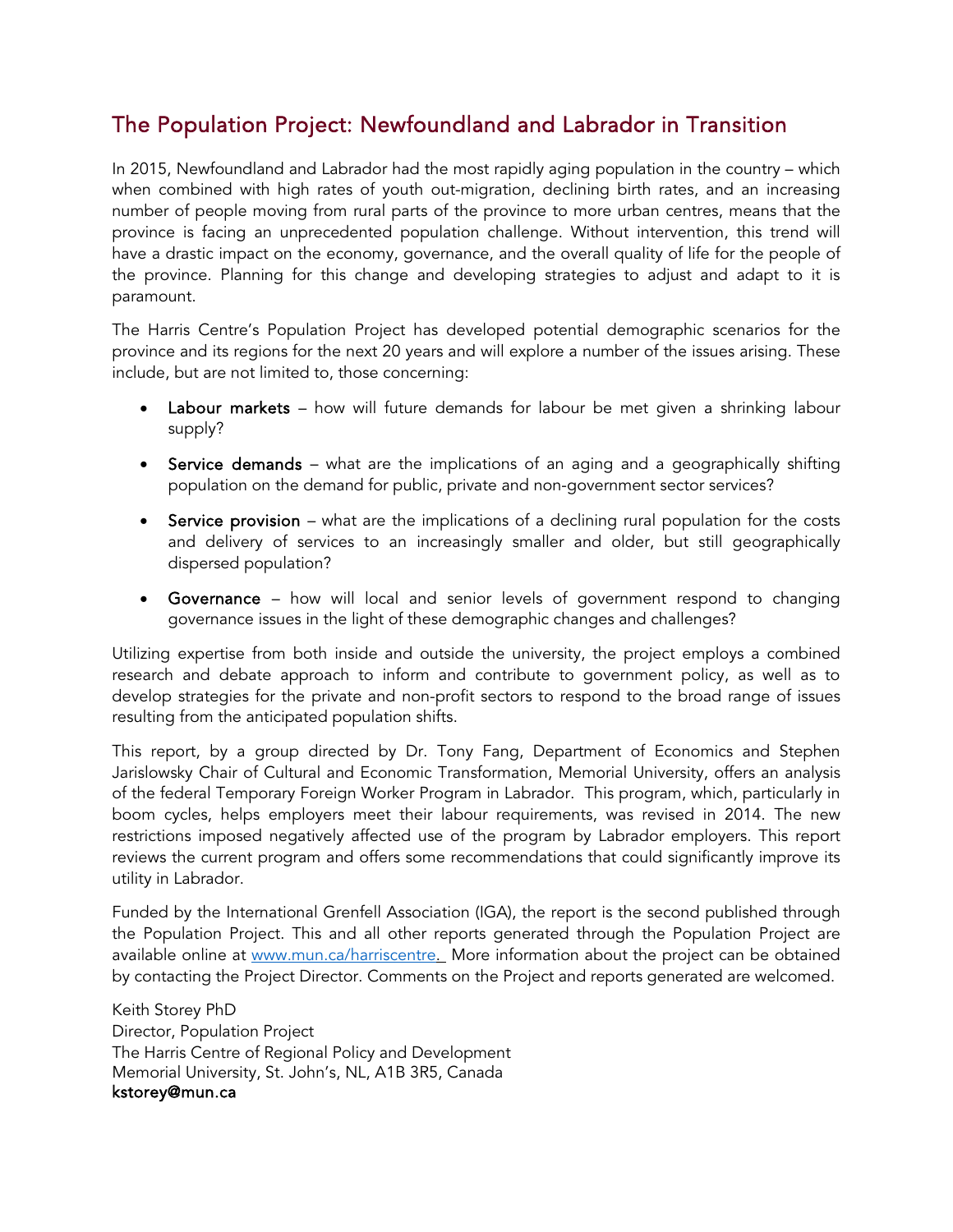## EXECUTIVE SUMMARY

Temporary foreign workers (TFWs) represent an important resource for employers across Canada and particularly in rural areas, where labour supply is often unpredictable. This is true both for highly-skilled occupations in mining and extractive industries as well as low-skilled occupations in the service industry in small towns. The expansion and encouragement of the Temporary Foreign Worker Program (TFWP) by the federal government over the last 15 years has increased employers' reliance on TFWs. Labrador reflects this trend, as the region has experienced a boom or bust cycle of economic activity and a subsequent rise in the number of TFWs employed in high and low skilled positions.

In 2014, the federal government reviewed the TFWP and imposed additional restrictions on employers wishing to hire TFWs, including an expanded and more expensive permit application process and a rule that prevents businesses from hiring workers if they are in a location with a regional rate of unemployment of 6% or higher. Newfoundland and Labrador employers were negatively affected by these restrictions, and were often unable to apply for a Labour Market Impact Assessment (LMIA) under the new regulations. The province experiences a high rate of unemployment relative to the rest of the country and local labour is assumed to be on hand. However, in Labrador this is not the case and employers need access to alternate forms of labour.

This report helps frame these issues in the context of Labrador, and puts recent regulatory proposed changes by the federal government into context for the region. The research project combines employer interviews with statistics around the hiring of temporary foreign workers, where available. Previous studies have focused on interviewing TFWs to understand their experiences, but employer perspectives remain underexplored. This project fills this gap by speaking with employers in the region about the main challenges surrounding employers and the TFWP in Labrador.

The research shows that there is a demonstrated need for TFWs in Labrador. The volatile nature of the resource sector and inappropriate local skill sets makes an effective TFW policy for Labrador essential. Demographic changes are likely to exacerbate need for Labrador appropriate policy. At the same time, any policy needs to recognize the conflict between providing jobs for foreign workers and taking jobs from locals. In Labrador, local labour is available but underutilized. TFW issues need to be seen in the larger context of EI reform and education and skills training for the Canadian labour force as a whole. In the absence of any resolution to these and other complex issues in the short- to medium term, TFWs are likely to be an ongoing requirement in Labrador.

Based on the results of this study, there are several recommendations for moving forward.

Recommendation 1: Municipal governments (mayors and town councils) and local businesses should partner to establish a labour supply and demand database at the municipal level.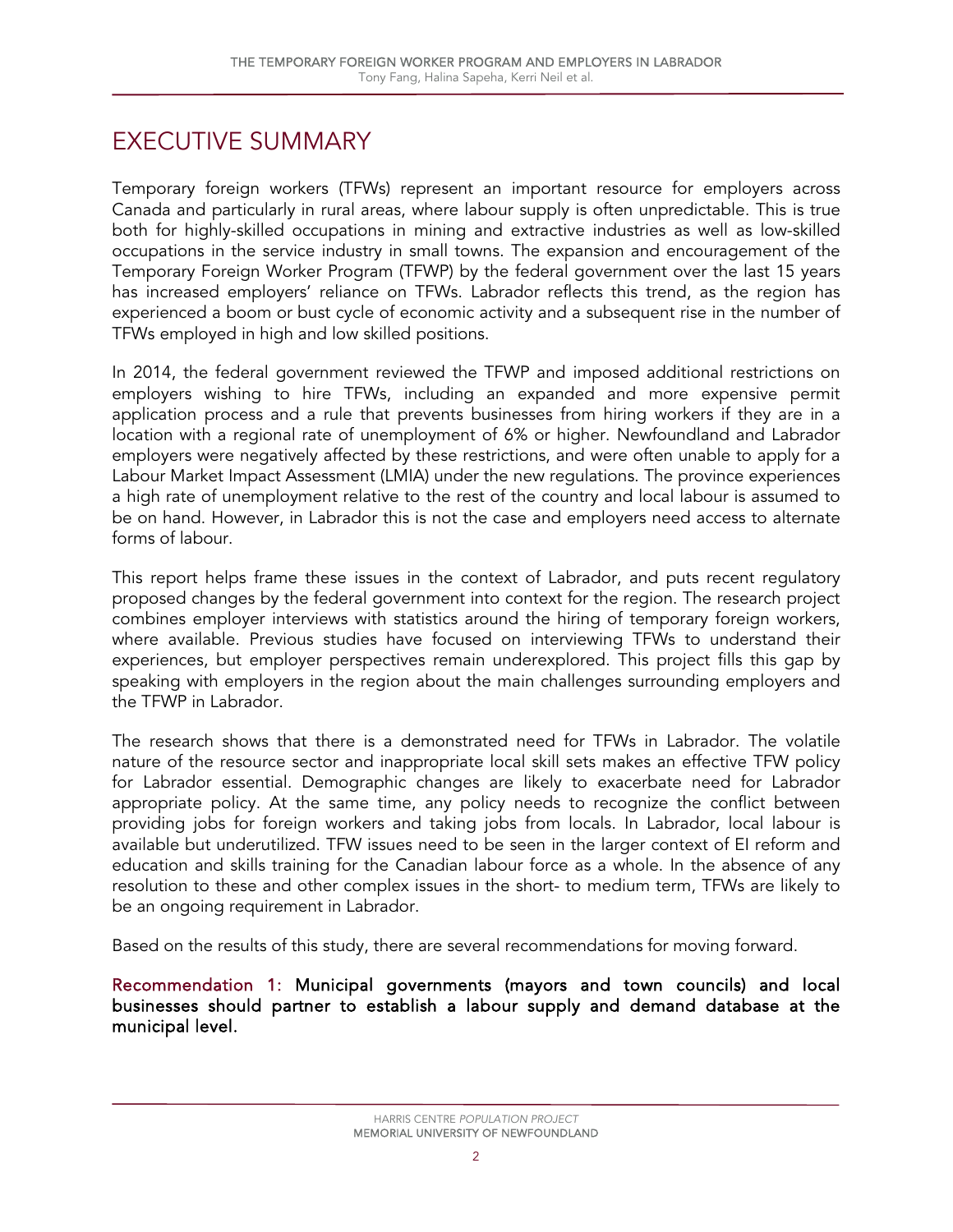Recommendation 2: Labrador employers should be allowed to hire TFWs if they are not able to recruit a Canadian worker (Canadian citizen or permanent resident) during the required period for advertising the position.

Recommendation 3: The federal government should offer language training to temporary residents in Canada and allocate additional funding for this matter.

Recommendation 4: The federal government and Newfoundland and Labrador provincial government, as well as potentially other partners (e.g. construction firms, property management companies, etc.), should invest in affordable housing in those Labrador communities that struggle to attract workers from other parts of Labrador, the province, Canada and/or the world.

Recommendation 5: The provincial government's Office of Immigration and Multiculturalism should introduce a specific stream for TFWs under the Newfoundland and Labrador Provincial Nominee Program.

Recommendation 6: The provincial government of Newfoundland and Labrador should invest more financial and human resources into the Office of Immigration and Multiculturalism to process immigration applications in an expedited fashion.

Recommendation 7: The provincial government's Office of Immigration and Multiculturalism should prepare a clear information package for employers who wish to assist their TFWs seeking permanent residency in Canada.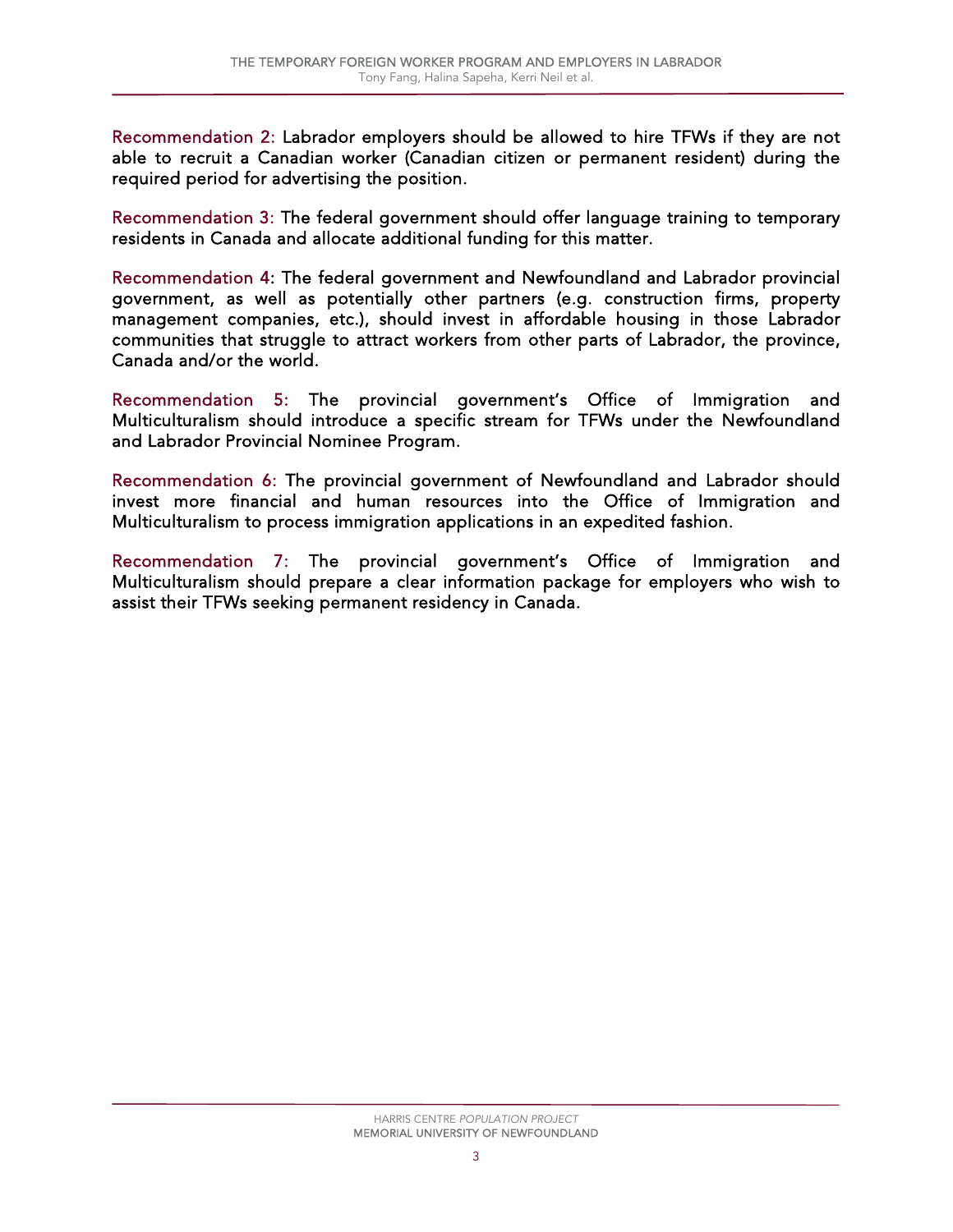## **TABLE OF CONTENTS**

| 2.1 Overview of the Temporary Foreign Worker Program: changes over 2002-2015 11 |  |
|---------------------------------------------------------------------------------|--|
|                                                                                 |  |
|                                                                                 |  |
|                                                                                 |  |
|                                                                                 |  |
|                                                                                 |  |
|                                                                                 |  |
|                                                                                 |  |
|                                                                                 |  |
|                                                                                 |  |
|                                                                                 |  |
|                                                                                 |  |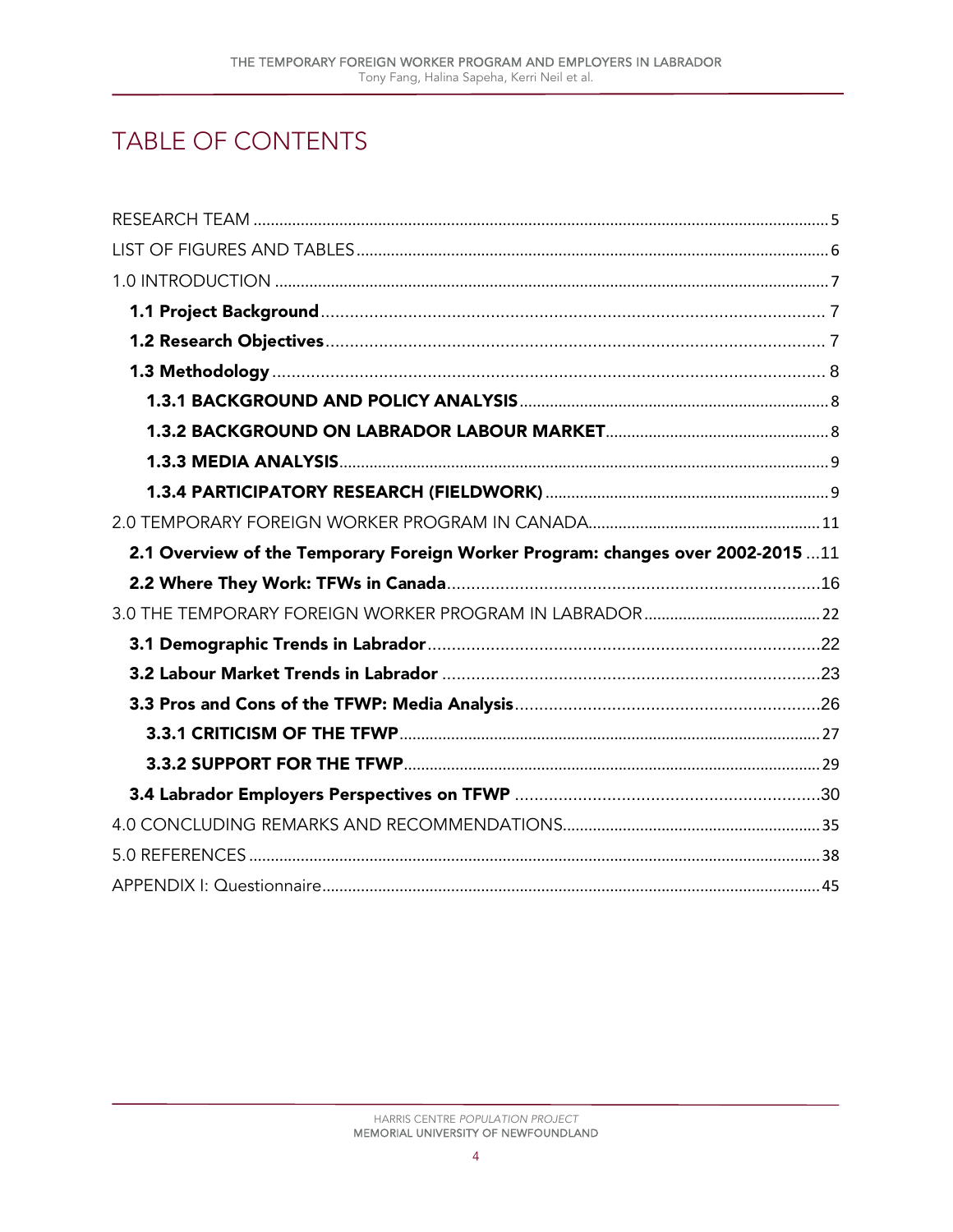## <span id="page-6-0"></span>RESEARCH TEAM

Dr. Tony Fang is the Stephen Jarislowsky Chair in Economic and Cultural Transformation at Memorial University of Newfoundland. Currently he sits on the World Bank's Expert Advisory Committee on Migration and Development. He is dedicated to publishing cutting-edge research on the Canadian, and Newfoundland and Labrador economies. His areas of research interest encompass issues of high performance workplace practices, retirement policy and the ageing workforce, education, immigration, innovation and firm growth. He has also provided extensive consulting services to the HRSC, Statistics Canada, and Government of Ontario.

Dr. Halina Sapeha is a Public Engagement Postdoctoral Fellow at Memorial University of Newfoundland. She earned her PhD in Comparative Public Policy from McMaster University. Her research interests include labour migration, integration of immigrants, and efficacy and effectiveness of public policies. She previously held posts in international agencies and think tanks in Europe and worked on surveys in Canada and abroad for COMPAS Research.

Kerri Neil, B.A., is a graduate student in Sociology at Memorial University of Newfoundland. She has been working with Dr. Fang for the past year researching and writing pieces on immigration, such as "Sense of Belonging" in the 2015 Vital Signs report. She has also worked with Collaborative Applied Research in Economics (CARE) where she analyzed labour markets within Newfoundland and Labrador.

Gabriel Williams, M.A., is a researcher specializing in temporary foreign workers, international students, Canadian immigration policy, climate-induced migration, and the human rights of migrant workers worldwide. He graduated in 2014 with an M.A. in Global Governance from the University of Waterloo and worked as a policy analyst at Wilfrid Laurier from 2013-2015.

Opeyemi Jaunty-Aidamenbor, M.Sc., is a Ph.D. candidate researching the impact of immigrants on the labour market of Newfoundland and Labrador, especially the impact on labour market outcomes of the local population. She examines what group(s) is/are most affected and how. She is currently enrolled in the Interdisciplinary PhD programme (Economics, Sociology, and Political Science) at Memorial University of Newfoundland. She received an M.Sc. in Human Resource Management from the University of Wales, United Kingdom.

Troy Osmond is an undergraduate student in Economics at Memorial University of Newfoundland. His research interests encompass labour market economics, behavioural economics, public economics, and welfare economics. He plans to enter the graduate program for economics next year once finishing his degree.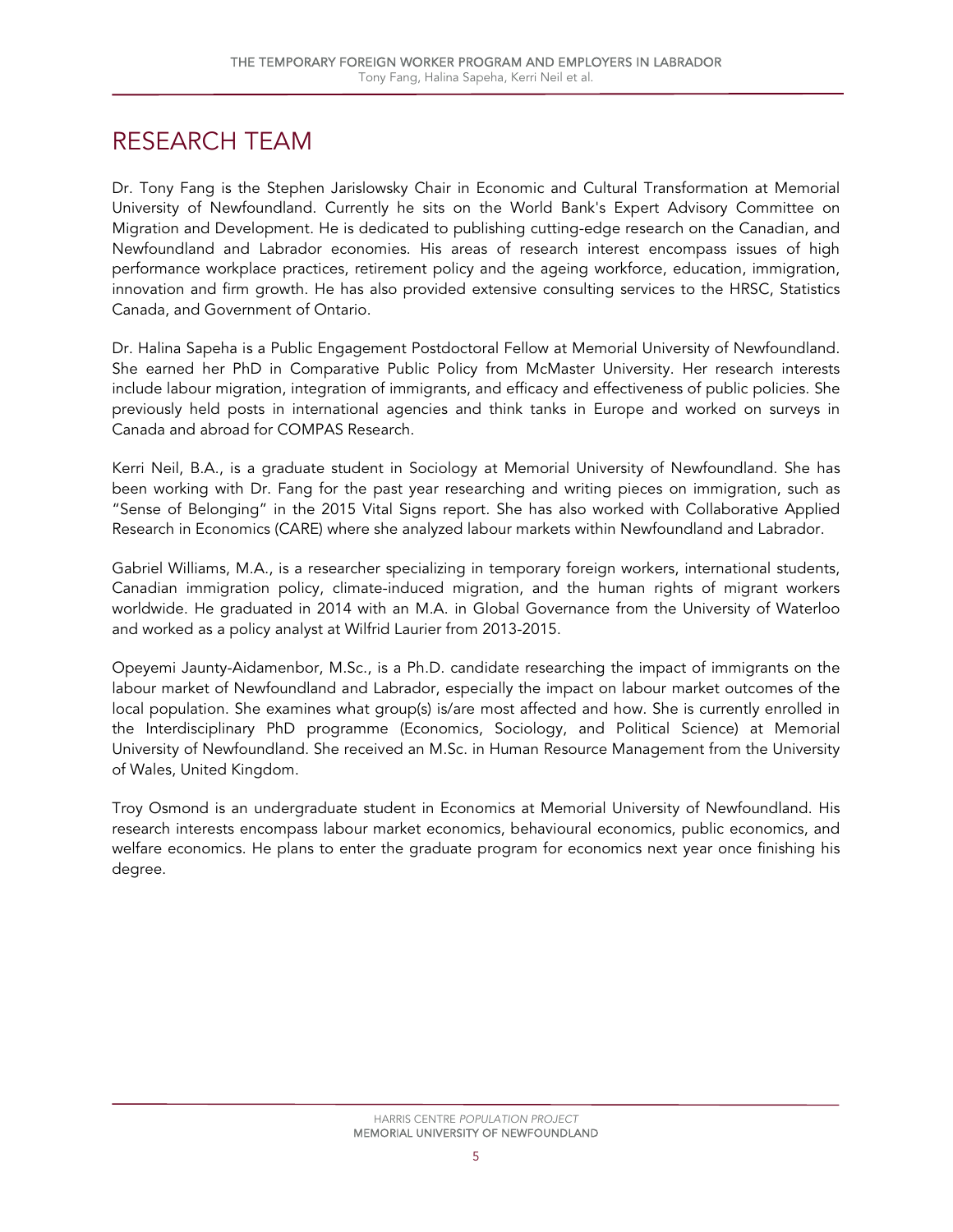## <span id="page-7-0"></span>LIST OF FIGURES AND TABLES

| FIGURE 1: NUMBER OF TFWP WORK PERMIT HOLDERS IN CANADA, 2005 TO 2014 (CIC, 2014).                                                                                   |  |
|---------------------------------------------------------------------------------------------------------------------------------------------------------------------|--|
| FIGURE 2: TFWP WORK PERMIT HOLDERS BY CATEGORY IN CANADA, 2005 TO 2014 (CIC, 2014).                                                                                 |  |
| FIGURE 3: TFWS AS PERCENT OF TOTAL EMPLOYED IN CANADA AND THE PROVINCES, 2008 TO<br>2015 (CIC, 2014; STATISTICS CANADA, TABLE 282-0008; AUTHOR'S CALCULATIONS).  18 |  |
| FIGURE 4: NUMBER OF TFW POSITIONS ON POSITIVE LMIAS, OFFSHORE IN NL, 2008-2015                                                                                      |  |
| FIGURE 5: NUMBER OF TFW POSITIONS ON POSITIVE LMIAS BY URBAN AREA IN NL, 2008-2015                                                                                  |  |
| FIGURE 6: JOB VACANCY RATE IN CANADA AND THE PROVINCES, 2015-2016 (STATISTICS                                                                                       |  |
| FIGURE 7: JOB VACANCIES BY OCCUPATION IN NEWFOUNDLAND AND LABRADOR, 2015-2016                                                                                       |  |
| FIGURE 8: UNEMPLOYMENT RATES IN CENSUS DIVISIONS USED BY TFWP  25                                                                                                   |  |
|                                                                                                                                                                     |  |
|                                                                                                                                                                     |  |
|                                                                                                                                                                     |  |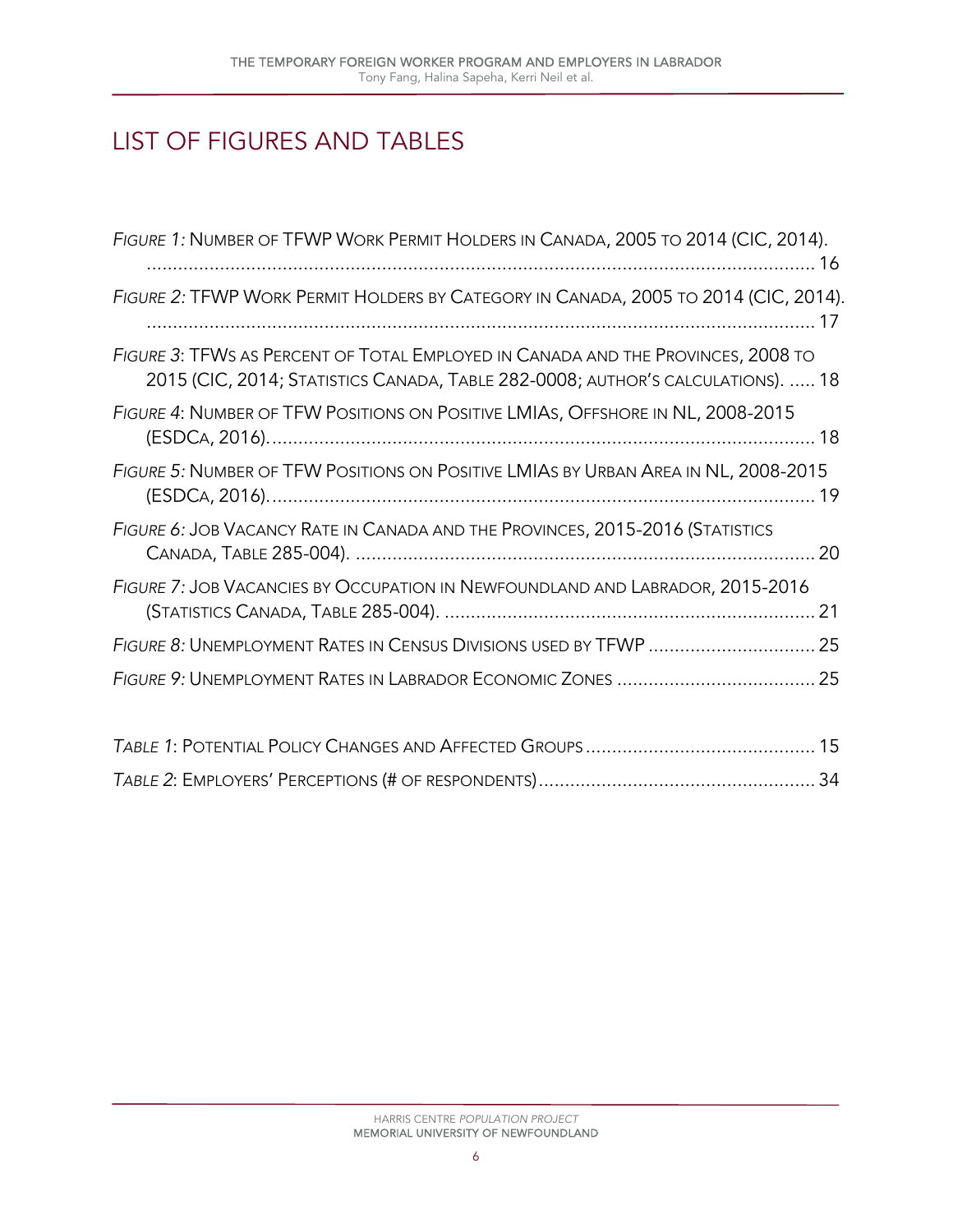## <span id="page-8-0"></span>1.0 INTRODUCTION

## <span id="page-8-1"></span>1.1 Project Background

Temporary foreign workers (TFWs) represent an important resource for employers across Canada and particularly in rural areas, where labour supply is often unpredictable. This is true both for highly-skilled occupations in mining and extractive industries as well as low-skilled occupations in the service industry in small towns. The expansion and encouragement of the Temporary Foreign Worker Program (TFWP) by the federal government over the last 15 years has increased employers' reliance on TFWs. Labrador reflects this trend, as the region has experienced a boom or bust cycle of economic activity and a subsequent rise in the number of TFWs employed in high and low skilled positions.

In 2014, the federal government reviewed the TFWP and imposed additional restrictions on employers wishing to hire TFWs, including an expanded and more expensive permit application process. The overhaul introduced a cap for businesses hiring over 10 employees, where the number of TFWs hired could make up only 10% of their workforces, to be phased in over a couple of years; a four year in, four year out rule, which prevents workers from staying in the country indefinitely; a rule that prevents businesses from hiring workers if they are in a location with a regional rate of unemployment of 6% or higher; an increased fee for employers to obtain a Labour Market Impact Assessment (LMIA) from \$275 to \$1000; and a requirement that employers pay TFWs the same wage as Canadian workers. Many other changes negatively affected employers and TFWs alike, and were widely denounced by employer groups (BOFBC, 2016; SJBOT, 2014).

Newfoundland and Labrador employers were negatively affected by these restrictions, and were often unable to apply for an LMIA under the new regulations. The province experiences a high rate of unemployment relative to the rest of the country and local labour is assumed to be on hand. However, in Labrador this is not the case and employers need access to alternate forms of labour.

This report helps frame these issues in the context of Labrador, and puts recent regulatory proposed changes by the federal government into context for the region. The research project combines employer interviews with statistics around the hiring of temporary foreign workers, where available. Previous studies have focused on interviewing TFWs to understand their experiences, but employer perspectives remain underexplored. This project fills this gap by speaking with employers in the region about the main challenges surrounding employers and the TFWP in Labrador.

## <span id="page-8-2"></span>1.2 Research Objectives

The goal of this project is to review the current TFWP in the context of Labrador and develop a more regionally appropriate model. The research includes an overview of the current program and discussions with businesses to identify the constraints and opportunities associated with the program and to identify ways that it might be improved to address anticipated future needs.

The report attempts to examine the experiences of employers using the TFWP, provide recommendations to government-related and other stakeholders, and disseminate research results to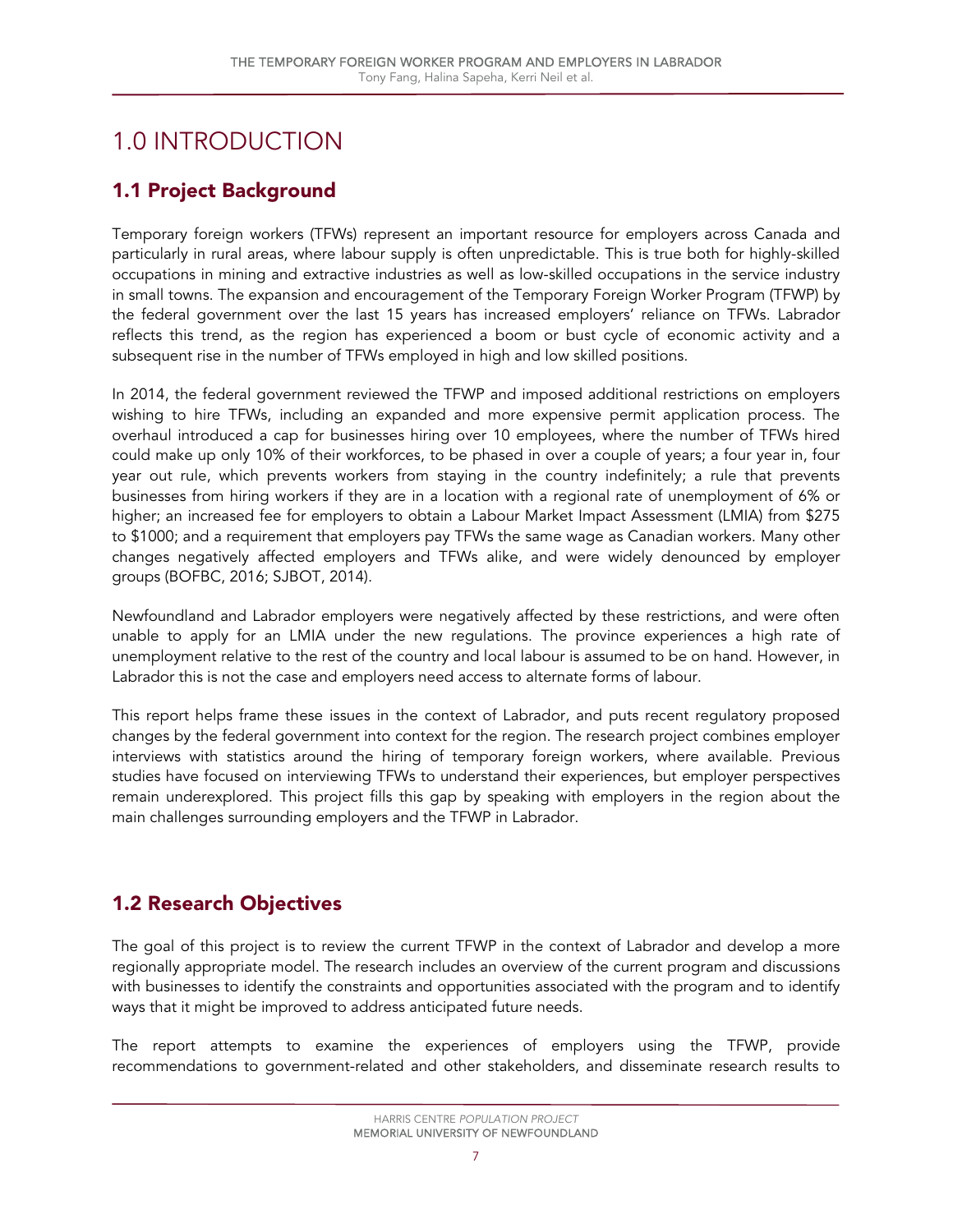relevant stakeholders. The study records the experiences of employers who have hired TFWs in Labrador. This helps illuminate the major impact the TFWP has had on rural parts of the country in general and Labrador in particular.

Several research objectives guided this project and informed the researchers at every stage of the process. They include:

- Provide detailed and accessible background on the TFWP.
- Provide background on Labrador labour market characteristics.
- Collect information on how the TFWP affects employers in Labrador.
- Develop policy recommendations to address Labrador TFWP issues
- Disseminate results to key stakeholders and reach the appropriate audience.

## <span id="page-9-0"></span>1.3 Methodology

The project adopts a multi-method approach using the following techniques: participatory research (survey and/or interviews with employers over phone); policy analysis of the TFWP; media analysis (with particular emphasis on identifying perceived challenges for employers); and analysis of secondary source data from Immigration, Refugee and Citizenship Canada (IRCC). This multi-faceted approach to the project ensures triangulation of the research results and creates a more robust and reliable study.

## <span id="page-9-1"></span>1.3.1 BACKGROUND AND POLICY ANALYSIS

This section of the research includes a detailed look at the policies enacted by the federal government that have impacted employers in Labrador. The nature of Canadian immigration policy has been noticeably altered over the last 15 years. There have been over 110 policy changes administered since 2002, either through legislative changes or through ministerial instruction. The majority of these changes have been to programs issuing temporary resident permits, such as the TFWP. These changes are often complex and contradictory, with government implementing new strategies over a short period of time that were often counter to previous positions. The changes to the TFWP are illustrated by analysis of secondary sources including the Canada Gazette, Ministerial statements, IRCC (public) data, government documents, media reports, notes from Question Period and other government documentation. This study makes it accessible for interested parties and for other researchers undertaking similar studies in the future.

## <span id="page-9-2"></span>1.3.2 BACKGROUND ON LABRADOR LABOUR MARKET

Labrador's labour market is characterized by periodic demands from mega projects and fluctuating demand from various resource and mineral projects. Mining companies, for example, frequently make use of temporary labour to fill labour shortages, particularly in highly skilled technical areas. Recent fluctuations in the price of iron ore has led to unpredictable circumstances in the Labrador economy and TFWs have been needed for their flexibility and their expectations of temporary work. In urban centres like Labrador City and Wabush, local businesses have expanded in recent years to meet the needs of the burgeoning numbers of mining employees. With labour shortages, employers have reached out to TFWs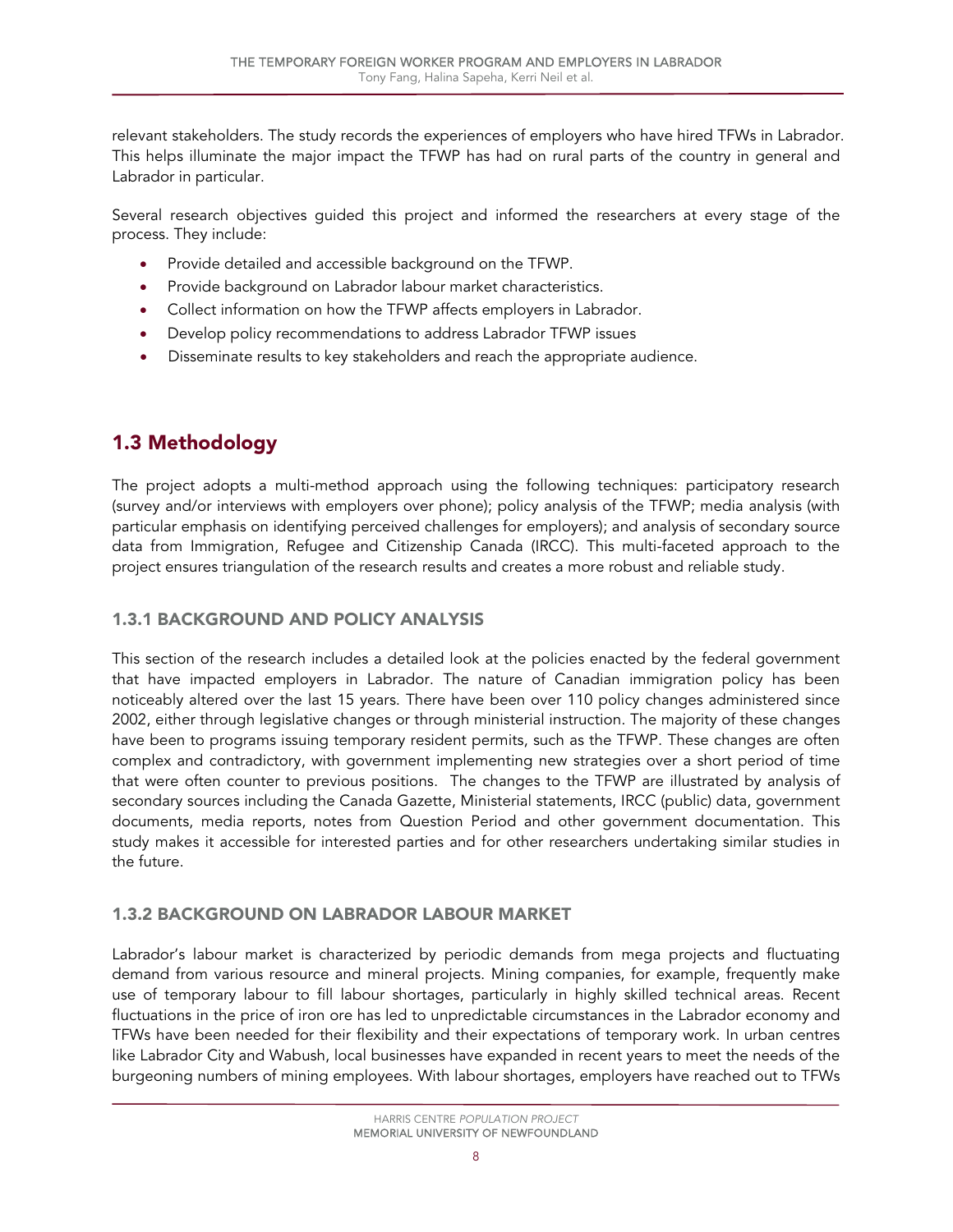to fill gaps in service industry and other low skilled positions. This has created a situation where various segments of the Labrador labour market are affected by changes to temporary resident permit programs, such as the TFWP.

#### <span id="page-10-0"></span>1.3.3 MEDIA ANALYSIS

A media analysis was also used to gather the feedback of stakeholders such as government officials, trade unions, employers, etc. who have already spoken publicly on the issue. Secondary sources were gathered from a variety of online sources, mainly from the archive of *The Telegram*, which includes reprints from other news outlets. Another source was Eureka, a database covering local, regional, national and international newspapers, trade publications, etc. Eureka contains the full text coverage of more than ten newspapers from Newfoundland and Labrador, including *The Telegram*, based in St. John's, and *The Aurora*, based in Labrador City.

#### <span id="page-10-1"></span>1.3.4 PARTICIPATORY RESEARCH (FIELDWORK)

The project uses participatory research to gather data on employer experiences of the TFWP. This includes the collection of data from employers who agreed to interviews. Since there is no known accessible database of employers hiring TFWs in the region, non-random sampling techniques were employed. Specifically, purposive sampling and snowball (referral) sampling allowed us to select employers with specific knowledge of the TFWP or with experience hiring TFWs. These sampling techniques also enabled the researchers to gain trust with the employer over a short period of time and led to more robust responses. The goal was to obtain a sample that is representative of the main industries hiring TFWs in the region. Care was thus taken to select employers from a variety of backgrounds and industries.

The design of the questionnaire followed strict procedures according to the Interdisciplinary Committee on Ethics in Human Research at Memorial University in St. John's. It followed the guidelines as set out under the Policy on Ethics involving Human Participants. The questions were informed by the background research on the TFWP, Labrador labour market and policy research done in the weeks preceding the design.

A standardized questionnaire was administered to employers to increase the representativeness of the sample. The survey is semi-structured, keeping with standardized themes relating to the TFWP. It was, first, administered by email and then orally over phone. The sample size for the study was seven (n=7). A larger sample was hoped for but there were various constraints to achieving this: i.e. budget and time constraints, the specifics of the geographic region and the targeted population, the sensitivity of the topic, as well as perceived constraints of previous studies (Mullings and Anderson, 2015). Calling the potential respondents proved to be the only effective way to get a reply as only one person replied to the e-mail (to decline participation). Among common reasons for unwillingness to participate were the lack of interest and the absence of a person knowledgeable about the issue at the time of calling. The latter reason was addressed by calling back at several different times until the knowledgeable person was present, although in some cases the individual was always absent.

Participation in the study was voluntary. Participants received the informed consent form, which explicitly specified that they were free to decide whether to take part in the study and that there would be no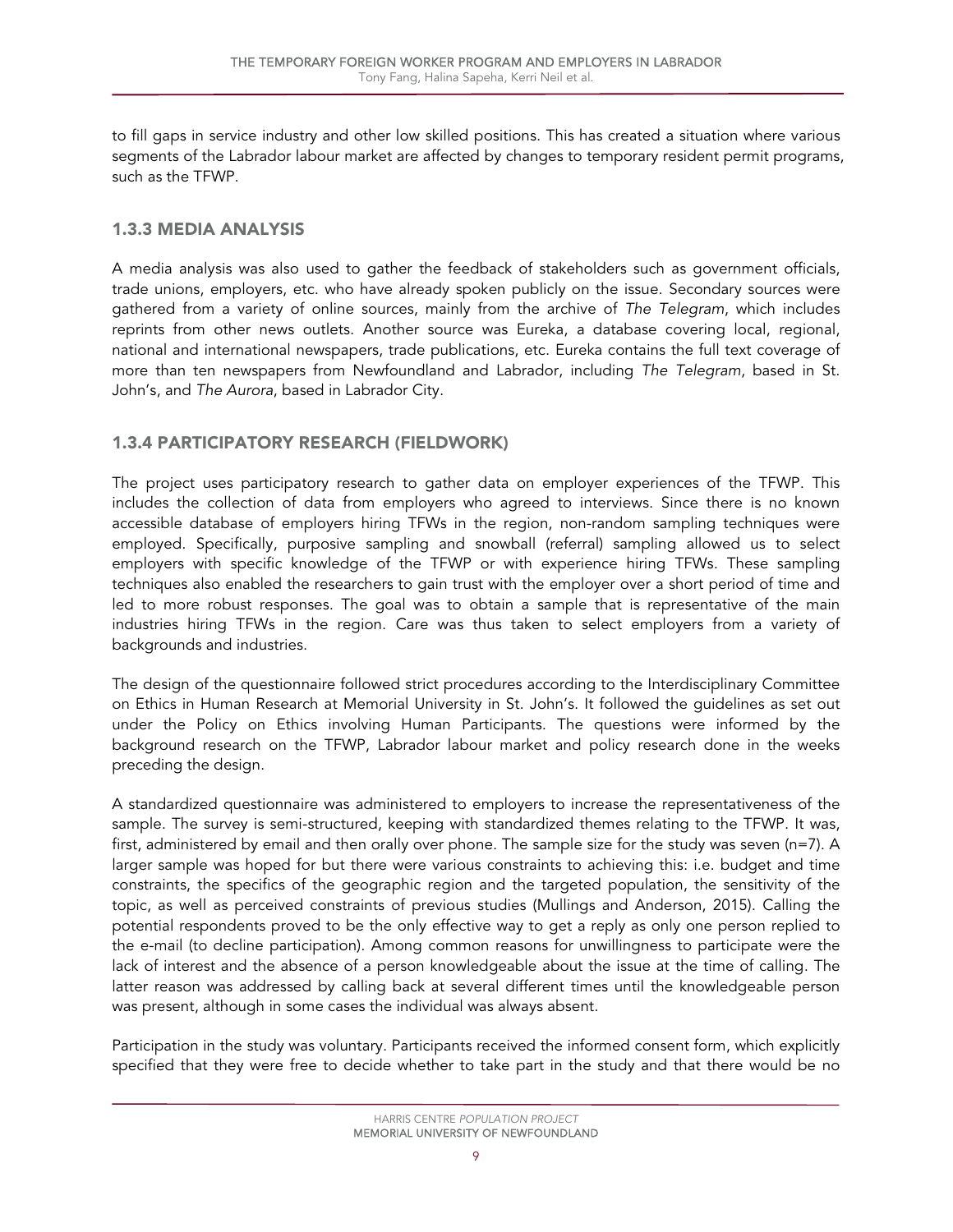negative consequences if they chose not to participate or to withdraw from the study once it had started. Every reasonable effort was made to ensure anonymity of participants.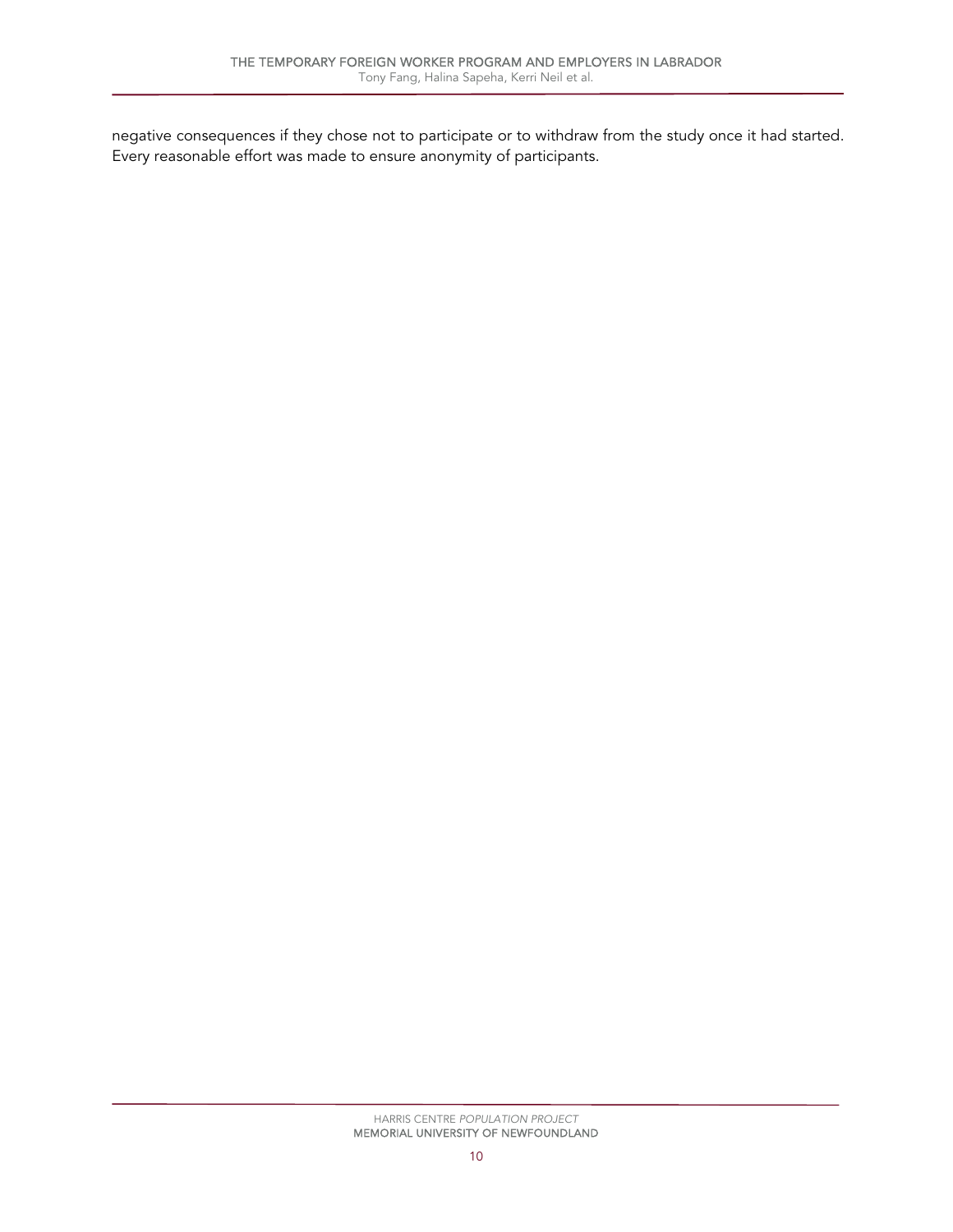## <span id="page-12-0"></span>2.0 TEMPORARY FOREIGN WORKER PROGRAM IN CANADA

## <span id="page-12-1"></span>2.1 Overview of the Temporary Foreign Worker Program: changes over 2002-2016

There are several ways to hire a temporary foreign worker (TFW) based on the worker's skills and country of origin. The Temporary Foreign Worker Program (TFWP) requires a firm to make an application with Human Resources and Skills Development Canada (HRSDC) for a Labour Market Impact Assessment (LMIA), which has several stipulations including that the job is genuine, that the employer had made appropriate steps to hire a Canadian worker, that there is a skills shortage, and that the employer has a transition plan to hire Canadians in this field permanently. If approved, the employer or prospective employee must then obtain a work permit from Immigration, Refugees and Citizenship Canada (IRCC). The other route, also known as the International Mobility Program (IMP), is available to a TFW who does not require a LMIA, either because the foreign national comes from a country with which Canada has an international labour agreement such as NAFTA, or they contribute to Canada's interests, such as those in study exchange programs or intra-company transfers. Once the TFW has arrived, the employer is responsible for introducing them to the Canadian social security system by arranging Worker's Compensation benefits and medical coverage, verifying their Social Insurance Number, and respecting the stipulations of their work permit (CIC, 2015a; CIC, 2015b).

Programs similar to the TFWP have existed in Canada since the 1960s, but were not formally legislated until 1973. These programs targeted workers with highly specialized skills based on a designated Occupation List, and were also used to bring in seasonal agricultural workers and live-in caregivers (Nakache, 2013; Lemieux and Nadeau, 2015). Firms were required to pay TFWs the median wage given for an occupation in a specific region, which meant that some TFWs were paid more than the general workforce, though this rule did not apply to seasonal workers or live-in caregivers (Gross, 2014).

Under the 2001 Immigration and Refugee Protection Act (IRPA), the Temporary Foreign Worker Program for Skilled Workers was introduced, which added additional stipulations to using the program for highly skilled workers. Under pressure from the business community to bring in low-skilled labour, the program was extended to the Pilot Project for Hiring Foreign Workers in Occupations that Require Lower Levels of Formal Training (Nakache, 2013). Both programs required employers to submit a Labour Market Opinion (LMO) to HRSDC, formerly Employment and Social Development Canada (ESDC), to be eligible for the program. To receive a positive LMO, the employer had to show that the job offer was genuine, that the wages offered to the foreign national were consistent with the prevailing wage rate for the industry, and that the employer had made reasonable efforts to hire a Canadian citizen or permanent resident for the position (IRPA R([2](#page-12-2)03), 2001)<sup>2</sup>. Upon validation, IRCC, formerly Citizenship and Immigration Canada (CIC), screened the candidate for security, health and other considerations before issuing the necessary documentation for the foreigner to work in Canada, with the final entry decision being made by border officers (ESDC, 2007a; Gross, 2014). Further conditions were imposed on employers seeking low-skilled workers such as the payment of return airfare by the employer, proof of medical coverage for TFWs for duration of work period, support from employer to find accommodation, and registration with workers' compensation. The requirement to pay TFWs median wages was dropped

<span id="page-12-2"></span>l  $2$  It should be noted that IRPA has been modified and the word "opinion" was changed to "assessment" to reflect new policies.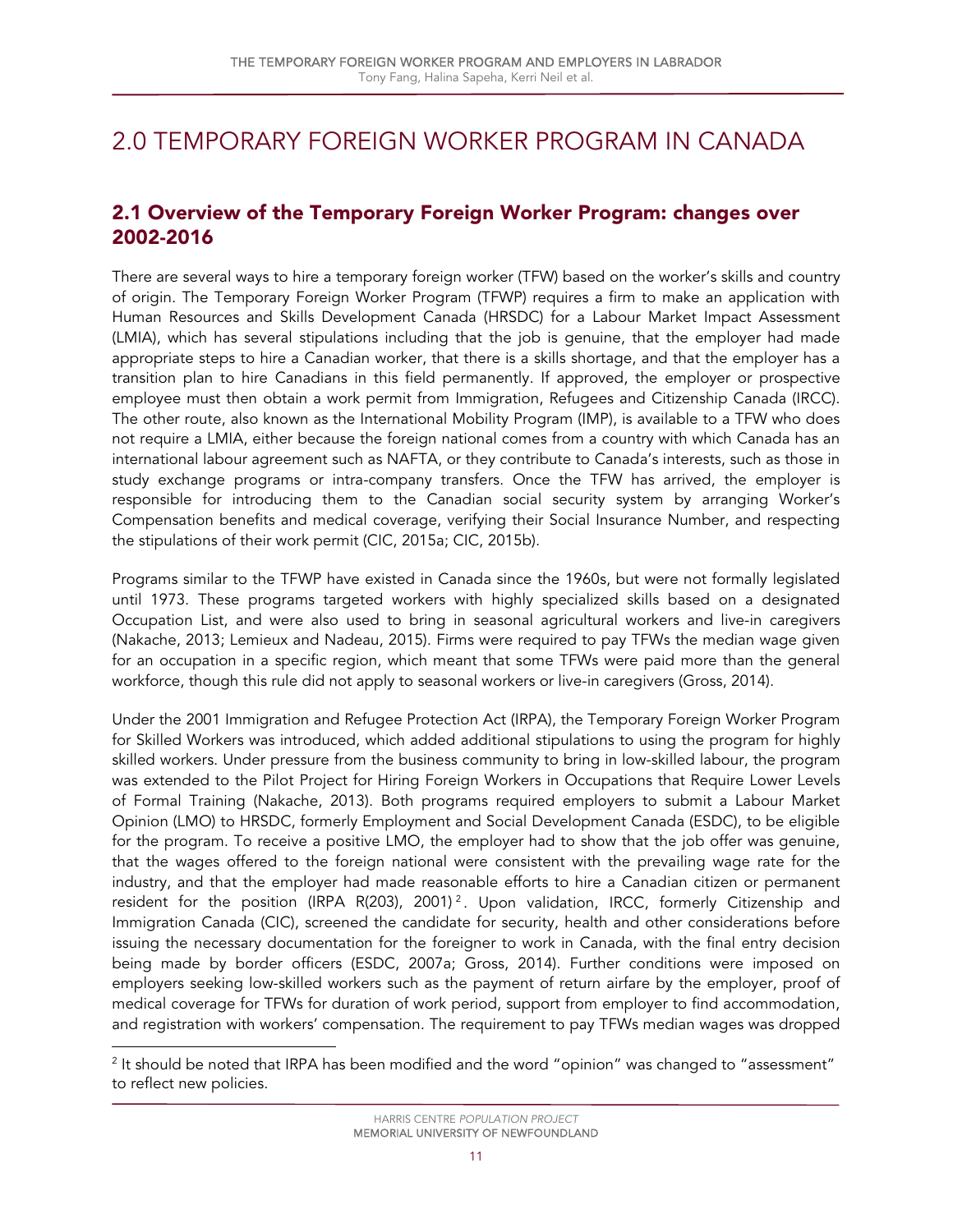in 2002 and instead, employers could offer high-skilled 15% less and low-skilled 5% less than the median wage, though not less than the minimum (Gross, 2014). Low-skilled TFWs were only allowed to remain in Canada for 12 months and had to wait 4 months before reapplying (ESDC, 2007b).

In 2006, the "Lists of Regional Occupations under Pressure" were established to clarify which occupations were eligible for the TFWP and to cut down on recruiting times for employers from twothree weeks to one week. A handbook for employers was produced as well, which helped employers navigate the TFWP (ESDC, 2007b; Gross, 2014).

By 2007, the federal government welcomed more temporary than permanent residents and the TFWP had grown to include five streams: the Live-in Caregiver Program; the Seasonal Agricultural Worker Program; the pilot project for occupations requiring lower levels of formal training; the oil sands construction projects in Alberta; and the hiring of foreign academics (ESDC, 2007b; Nakache, 2013). In Budget 2007, the federal government committed an additional \$50.5 million over two years to the TFWP to reduce processing delays, more effectively help employers fill skills shortages, and to develop mechanisms to monitor employers and address instances of non-compliance. These changes to the TFWP were made as part of the new Conservative government's Advantage Canada strategy, and rhetoric around improvements to the program were focused on filling labour shortages, keeping Canada competitive, and making "it faster and easier for Canadian employers to meet their labour force needs" (ESDC, 2007a; ESDC, 2007b).

The new changes included:

- The LMO and work permit for workers in the Pilot Project for Occupations Requiring Lower Levels of Formal Training was increased from one to two years.
- The LMO and work permit for workers under the Live-in Caregiver Program was extended from 1 year to a maximum of 3 years and 3 months.
- An online LMO application was introduced for faster, more streamlined service, and employers were given the option to have work permits and LMOs processed concurrently by CIC and HRSDC.
- The Immigration and Refugee Protection Act (IRPA) was amended to increase the protection of foreign workers from exploitation or abuse.
- The Expedited Labour Market Opinion (E-LMO) was introduced as a pilot project to accelerate the processing times of LMOs in Alberta and British Columbia, where employers were suffering from a backlog of applications. This E-LMO was for 12 high-demand generally low-skilled occupations and the processing time was reduced from five months to five days. The E-LMO included the addition of several stipulations requiring employers to prove their eligibility by stating their application was consistent with their business that they had been operating for 12 months with at least one employee, that they confirm their compliance by phone, and that they agreed to a compliance review. The project also included a Memorandum of Understanding between the federal and provincial government to strengthen protections for TFWs, as labour laws are typically a provincial responsibility, but because TFWs were more of a federal responsibility. This pilot project ended in 2010 when the backlog was eliminated.
- In response to growing concerns about the infringement of TFWs rights, the government produced a pamphlet detailing workers' rights that was published in six languages.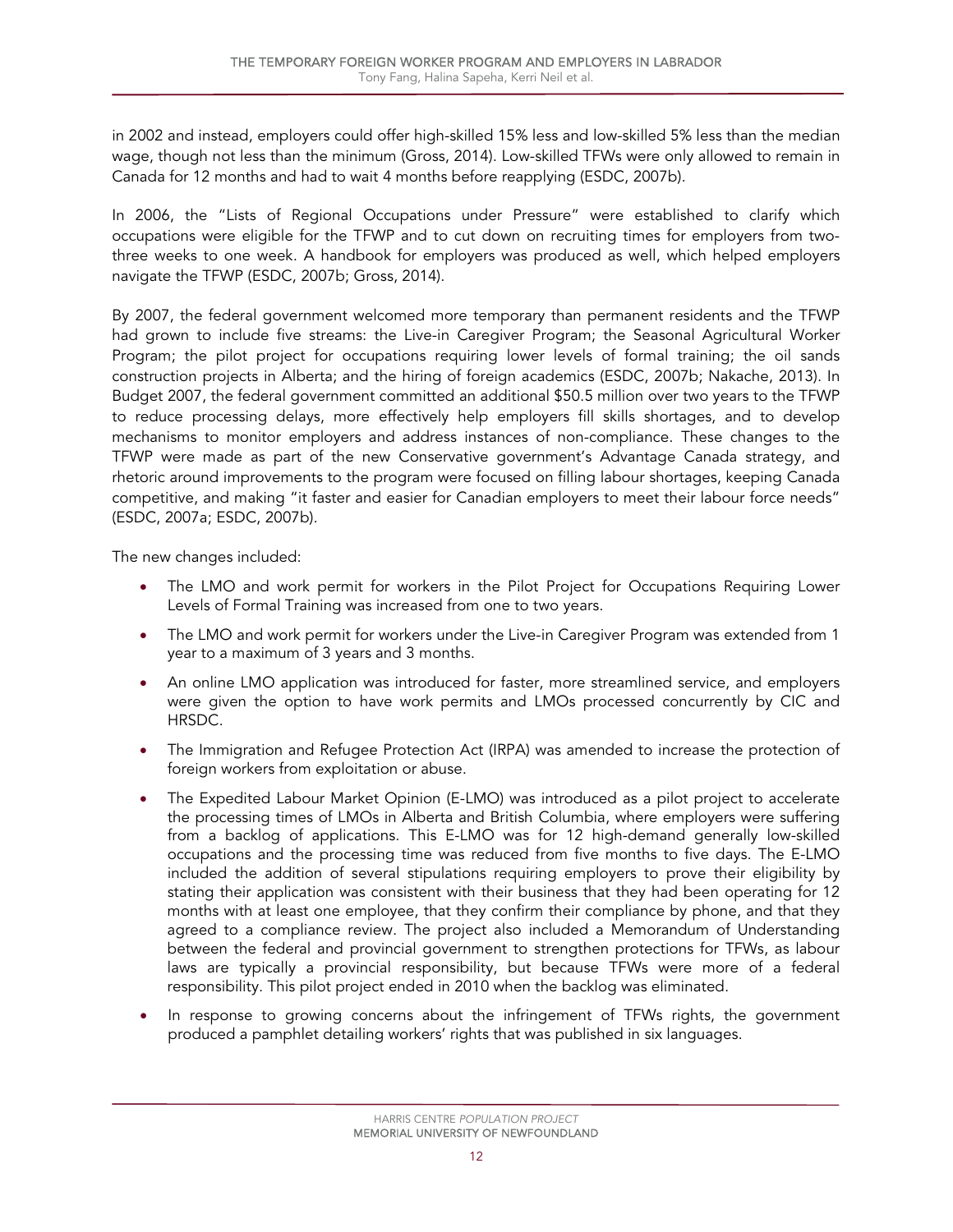As part of an ongoing review of the program, several changes were made in 2008 including:

- CIC set up TFW Units in Toronto and Moncton to assist firms seeking information on hiring foreign workers (CIC, 2010).
- Eligible occupations under the E-LMO were expanded from 12 to 33 (ESDC, 2008).

In 2009 HRSDC introduced national advertising requirements for occupations seeking LMOs to expand the pool of Canadian workers. HRSDC also reduced the expiry date on LMOs to ensure accurate use of labour market conditions (CIC, 2010).

In 2012, the official rhetoric around the program began to change and focus more on phasing the program out to ensure that Canadians were being employed first, while at the same time making changes to speed up the process. Minister Diane Finley of HRSDC made this clear in her statement, "our government is looking at ways to make sure businesses recruit from the domestic workforce before hiring temporary foreign workers" (ESDC, 2012a).

- The Accelerated Labour Market Opinion (A-LMO) was introduced for firms with a strong track record seeking highly skilled workers. The project focused on managers and skilled occupations across Canada and reduced the processing time to 10 days.
- An additional rule was added to the LMIA, which prevented employers from hiring a TFW until they had advertised the job across Canada at a wage up to 15% below what the government considered to be the prevailing wage for that job in that part of Canada. Worswick (2013) found that the resources required to determine the prevailing wage rate for different occupations in different regions was a considerable strain on government resources, and was fairly controversial, as the government had difficultly accurately determining the wage rate.
- Focus was put on abuse of TFWs in the sex trade industry, and the government made a statement that all LMO applications from employers linked to the sex trade would be denied (ESDC, 2012b).

As part of Canada's Economic Action Plan 2013, reforms to the TFWP in 2013 similarly concentrated on filling skills shortages, while ensuring "Canadian workers are never displaced" and the program is "used only as a last resort" (ESDC, 2013a).

- The 15% wage flexibility was removed and employers were required to pay TFWs the prevailing wage rate.
- Fees for processing LMOs were introduced and fees for work permits were raised "so that taxpayers were are no longer subsidizing the costs" (ESDC, 2014a).
- The A-LMO was suspended.
- Employers were required to submit a transition plan to hire Canadian workers that outlined their intended actions in recruitment, training, and residency. To receive further LMOs, employers were required to document and submit their efforts to follow their transition plan.
- Questions were added to the LMO to ensure that the program was not being used to facilitate the outsourcing of jobs.
- A stipulation was added that employers could only require English or French language. Gross (2014) argued the official language requirement was in response to a controversy with a mining firm in northern BC that specifically hired Chinese speakers. As the TFWP was meant to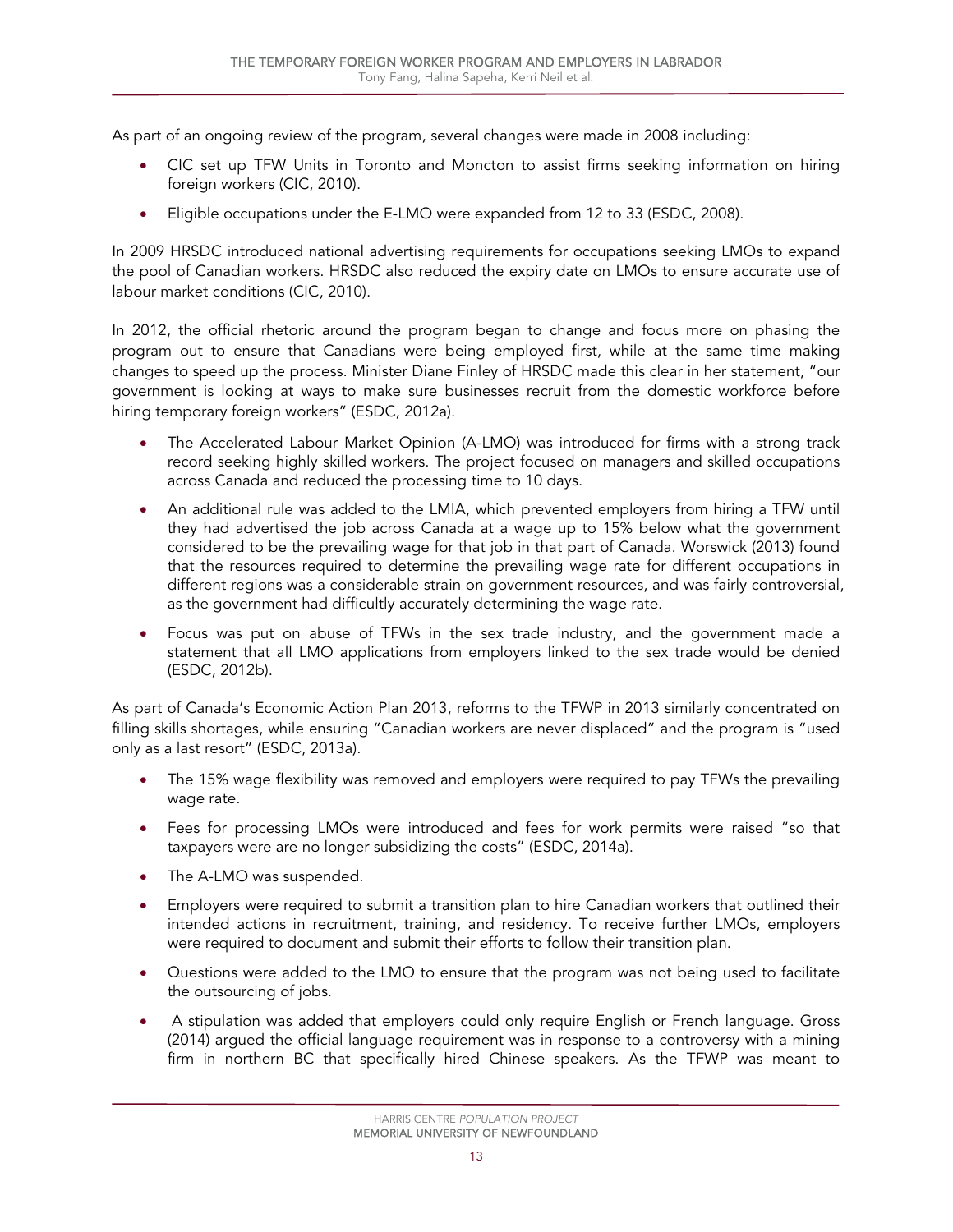complement the local labour market, rather than substitute it, the government reacted strongly to this story and quickly changed the guidelines of the program requirements.

- The government gained the authority to suspend and revoke work permits and LMOs in cases of program misuse. This was expanded to include the authority to conduct inspections and put non-compliant employers on a public "black list" (ESDC, 2013b). In response to concerns that these changes would weaken protections of TFWs, the federal government released a statement affirming their ongoing efforts to protect the rights of TFWs (ESDC, 2014b).
- New job advertising guidelines were issued to double the length and reach of the advertisements to increase Canadians' awareness of job vacancies (ESDC, 2013c).

Besides the authority to revoke usage of the program in cases of misuse, these reforms did not affect the Seasonal Agricultural Worker Program because the government found an acute labour shortage in the industry and felt that these positions were "truly temporary" (ESDC, 2013a).

In 2014, the federal government introduced sweeping changes to the TFWP program to ensure that the program was not being used to replace Canadians with foreign workers. Minister of Employment and Social Development, Jason Kenny expected these changes would "significantly reduce the number of temporary foreign workers in Canada" and ensure the program is only used "as a last and limited resource for employers" (ESDC, 2014c).

- The TFWP was reorganized into two programs: the TFWP which covered all foreign workers who arrived in Canada at the behest of employers, and the International Mobility Program, which included all foreign nationals who are able to work in Canada without an LMIA because of international agreements or they contribute to Canada's interests.
- The LMO was replaced by the LMIA, which was considered a more rigorous screening process as employers had to take extra steps to prove that they had made efforts to hire locally and that hiring foreign workers would not reduce the hours of their Canadian workers.
- The LMIA began to refuse applications for skill level "D" occupations or Accommodations and Food Service or Retail Sales occupations if the economic region's annual unemployment rate was 6% or higher.
- Further efforts were made to ensure the program was not misused including increasing the number and scope of inspections, expanding the TFWP Tip Line, adding a website for people to submit their complaints, and increasing penalties against those who have misused the program.
- In an effort to better reflect local labour market conditions and occupational skill level, the classification of jobs was changed from "high-skill" and "low-skill" to "high-wage" and "lowwage."
- A new stream, "highest-demand, highest-paid or shortest-duration," was added to reduce the processing time for occupations that are in-demand (like skilled trades), that are highly paid (referring to top 10%), or short-duration (less than 120 days).
- A new cap on the use of TFWs was introduced whereby employers with 10 or more employees can have a maximum of 10% low-wage foreign workers in their workforce. This cap was to be phased in gradually and was expected by the government to reduce the number of low-wage TFWs by 50% from 2014 to 2017.
- The LMIA for low-wage TFWs was reduced from two years to one year.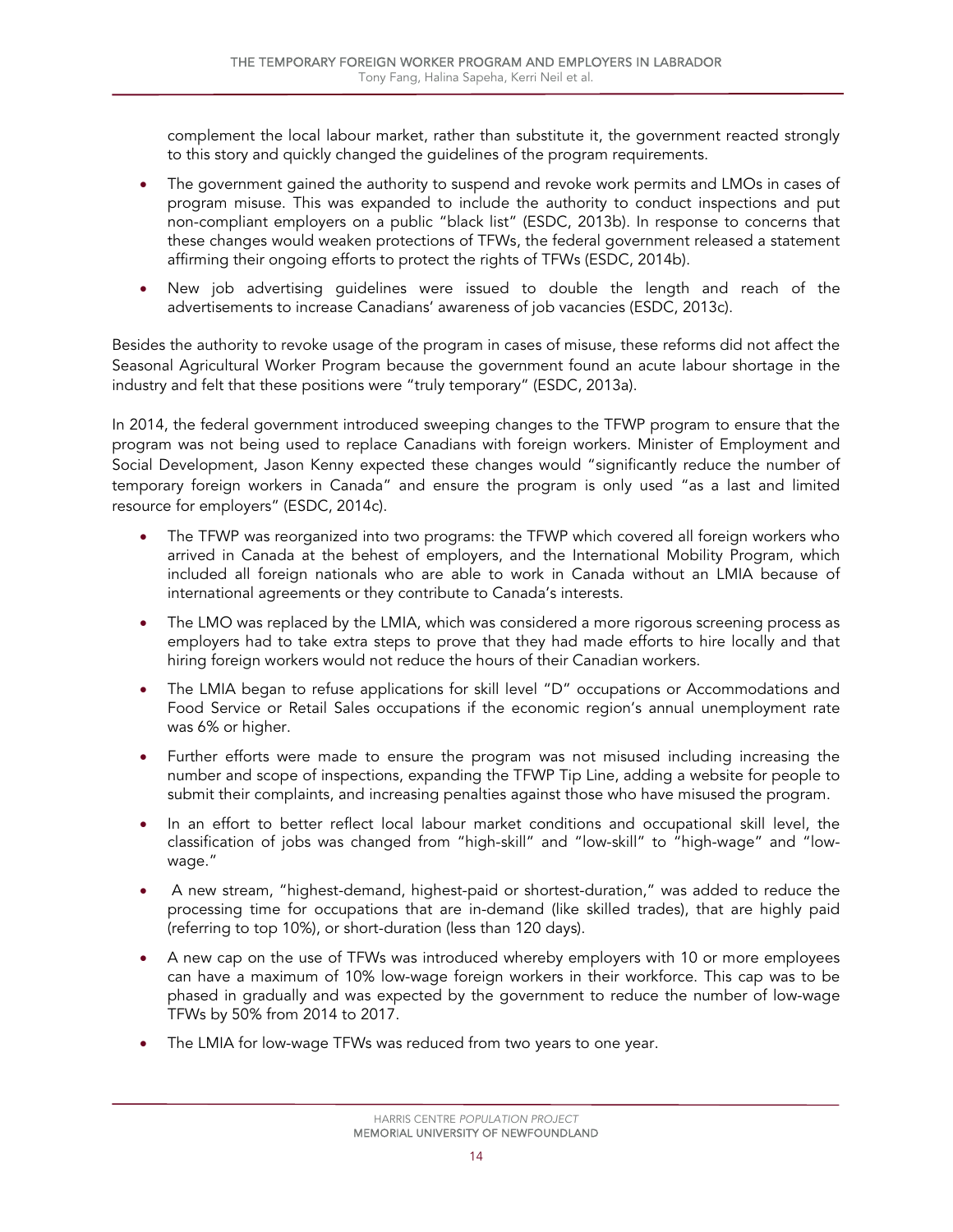- Federal-provincial agreements that allowed certain employers to bypass the LMO became subject to a LMIA.
- Employers hiring high-wage TFWs had to submit additional documentation demonstrating their transition plans to hire Canadian workers in the future, including additional recruitment efforts that target traditionally underrepresented groups.
- To address criticisms that the federal government was unable to accurately identify which occupations were facing a skills shortage, a new quarterly Job Vacancy Survey and an annual National Wage Survey were introduced by Statistics Canada.
- The federal government introduced a Job Matching Service that facilitated the job search of Canadians while also providing information to HRSDC on how many qualified Canadians are applying for certain jobs.
- In an effort to cover all the additional costs of the program, the application fee for an LMIA was increased from \$275 to \$1000 for each TFW.

Again, the Seasonal Agricultural Worker Program and the Live-in Caregiver Program were exempt from many of these new measures because of acute labour shortages (ESDC, 2014b).

The most recent changes took place in 2015 and included a financial penalty ranging from \$500 to \$100,000 per violation for employers who were found non-compliant with program conditions (ESDC, 2015). In December 2016, the four year in, four year out rule was abolished (ESDC, 2016b).

Representatives of the Liberal government promised in the lead up to the 2015 federal election that the TFWP would be overhauled, the rights of TFWs would be respected, and that they would have a path to permanent residence even among the lower skilled (Table 1 lists potential policy changes). The Liberals promised to "eliminate the \$1,000 LMIA fee for families seeking caregivers to care for family members". They also proposed to "develop a system of regulated companies to hire caregivers on behalf of families" (Minister of Immigration, Refugees and Citizenship Mandate Letter).

| <b>Policy Change</b>                                                                                | <b>Affected Groups</b>                                     |
|-----------------------------------------------------------------------------------------------------|------------------------------------------------------------|
| Establish complaint tracking system, expand audits,<br>investigate abuses                           | <b>Employers hiring TFWs</b>                               |
| Create a national database to track the number of TFWs<br>in the country by occupation and employer | HRSDC; researchers on TFWs in country;<br>public knowledge |
| Reduce % of workforce made of TFWs to 10 from 20<br>(carry over from previous government)           | Employers hiring TFWs; TFWs                                |
| Remove \$1000 LMIA processing fee for families hiring<br>Live in Caregivers                         | Employers hiring Live in Caregivers                        |
| Regulate recruitment agencies hiring Live in Caregivers                                             | Live in Caregivers                                         |
| Reform TFWP and emphasize permanent immigration                                                     | All TFWs and newcomers seeking<br>permanent residence      |
| Provide route to Permanent Residency?                                                               | <b>All TFWs</b>                                            |

#### <span id="page-16-0"></span>*Table 1:* Potential Policy Changes and Affected Groups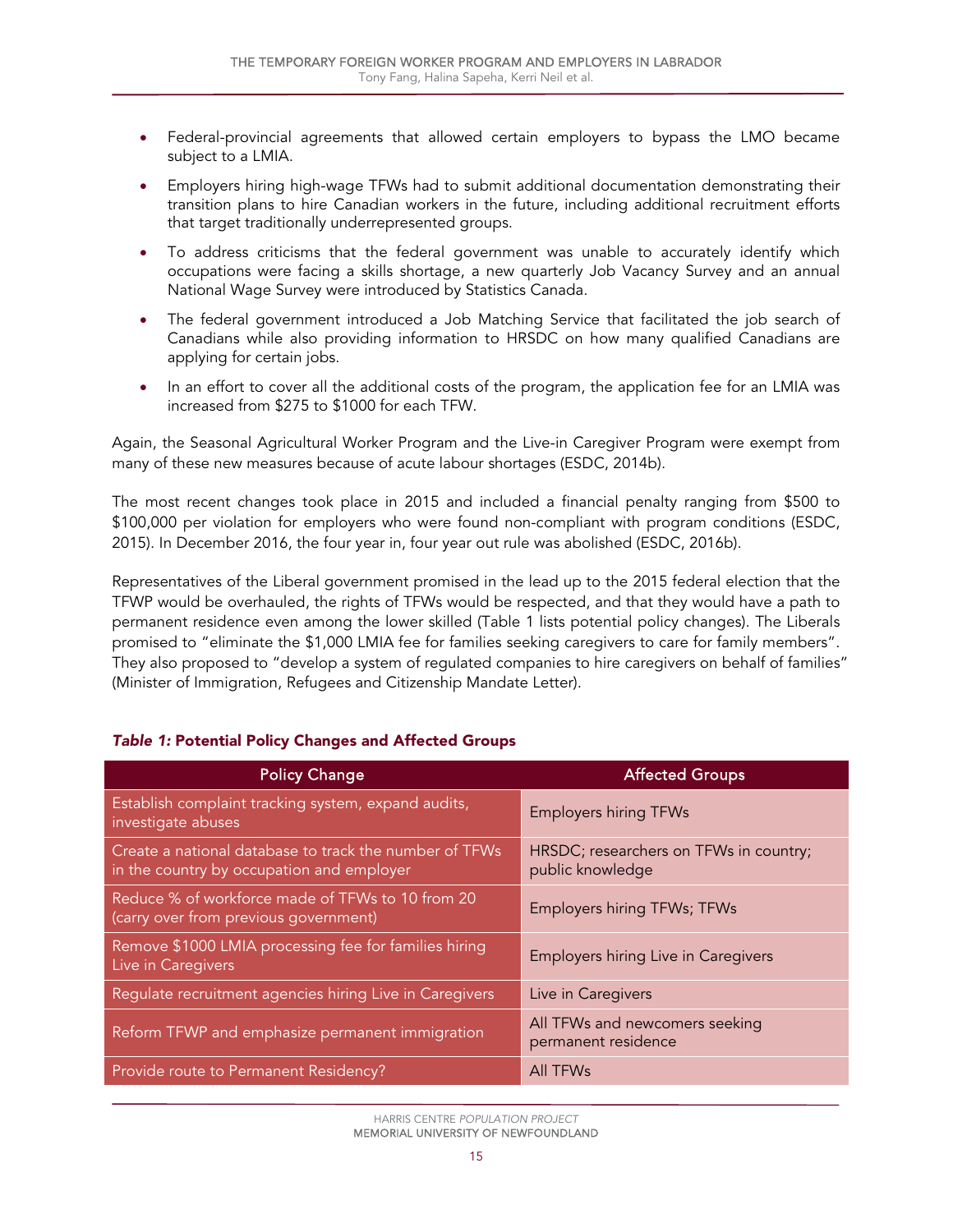In May of 2016, the Standing Committee on Human Resources, Skills and Social Development and the Status of Persons with Disabilities began a review of the TFWP, as part of Bill C-4, An Act to amend the Canada Labour Code, the Parliamentary Employment and Staff Relations Act, the Public Service Labour Relations Act and the Income Tax Act. Witnesses to the meetings included representatives from civil society, employers hiring TFWs, union representatives, academic researchers, government officials and immigration consulting firms. Many spoke on behalf of TFWs themselves, whose experiences while in Canada were part of the driving force behind this review. In addition to witnesses, dozens of organizations, employers and representatives submitted briefs asking the Committee to act on the various issues that have arisen in recent years.

This urgency with which government has intervened into immigration policies and regulations is reflective of a perceived need to fundamentally change the TFWP (Faraday, 2012). However, the way in which these proposed changes are carried out, and who they benefit the most, is an issue of debate. Questions have been raised as to whether the changes have led to desired positive outcomes, and rural employers appear to have felt primarily negative outcomes. Reports indicate that in many rural areas there is a distinct lack of workers willing to accept employment during their Employment Insurance Benefit Period, identified specifically by employers in the Bay of Fundy employing persons on a seasonal basis (BOFBC, 2016:18). Groups representing employers have outlined many of these concerns in a series of briefs addressed to the Standing Committee on Human Resources, Skills and Social Development and the Status of Persons with Disabilities.

## <span id="page-17-0"></span>2.2 Where They Work: TFWs in Canada

In 2005 there were about 50,000 temporary foreign workers in Canada (Figure 1). From 2005 to 2008 the TFWP was growing and there were about 115,000 permit holders in 2008. Thereafter, the TFWP had fairly stagnant growth in 2008 and 2009 before falling to 81,559 in 2011. The number of TFWP permit holders increased slightly to 104,125 in 2013 before falling slightly to 94,109 in 2014.



<span id="page-17-1"></span>*Figure 1:* Number of TFWP Work Permit Holders in Canada, 2005 to 2014 (CIC, 2014).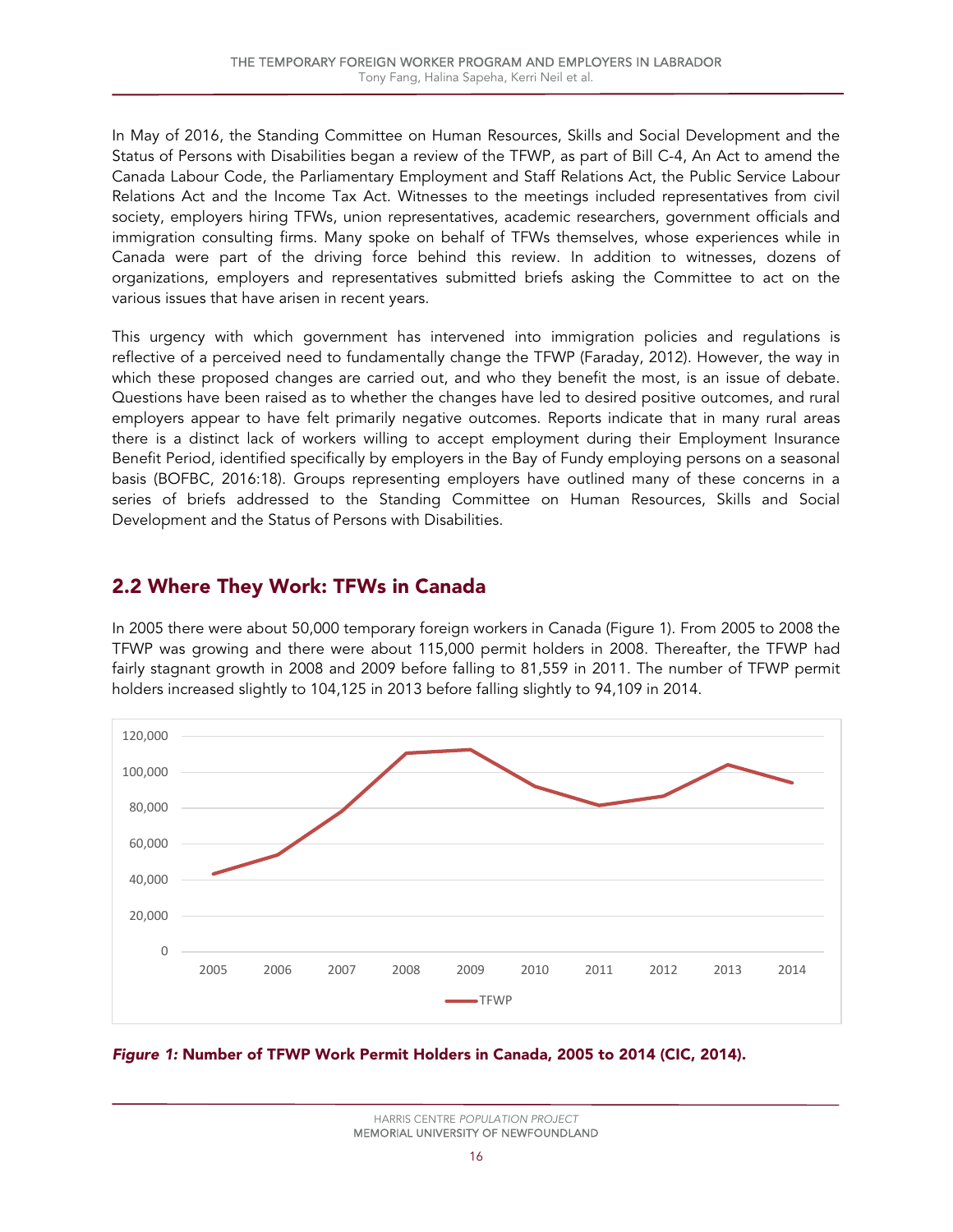The majority of TFWs in Canada tend to be those in high wage occupations and live-in caregivers (Figure 2). In 2005 there were 22,585 high-wage TFWs in Canada. By 2008 this had doubled to 46,265. In 2009 the number of high-wage TFWs began to decline, and fell to 34,876 by 2011. In 2012 the number of high-wage TFWs began to rise again and peaked at 49,663 in 2013 before falling to 39,460 in 2014. A similar trend can be seen in the number of low wage TFWs in Canada. In 2005 there were just 1,640 TFWs in this category. The number of permit holders spiked to 26,066 in 2008 before dipping to 20,407 by 2012. In recent years the number of low wage TFWs has grown and stayed fairly stable at about 29,000 in 2013 and 2014. The number of agricultural TFWs is the only category to have year-over-year growth but has stayed below 10,000 from 2005 to 2014. In 2005 there were just 958 permit holders in this category and this has increased to 9,136 in 2014. While initially growing, the number of live-in caregivers has declined in recent years. In 2005 there were 18,030 permit holders and this grew to 31,610 by 2009. Afterwards, the total number began to decline and fell to about 16,000 in 2013 and 2014.



<span id="page-18-0"></span>*Figure 2:* TFWP Work Permit Holders by Category in Canada, 2005 to 2014 (CIC, 2014).

As a percentage of the total number of people employed, the proportion of TFWs in Canada has tended to be around 1% or less (Figure 3). In 2008, the proportion was at its highest at 1.2%. In 2009 it fell to 0.8% and gradually rose to 1.1% by 2012 before falling to 0.5% in 2015. By a fair margin, Alberta has tended to have the highest proportion of TFWs, peaking at 3.8% in 2012 before falling to just 0.6% in 2015. While there have been peaks in proportions of TFWs greater than 1.5% in Saskatchewan and British Columbia, Prince Edward Island has consistently had the second highest proportion of TFWs in Canada. At less than 0.5% of total employed, Quebec has had the lowest proportion of TFWs.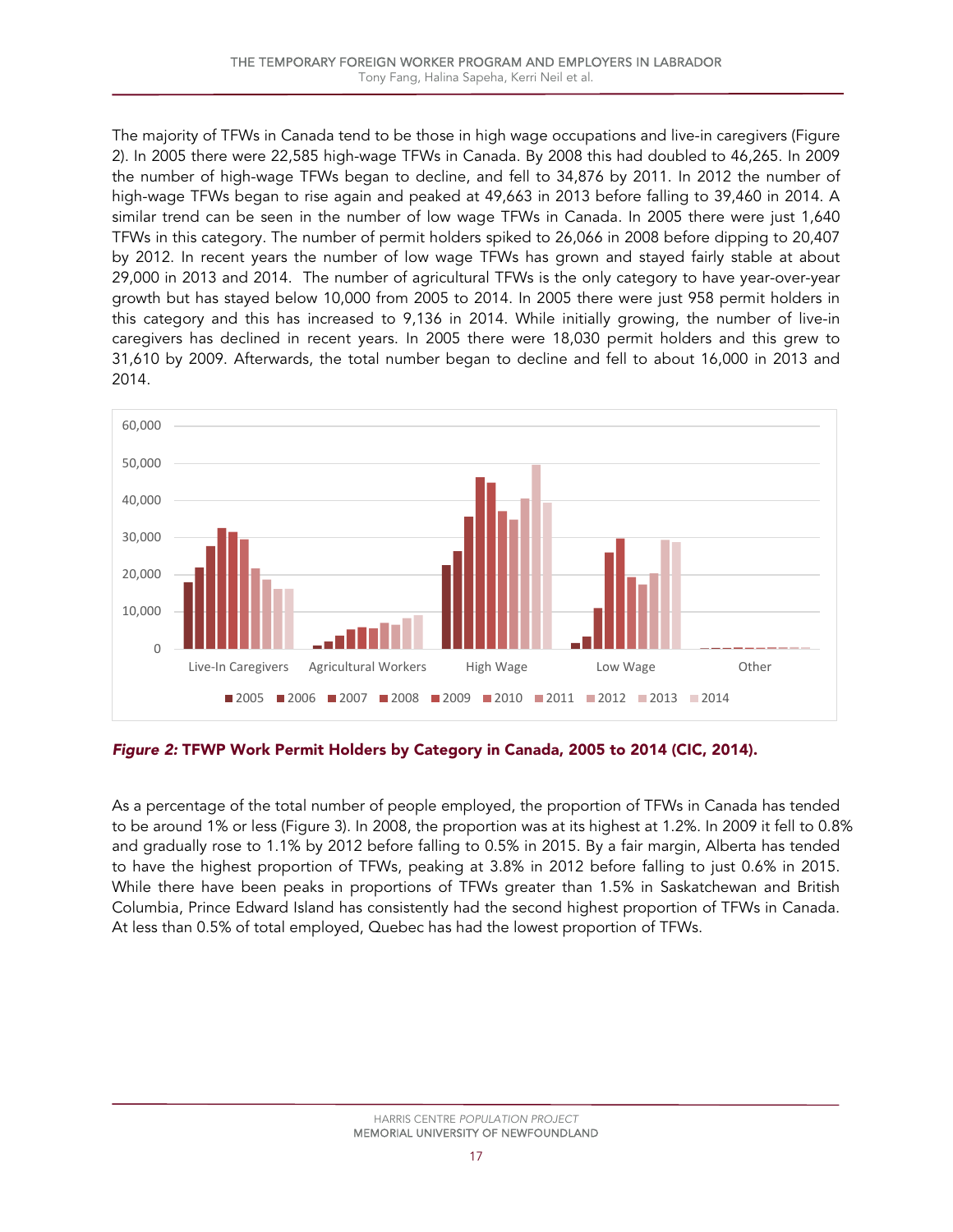THE TEMPORARY FOREIGN WORKER PROGRAM AND EMPLOYERS IN LABRADOR





<span id="page-19-0"></span>*Figure 3*: TFWs as Percent of Total Employed in Canada and the Provinces, 2008 to 2015 (CIC, 2014; Statistics Canada, Table 282-0008; author's calculations).

The majority of TFWs in Newfoundland and Labrador work offshore. From 807 in 2008 the number of TFWs grew 139.7% from 2008 to 2013 where it peaked at 1,934 TFWs (Figure 4). Since then, the number of TFWs has steadily declined and in 2015 there were just 540 TFWs employed offshore.



<span id="page-19-1"></span>*Figure 4*: *Number of TFW Positions on Positive LMIAs, Offshore in NL, 2008-2015 (ESDCa, 2016).*

HARRIS CENTRE *POPULATION PROJECT* MEMORIAL UNIVERSITY OF NEWFOUNDLAND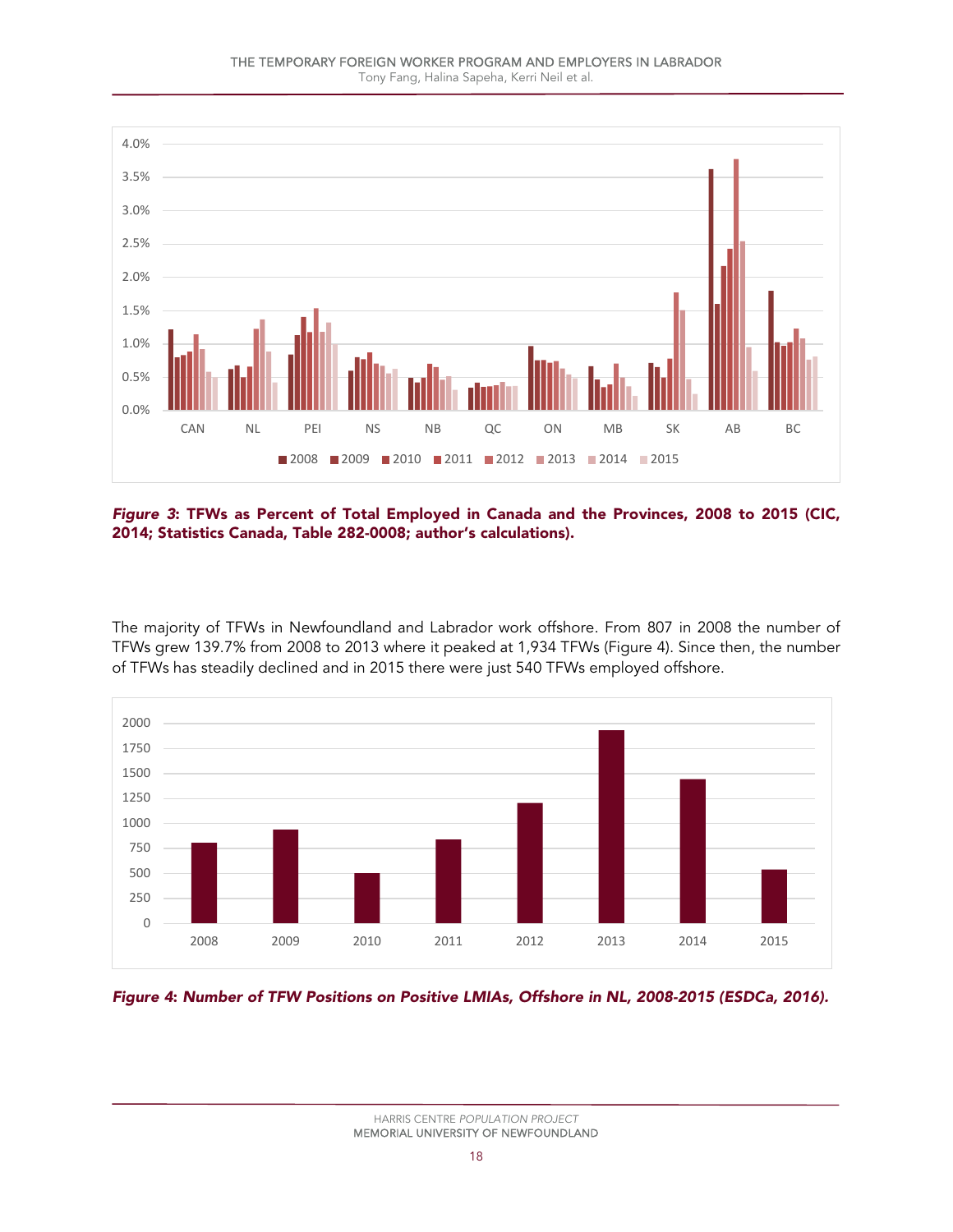For those working in Newfoundland and Labrador, the number of TFWs grew steadily from 2008, peaked in 2012 and has steadily declined since. Besides the offshore, the majority of TFW positions exist in St. John's, and while numbers stayed fairly steady from 2008 to 2011, the number of positions rose 18.4% in 2012 and another 5.8% to 561 in 2013 before falling 14.1% to 182 in 2015 (Figure 5). A relatively large number of TFWs were employed in Long Harbour for a short period in 2012 and 2013, but only one TFW was employed for 2014 and 2015. There are a few hundred TFWs in communities outside CMAs, marked as "Other" as well, and these areas have similarly had a spike in positions in 2012 before declining below 2008 levels by 2015. In 2008 and 2009, Labrador's three largest towns – Labrador City, Wabush and Happy Valley-Goose Bay – tended to employ less than 20 TFWs. From 2010 to 2012, Labrador City and Happy Valley-Goose Bay had steady growth in the number of TFW positions peaking at 144 and 103 respectively. In 2013 the number of TFWs fell by 50% and the number of positions declined steadily afterwards to 18 and 6 in Happy Valley-Goose Bay and Labrador City, respectively. Over this time period, the number of TFWs in Wabush grew from 23 in 2008 to 64 in 2012 before falling to just 2 in 2015.



#### <span id="page-20-0"></span>*Figure 5:* Number of TFW Positions on Positive LMIAs by Urban Area in NL, 2008-2015 (ESDCa, 2016).

As part of their effort to improve data on skills shortages, Statistics Canada began collecting data on job vacancies by occupation in 2015. Across the country, Alberta and British Columbia tend to have the highest job vacancy rates, averaging at about 2.5%, though Alberta's has declined below 2% in 2016 (Figure 6). Quebec has the lowest job vacancy rate, averaging at about 1.5% over the past year. Newfoundland and Labrador's job vacancy rate has tended to range from 1.5 to 2.0%, and tends to be just below the Canadian average for each quarter.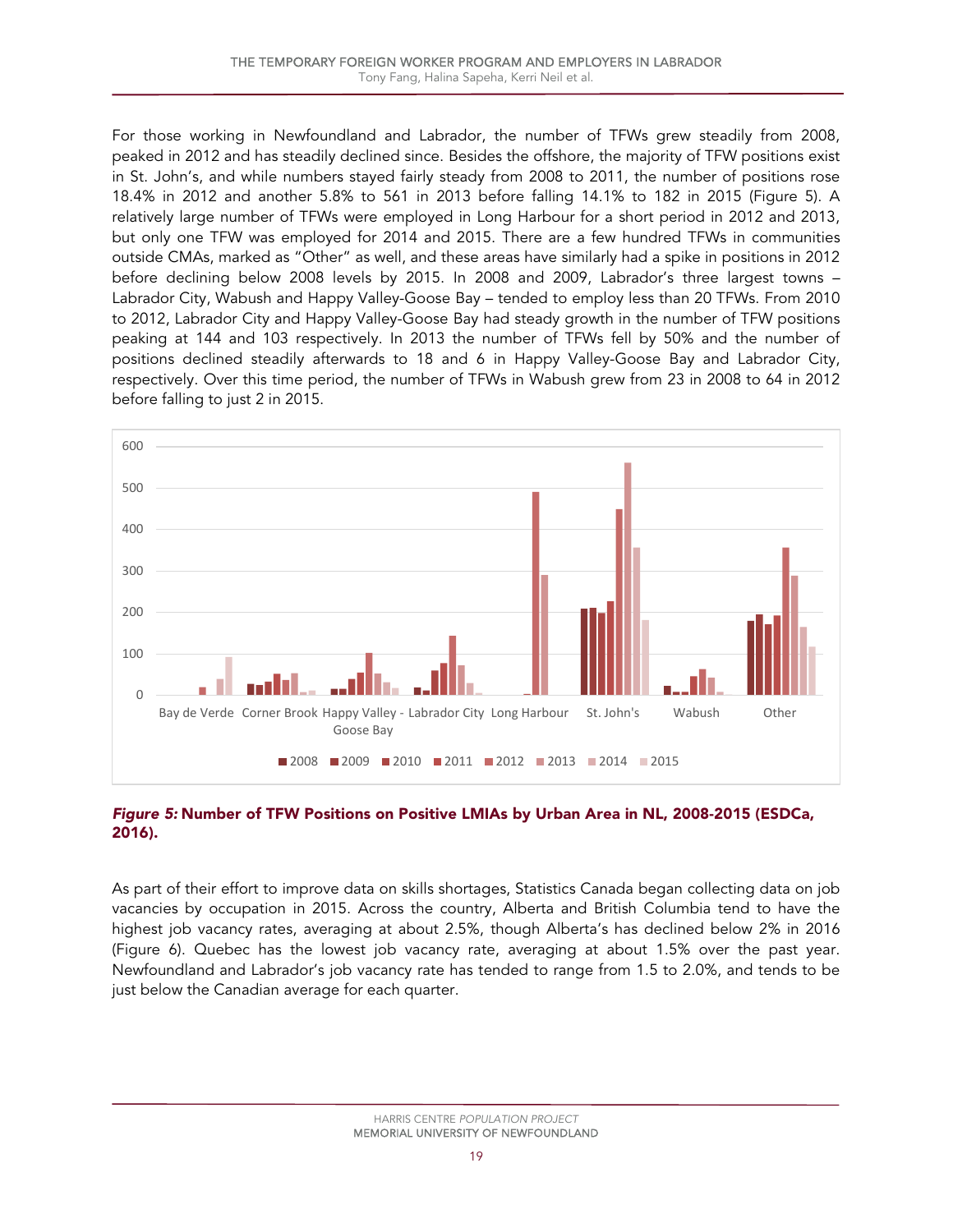#### THE TEMPORARY FOREIGN WORKER PROGRAM AND EMPLOYERS IN LABRADOR Tony Fang, Halina Sapeha, Kerri Neil et al.



<span id="page-21-0"></span>*Figure 6*: Job Vacancy Rate in Canada and the Provinces, 2015-2016 (Statistics Canada, Table 285- 004).

The number of job vacancies by occupation in Newfoundland and Labrador has a wide range from close to zero in some sectors to more than 2,000 job vacancies in a quarter (Figure 7). Sales and Service occupations have the highest number of job vacancies, peaking at 2,250 in the third quarter of 2015, though has dropped to just 1,350 in the second quarter of 2016. In comparison, occupations in Health and in Trades, Transport and Equipment Operators are competing for second highest job vacancies, but tend to have about 600 vacancies each quarter. Other occupations tend to have about 300 vacancies each quarter, though occupations in Art, Culture, Recreation and Sport, Natural Resources, Agriculture and Related, and Manufacturing and Utilities tends to have close to zero vacancies, with some fluctuation.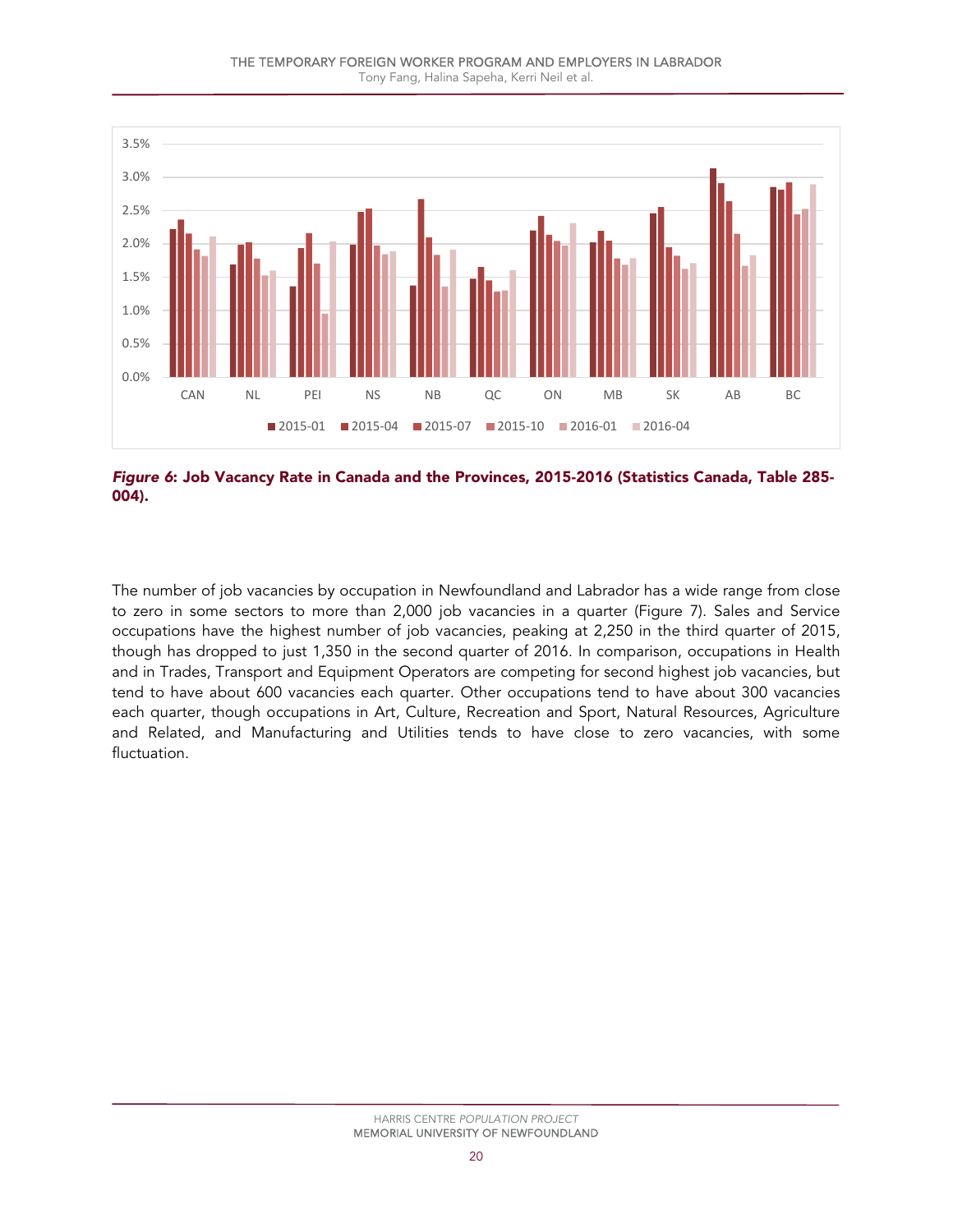Tony Fang, Halina Sapeha, Kerri Neil et al.



<span id="page-22-0"></span>*Figure 7:* Job Vacancies by Occupation in Newfoundland and Labrador, 2015-2016 (Statistics Canada, Table 285-004).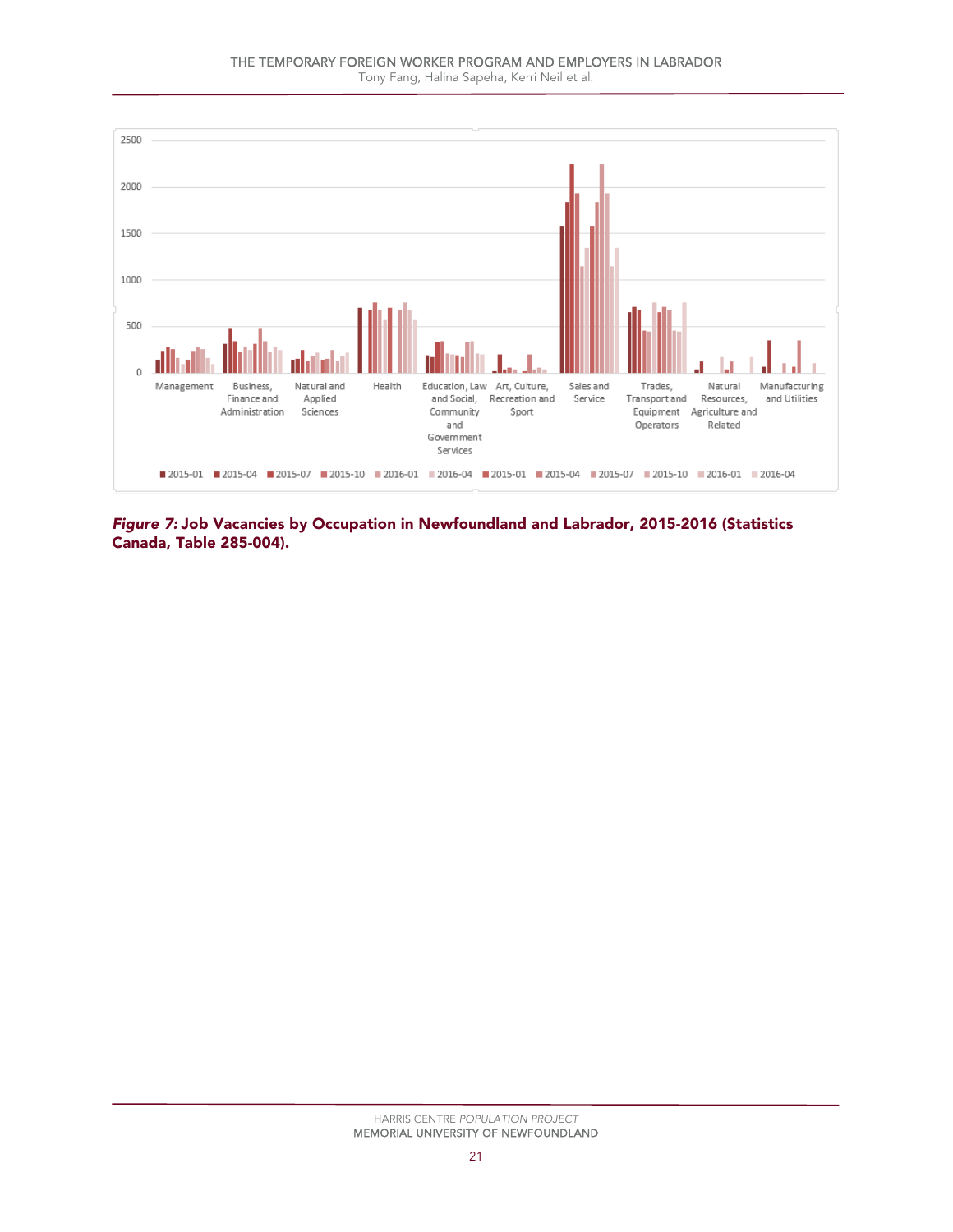## <span id="page-23-0"></span>3.0 THE TEMPORARY FOREIGN WORKER PROGRAM IN LABRADOR

## <span id="page-23-1"></span>3.1 Demographic Trends in Labrador

In 2015, Newfoundland and Labrador had the most rapidly aging population in Canada. This trend, combined with declining birth rates and high rates of out-migration particularly among the youth, presents an "unprecedented population challenge" (Simms and Ward, 2016). Research has shown that Labrador and its regions require a population replacement strategy to maintain or grow its populations. Simms and Ward (2016) carried out population projections for Labrador for the periods 2016 -2036, using three population projection models namely; the Natural Survival Model, the Historical (Cyclical) Survival Model and the Replacement Survival Model. Their findings revealed that for most of Labrador's regions, a declining population would be the most likely scenario over the projected period, if the latent fertility and migration issues affecting the aging trend were unaddressed. The outcomes of the forecast show that if the overall population in Labrador is to be maintained or grown, the region must implement a long-term population strategy. In order to satisfy future labour market demands, in-migration, labour retention and retiree replacement need to be emphasized.

Based on past migration patterns, Simms and Ward (2016:17), project that Labrador's population will remain relatively stable until 2020, but will have declined by 1.7% in 2026, and 8.2% in 2036. The average age of the population is projected to shift from 35 years in 2011 to 43 years and 46 years in 2026 and 2036 respectively. If this shift takes place without the counter effect of a replaced workforce, the government would have a future responsibility of meeting the needs of a smaller overall population in Labrador.

However, it is important to take each of Labrador region's population projection into cognizance as done below, in order to avoid erroneous generalizations.

## Labrador North Coast

Simms and Ward (2016) found that this region has the natural ability to maintain its population because of the presence of a high portion of young cohorts in the region, as well as the current birth and death rate components. With these natural components unaffected, the population of 3,749 in 2016 is expected to rise to 5,177 by 2036. However, if the current migration cycles were maintained, the population would decrease slightly to 2,872 in 2036.

#### Central Labrador

Working with a 2011 baseline population of 9,997, Simms and Ward (2016) projected that based on natural survival rates the population of Central Labrador will be 11,461 in 2026 and will further increase to 11,891 in 2036. When migration potential is included, the population of the region is projected to experience an increase from 10,222 in 2016 to 10,614 by 2026 and afterwards suffer a slight decline to 10,425 by 2036.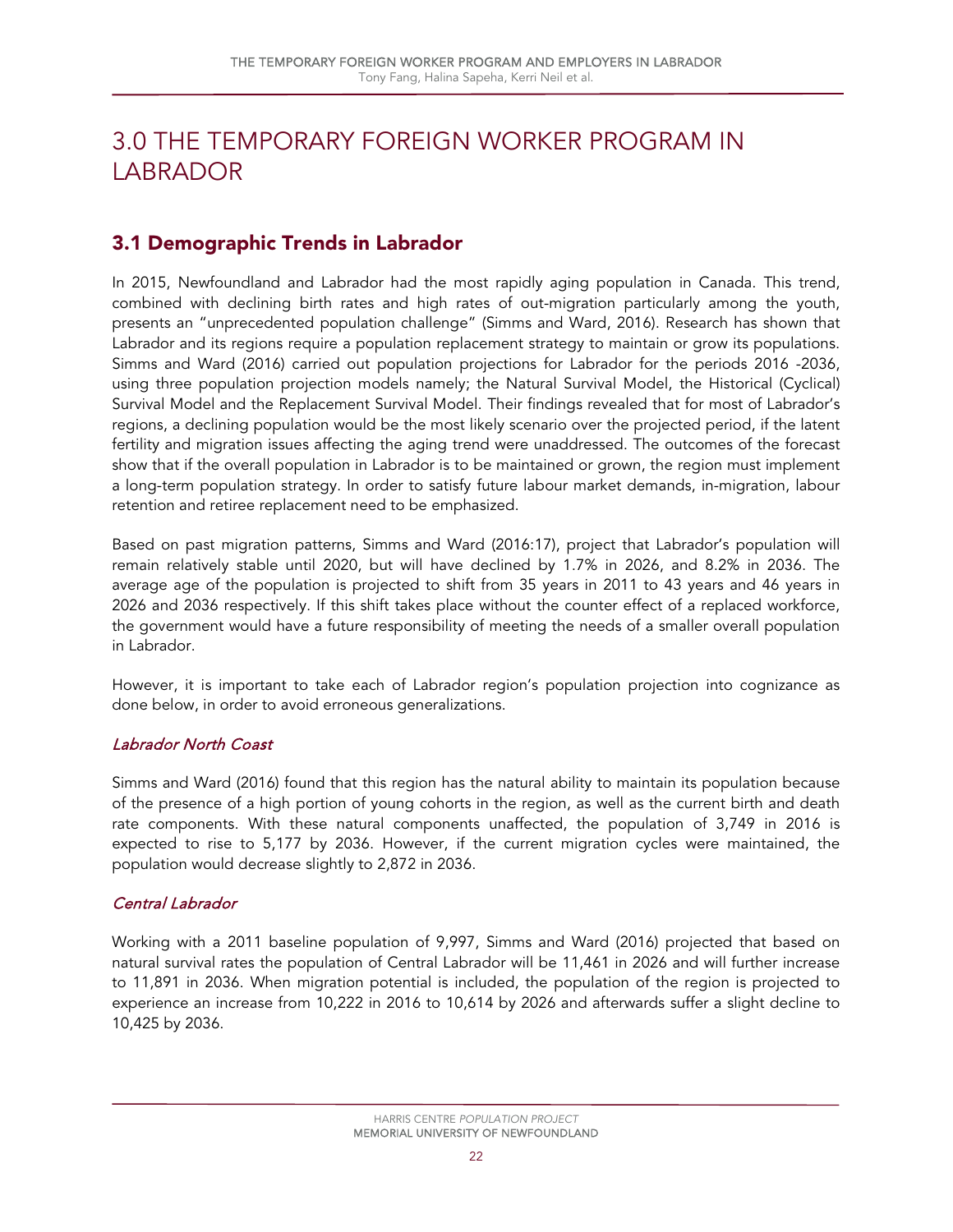A predominantly younger population, current birth and death rates and high in-migration to the region compared with other parts of Labrador are significant components of long-term population growth and sustainability in the region, the only one in Labrador projected to show growth in the 2016-2036 period.

#### Labrador South Coast

The Labrador South Coast Region has a characteristic bimodal age distribution: i.e. 1 to 20 and 21 plus (Simms and Ward, 2016:30). This is a pointer to a high birth and increasing longevity age structure, giving way to a lower birth and increasing longevity one. It also indicates a young adult retention issue and a slower growth rate that eventually results into overall population decline. Considering the current rate of out-migration from the region, the researchers project that the population would decline to between 1,378 and 1,448 by 2036 (Simms and Ward, 2016:30).

#### Labrador Straits

The population of Labrador Straits would experience a decline to 1,435 by 2036 (from a 2011 population baseline of 1,724), if the current fertility and death rates remain unchanged (Simms and Ward, 2016:34). The region has a predominance of older age cohorts and as a result, the 2011 population cannot be maintained through natural replacement. Simms and Ward also found that based on their Medium Scenario migration assumptions the population would decrease to 1,085 by 2036.

#### Labrador West

Labrador West with a 2011 census population of 10,108 is important to the Labrador economy. Simms and Ward (2016:42) projected that if the internal age structure and the corresponding birth and death rate remain unchanged, the population would increase slightly by 2036. If recent migration patterns were maintained, however (an assumption perhaps difficult to justify given the traditional volatility of the iron ore market upon which the local economy depends), the population would decline by some 7% by 2036.

All of these projections assume no intervention to try to influence any of the factors affecting demographic change. Without replacement of workers who either retire, die or leave the regions, all but Central Labrador are expected to see population declines by 2036. Encouraging in-migration or reducing out-migration to offset population losses from lower birth rates, higher death rates and current out-migration levels would depend primarily on the creation of new long-term job opportunities; opportunities which have been in short supply in most regions. For some regions, such as the Labrador Straits, even a strategy that saw a 100% replacement of all of its "lost" workforce over the projection period would not be sufficient to maintain population stability in the region.

## <span id="page-24-0"></span>3.2 Labour Market Trends in Labrador

Labrador has witnessed significant labour shortages owing to several factors, including a sparsely distributed workforce, an aging population and the increased development in the resource and energy sectors (MacDonald, 2012).

The region has a population of 27,809 people, or 5.3% of the province's population (NL Statistics Agency), with most of the population concentrated in Labrador City (Labrador West) and Happy Valley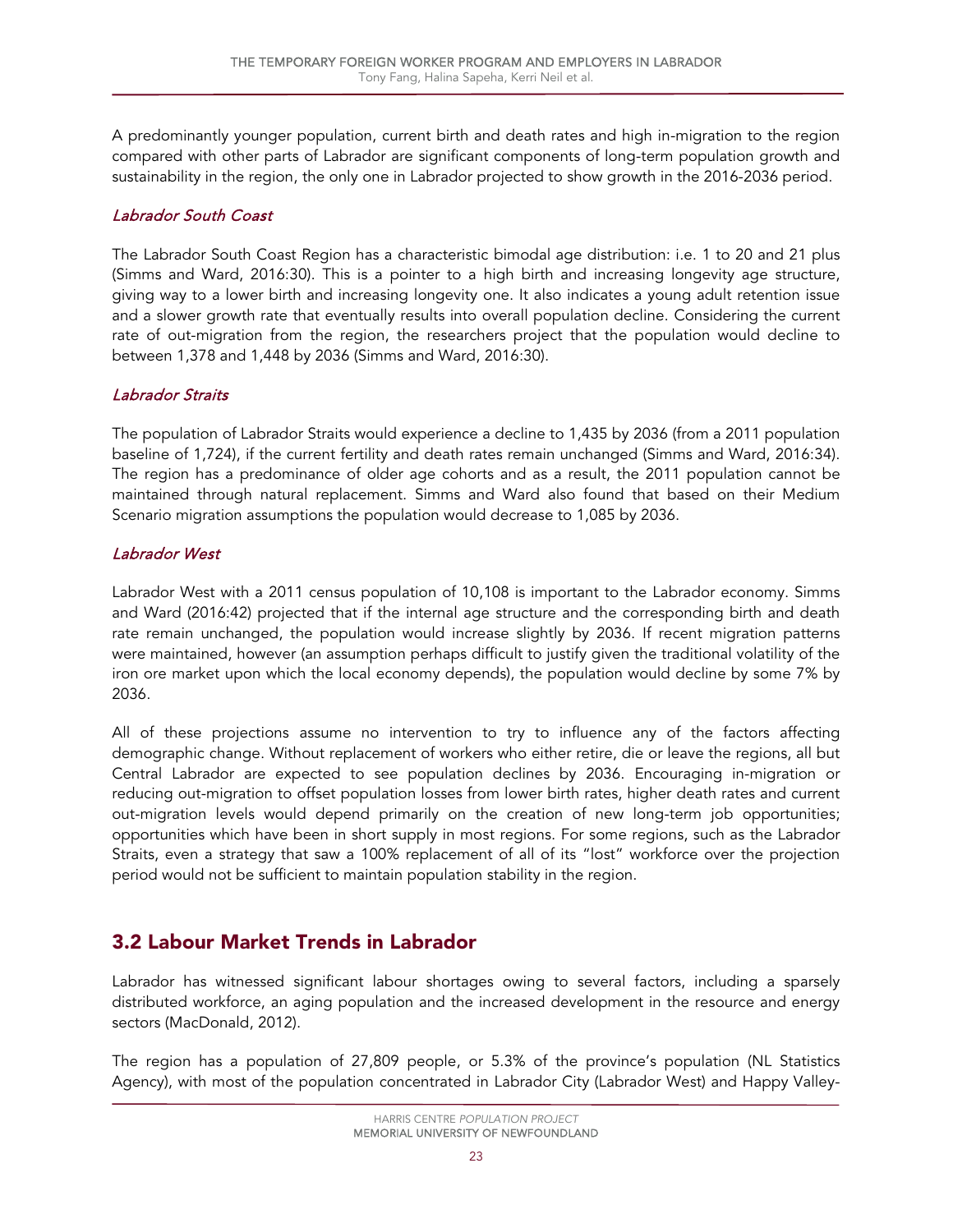Goose Bay (Goose Bay Area). Significant numbers of the inhabitants live in rural areas, giving rise to increased mismatch between the demand for and supply of skilled workers (Lysenko and Vodden, 2011).

Both the province as a whole and the region of Labrador have witnessed a continued reduction in the portion of the population aged 24 and under over the years. The aging of the 1950s baby boomers cohort and their retirement from the workforce without adequate replacement by a younger generation has had an unfavourable impact on the supply of workers.

The Labrador labour market is characterized by fluctuating demand for various resources and minerals and high labour demands caused by large-scale projects (Marshall, 2014). The increasing globalization of trade has resulted in the increased use of technology in the mining processes in the Labrador West region and development subject to external forces (Harris Center, 2013). For instance, fluctuations in the price of iron ore have led to unpredictable circumstances in the Labrador economy and have given rise to the need for the flexibility and temporariness that TFWs offer employers. Changes in technology have increased the need for specialist TFWs. Mining companies frequently make use of temporary labour to fill labour shortages, particularly in highly skilled technical areas. Gaps in the service industry and other low skilled positions (the result of spin-off effects of growth in other sectors) have also been filled by employers using TFWs.

The region's economy is fuelled by large-scale industry operations such as Voisey's Bay Nickel Mine in Labrador North, the Iron Ore Company of Canada (IOC) in Labrador City, and the Churchill Falls Hydroelectric Plant in Labrador West. This has created significant disparities between economic zones in Labrador where average incomes range from \$46,397 in Labrador West to \$24,698 in Labrador East Coast (Statistics Canada, National Household Survey).

There have been concerns expressed about the TFWP, including the choice of economic zones used by Statistics Canada to collect unemployment rates that do not accurately capture the labour market in Newfoundland and Labrador and the definition of "low-wage" which is seen to make it challenging for small and medium-sized businesses and some sectors within the provincial economy to access TFWs (Newfoundland and Labrador 2014).

Labrador as a region is combined with the Northern Peninsula and West Coast of Newfoundland in the Census Divisions for the purpose of the TFWP. This has created issues in the delivery of the TFWP as new regulations in the TFWP preventing businesses from hiring workers if the regional rate of unemployment is 6% or higher do not reflect the realities of the region. While the Census Divisions used by the TFWP show the unemployment rate at 15.9% (Figure 8), a closer look reveals that unemployment rates vary significantly between economic zones (Figure 9). Under previous regulations, Labrador West was a relatively large user of the TFWP and in 2012 had 208 TFW positions on positive Labour Market Impact Assessments (LMIAs) in Labrador City and Wabush (Employment and Social Development Canada). While the unemployment rate of this zone is 5.9%, just below the cut-off as stipulated by the new TFWP regulations, its inclusion in the larger Census Division may have contributed to a severe drop in successful LMIA applications, which by 2015 had fallen to eight (Statistics Canada, National Household Survey). At the same time, the drop may also be associated with fewer applications, given the worsening state of the economy.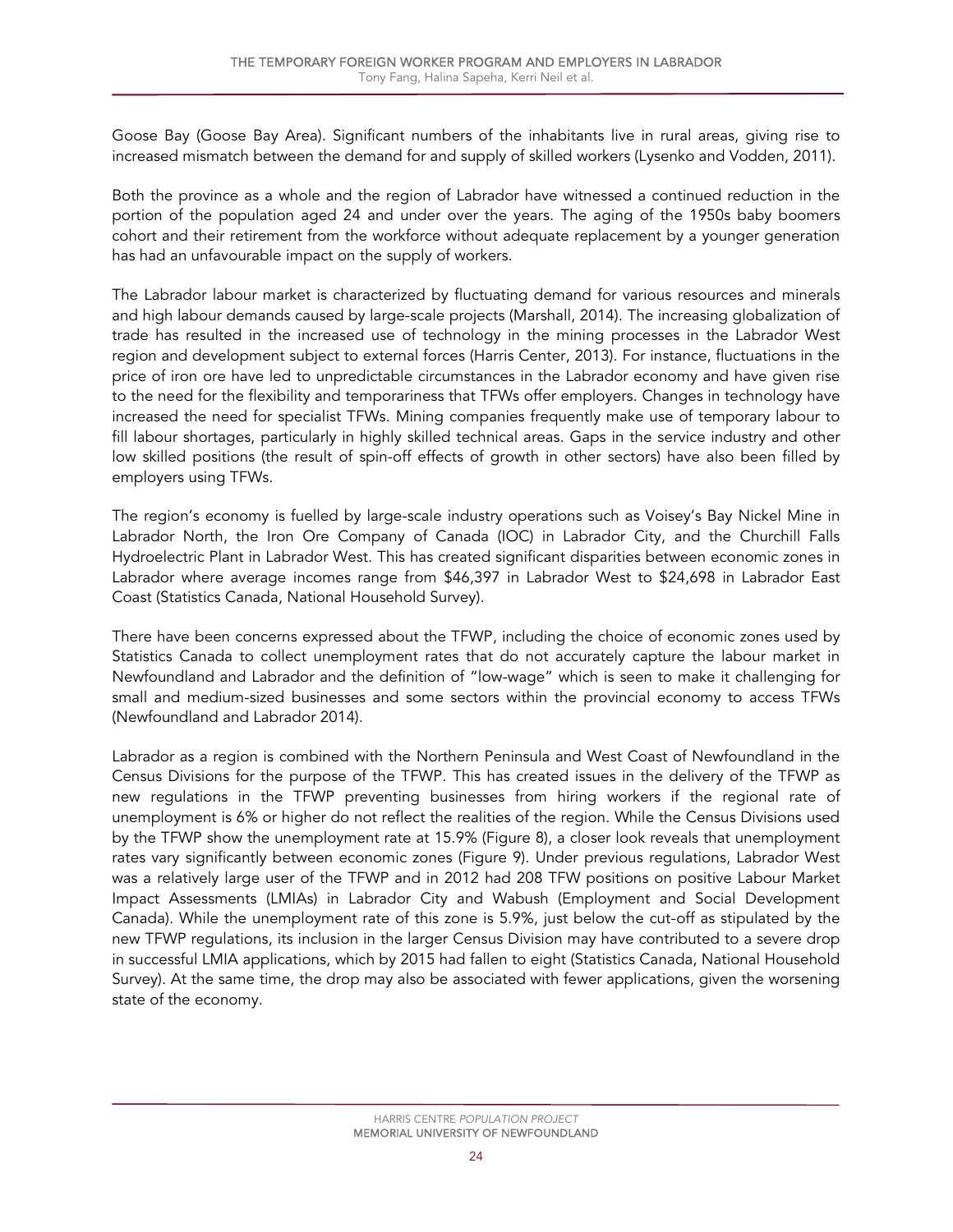

**Figure 9: Unemployment Rates in Census<br>Divisions used by TFWP** 



**Figure 8: Unemployment Rates in Labrador** Economic Zones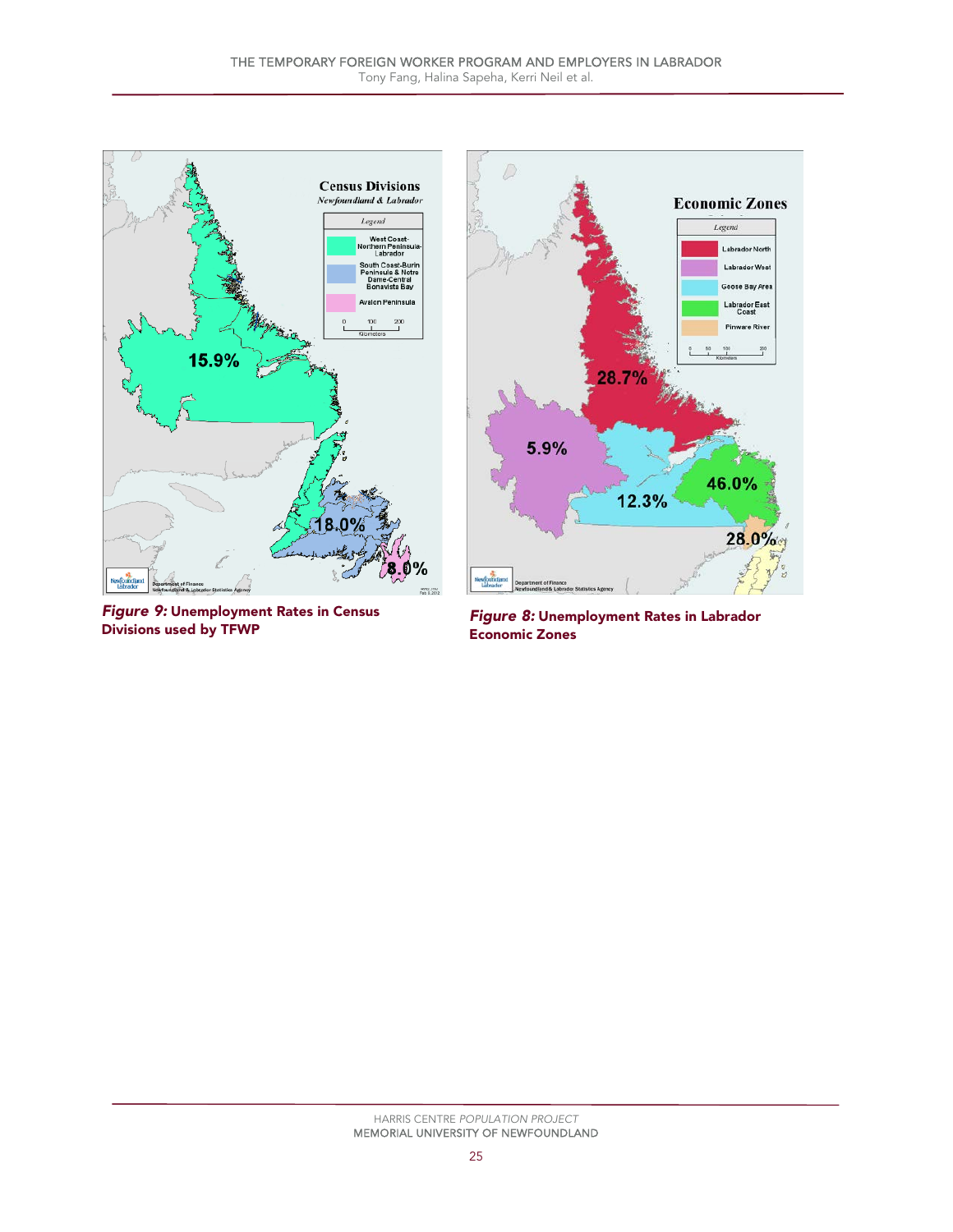While the resource cycle may be at a low point in mid-2010s, it is likely to return and the same issues related to the TFWP can be expected to reappear unless these and other issues are addressed.

## <span id="page-27-0"></span>3.3 Pros and Cons of the TFWP: Media Analysis

The TFWP is designed for small, medium and large businesses in Canada to bring in foreign workers on a temporary basis when those businesses cannot find suitable Canadian labour. Although designed to be a temporary fix for Canadian labour shortages, research on the topic indicates that TFWs have become a permanent solution for many businesses in both rural and urban settings (Hennebry, 2012; Faraday, 2012; Gross, 2014). The way in which employers utilize the TFWP differs widely according to the occupation, setting (urban or rural), size and region of the country, but is especially favoured by rural employers. While the number of TFWs in the country peaked at 202,000 in 2012, a mere 1.7% of the 18.9 million Canadians available for work that year (CIC, 2014), the program nonetheless provides a crucial artery for rural employers whose regions preclude greater access to local recruitment and staffing.

A number of concerns have been raised over the administration of the TFWP. Research has shown that TFWs are more vulnerable to abuse and exploitation by employers, particularly in low- and semi-skilled occupations (NOC C and D) than other segments of the workforce (McLaughlin and Hennebry, 2014; Marsden, 2014; Lemieux and Nadeau, 2015). Others have argued that the TFWP discriminates against Canadian workers by taking jobs away from them, paying foreign workers less than Canadians, and bringing in more flexible and obedient workers (Mullings and Anderson, 2015; Gross, 2014). The living conditions of TFWs have also come into question, particularly of those in agricultural industries and lowskilled occupations (McLaughlin and Hennebry, 2014; McLaughlin, 2009). The lack of a formal path to permanent residency (mainly for TFWs in low-skilled occupations) adds to these concerns, as foreign workers remain precarious in their employment and unable to bring family or become a long-term part of the community (Preibisch and Otero, 2014). Overall, concerns range from rights violations to program inefficiency. These arguments have prompted major consultations and reforms to the program over the years.

The TFWP has been fairly controversial in policy discussions. Many service sector businesses claim they would close without the program, as they are unable to fill positions with the local labour market. They also find TFWs to have better work ethic and greater likelihood of taking risk than the local labour because many TFWs want to settle in Canada (Worswick, 2013). However, this may put TFWs at a greater risk of exploitation, as they are tied to their employer and afraid to complain lest they are sent back to their home country.

Some have criticized the program for keeping wages low (Worswick, 2013). In economic theory, if worker supply is inelastic, firms may have to increase wages beyond efficient levels to attract workers. By bringing in TFWs, employers are able to keep wages flat. This is fine for short-term demand, but in industries expected to have long-term demand, the low wages remove the market signal for young people to train in specific areas and enter the industry. Furthermore, there is a potential negative externality to the local labour market, as it reduces the job opportunities for low-skilled workers and can lead them to rely more heavily on social services.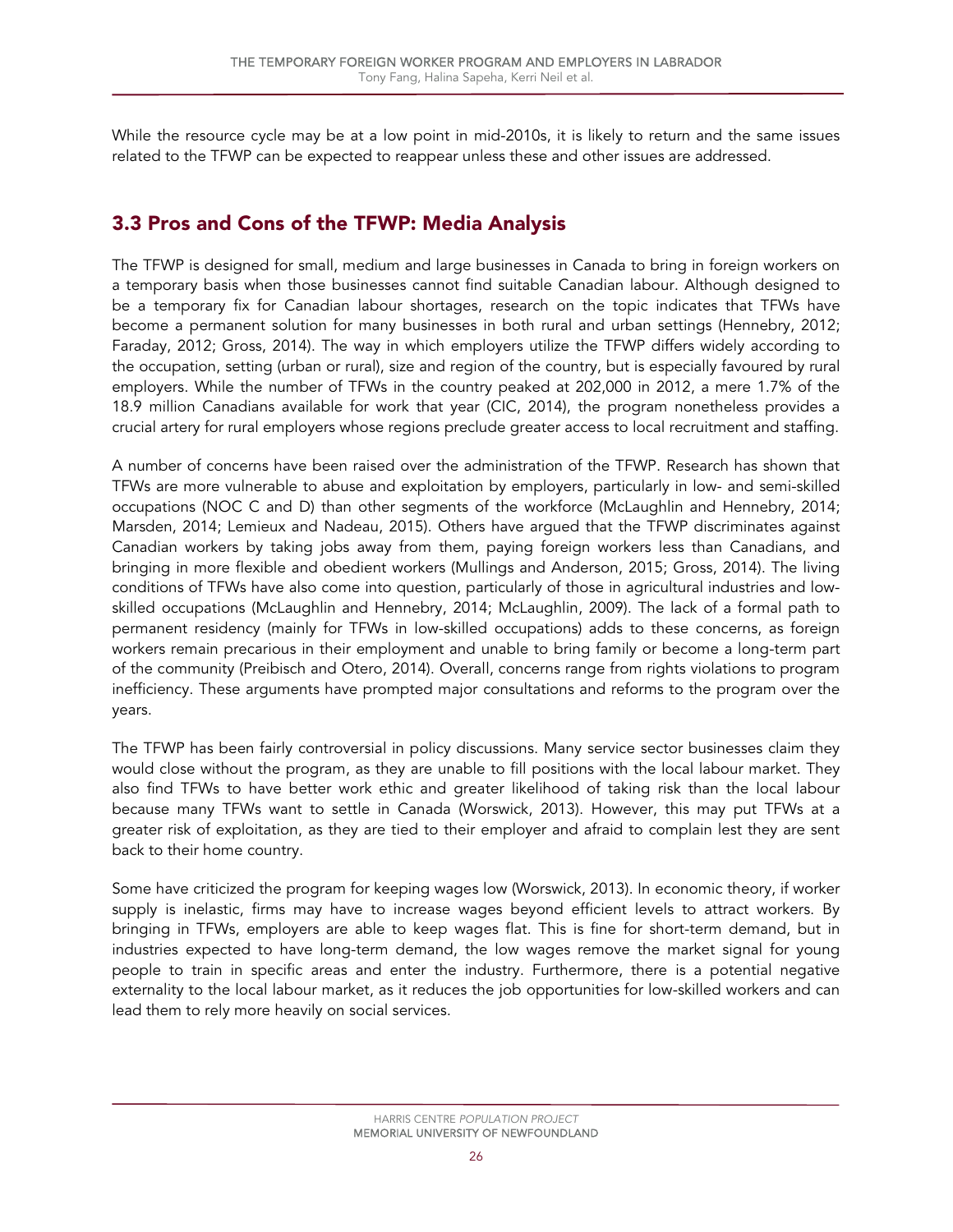There are also many difficulties in evaluating skills shortages in labour markets and whether TFWs are necessary. While the federal government forecasts skills shortages for the country, these forecasts are less reliable on a regional or provincial level (Gross, 2014).

TFWs are ineligible for many social services, including immigrant settlement services (Worswick, 2013). On the one hand, they are less of a drain on government services, but this also can put TFWs in precarious work, as they may come with low language skills and are not given opportunities to develop these skills, which is a key factor in receiving permanent residency.

Media analysis of NL based media (*The Telegram, The Aurora)* identified several main themes reappearing in the discussion of pros and cons of the TFWP.

## <span id="page-28-0"></span>3.3.1 CRITICISM OF THE TFWP

- 1. The TFWP is often criticized for being used to replace Canadians with cheaper foreign labour force. The aggravating factor is that the largest increases in the number of TFWs were recorded in low paying, low skill occupations in the food service and fish processing sectors (*The Telegram*, 2014h). The Canadian Labour Congress expressed concerns in this regard (*The Telegram*, 2016c). Mary Shortall, President of the Newfoundland and Labrador Federation of Labour, sees the use of TFWs as part of a low-wage economy where big food chains make profits but a million Canadians are unemployed (*The Telegram*, 2014c; 2014r; 2014u; 2014x).
- 2. Wage suppression and poor working conditions (*The Telegram*, 2014m). Atlantic director for Unifor Lana Payne, pointed out that while the TFWP was supposed to help employers dealing with skills shortages and fill high skill gaps until Canadians could be trained for those jobs, the program turned into a source of cheap labour and led to wage suppression in occupations with low wages and poor working conditions. As Payne emphasised, the TFWP has created "a permanent underclass of workers who have little to no rights, who are especially vulnerable as their conditions of employment and entry into the country are completely tied to their boss and who are quite hesitant to complain about any problems out of fear of losing their employment and being sent back to their home country" (*The Telegram*, 2014a). The precarious status of TFWs and their dependence on employers create a situation of vulnerability and may lead to abuses (*The Telegram*, 2014a; 2014c). Ron Thomas, president of United Steelworkers Union Local 5795 in Labrador City, pointed to the potential problems of TFW's scared silence because they "are afraid to speak up against their employers because they feel they're owned by them. … If you spoke up against your boss you lose your house, your job, you have everything gone" (*The Aurora*, 2014a). Even if TFWs have the same wage, they would be more willing to go above and beyond their expected duties because they "come with a built-in indebtedness" and "are beholden to their employers for being allowed in the country" (*The Telegram*, 2014l).
- 3. TFWs are viewed as a subsidy for the fish processing sector, along with employment insurance (EI) which allows employers to use labour force seasonally without the financial burden of paying them year-round (*The Telegram*, 2014y; 2016b).
- 4. The Seafarers International Union of Canada, representing civilian sailors, criticized the federal government for issuing thousands of temporary foreign work permits for domestic shipping despite a high unemployment rate (25%) among Canadian maritime workers. According to Seafarers Union president Jim Given, more than two thousand qualified Canadian maritime workers lost their jobs and were "replaced by temporary foreign workers earning just \$2 an hour" (*The Telegram*, 2015).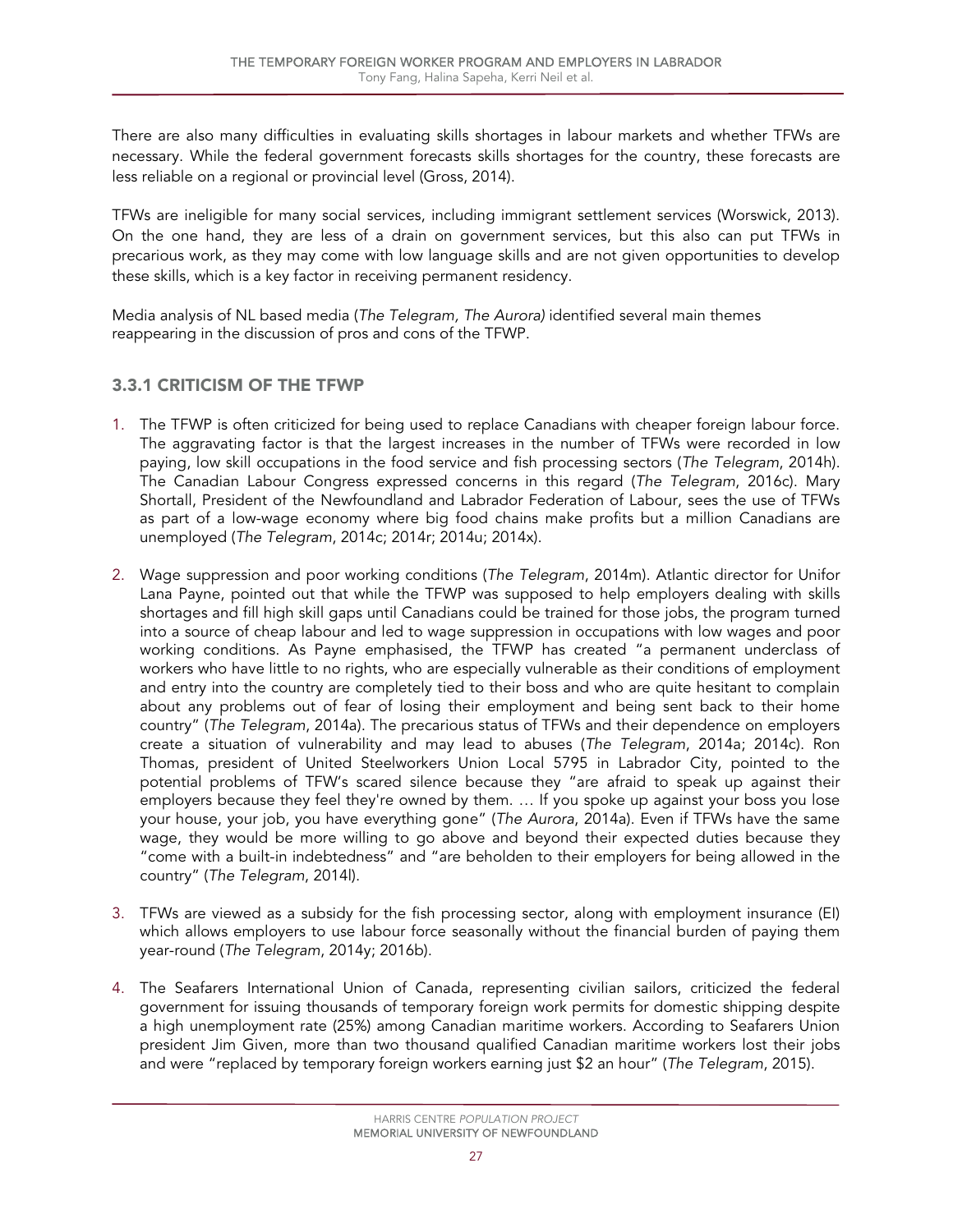- 5. Another point of criticism is the temporary component of the programme. TFWs are often employed in the positions that are in fact permanent. While the Canadian economy needs foreign workers at all skill levels, the immigration system makes it almost impossible to hire foreign workers with entrylevel skills. The Canadian Federation of Independent Business (CFIB) proposed to introduce a special visa that would provide a pathway to permanent residency for such foreign workers. Foreign workers would be able to transition to permanent residency after working with an employer for two years. CFIB president and CEO Dan Kelly emphasized the willingness of small businesses to hire permanent workers, but since there is no legal channel to bring in people with entry-level skills, the TFWP is used to fill permanent labour market needs (*The Telegram*, 2014z). There is a need for national and provincial immigration policies that would allow TFWs to transition to permanent residency (*The Telegram*, 2014e; 2014j).
- 6. The argument goes on to point out that is no shortage of people in Canada but fewer businesses are willing to pay decent wages and benefits. If jobs become meaningful and rewarding, they will be filled (*The Telegram*, 2012; 2014g). There are many small businesses that pay decent benefits and wages and have low turnover of employees (*The Telegram*, 2014o). TFWs send most of the money they earn in Canada back to their country of origin instead of spending it in the local economy (*The Telegram*, 2014o). However, the counterargument is that they still need to buy groceries, maintain their houses, etc. (*The Telegram*, 2014d). The main users and supporters of the TFWP are organizations such as the Canadian Federation of Business, Restaurants Canada, and the Canadian Manufacturers and Exporters. The restaurant business generally, and the fast-food industry specifically, is notorious for ill-treatment of employees (*The Telegram*, 2014k).
- 7. The TFWP was supposed to supplement the Canadian workforce in cases of skill and labour shortage and was not meant to be a long-term employment substitution (*The Telegram*, 2014a; 2014m). Tom Hawco, former senior regional office consultant responsible for the TFWP at Service Canada, emphasized the role of the TFWP as a necessary and important tool in local and national labour market adjustment and stressed the "temporary" aspect of the program. He shared his experience in negotiating short-term contracts with employers to bring in foreign workers such as MUN professors, rural physicians and experts in the oil and gas industry to meet local labour market needs. The contracts were strictly short-term (for a few months or a year) with a possibility of extension to a maximum of two years: "If the job was one that was likely to continue beyond that period we would require that a Canadian (usually a Newfoundlander) be trained for the position." Before using the TFWP, all potential pools of workers already in Canada should be exhausted: i.e. aboriginal people, retirees, refugees, persons with disabilities, social assistance recipients, and those who might be able to work only part time due to their medical condition (*The Telegram*, 2014n).
- 8. Investment into training and better skill-matching are seen as potential avenues to reduce the reliance on the TFWP. Mary Shortall, President of the Newfoundland and Labrador Federation of Labour, advocates for long-term economic solutions instead of cheap temporary fixes: "The position of the labour movement is clear — It is time to put the focus on long-term solutions for meeting Canada's skilled-labour needs and phase out the parts of the temporary foreign worker program that are being abused — in particular the low-skills, low-wage part of the program. We need a program that invests in home-grown skills to permanently deal with labour shortages and one that offers fairness to skilled workers from abroad by welcoming them into Canada with an opportunity to stay" (*The Telegram*, 2014x). Federal Employment Minister MaryAnn Mihychuk joined the critics of the TFWP and emphasized the importance of skills training and engaging the pool of potential workers already in Canada (Canadians, landed immigrants, and refugees): "if we had full employment, if we had those that are unemployed working, it would probably eliminate all temporary foreign workers" (*The Telegram*, 2016a; 2016c). Yvonne Jones, Liberal MP for Labrador, specified that increasing the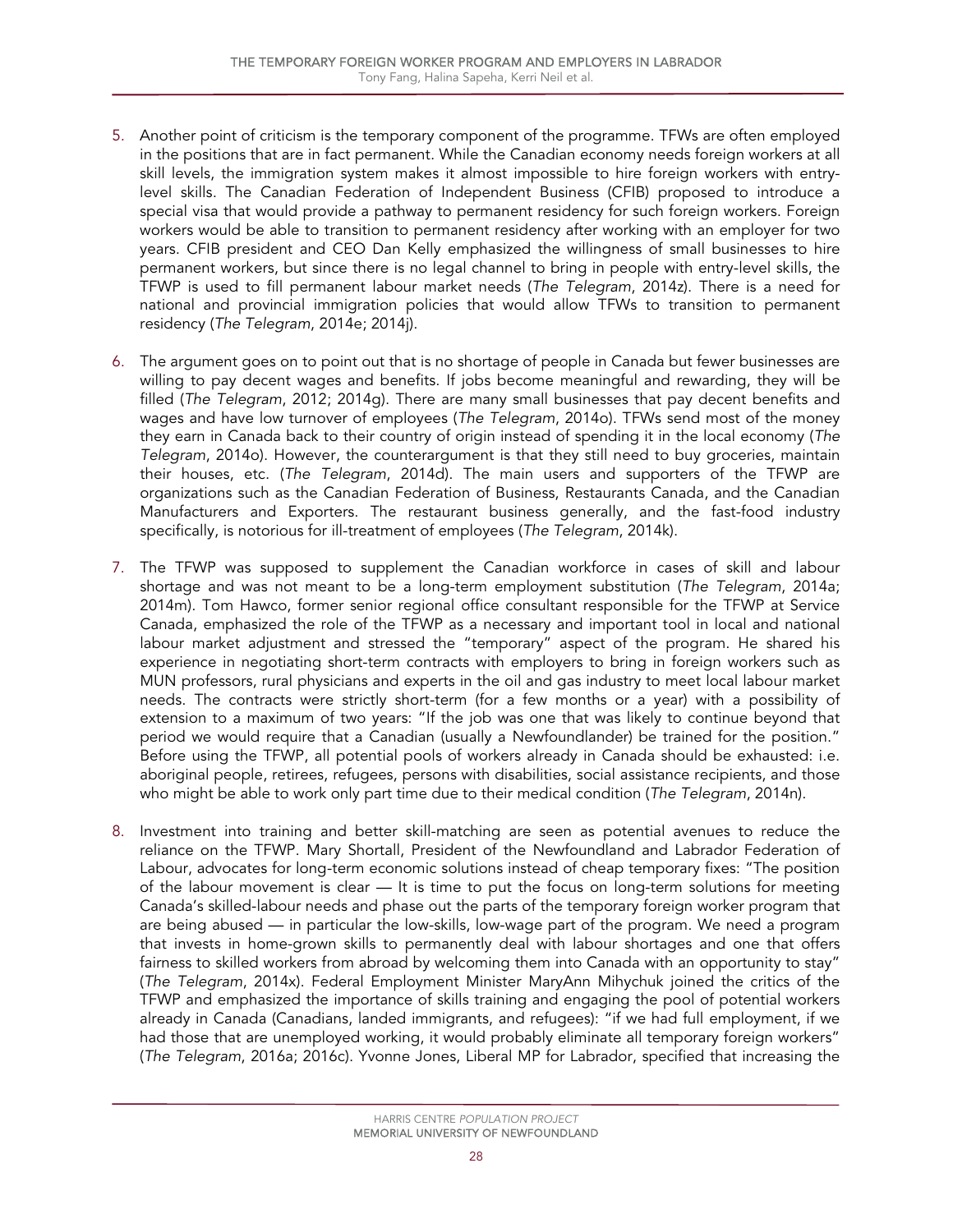number of Canadians in the workforce and reducing federal dependency on the TFWP would require addressing issues of skills training and income inequality (*The Telegram*, 2014e).

9. The TFWP may have a negative impact on employability of Canadian tradespeople, especially apprentices, and interprovincial migrants from Newfoundland and Labrador. Experienced foreign workers are preferred to apprentices. The hiring of more foreign workers in Alberta has reduced the number of jobs for Newfoundlanders (*The Telegram*, 2010).

## <span id="page-30-0"></span>3.3.2 SUPPORT FOR THE TFWP

- 1. The TFWP is considered essential for companies that experience labour shortages and would not be able to operate at full capacity without TFWs. Canada's International Brotherhood of Boilermakers uses the program to bring in highly skilled and certified tradespeople from the United States and Ireland to fill temporary labour shortages (*The Telegram*, 2016c). Rising demand and a long (fouryear) apprenticeship program, as well as the increasing retirement rate of the union members in the next decade, account for a shortage of these skilled workers. As specified by Joseph Maloney, the international vice-president of the boilermakers union, bringing in TFWs contributes to protecting jobs of boilermakers' union members because labour shortages during peak periods would lead to project delays and losses, including hundreds of millions of dollars caused by delays in maintenance. Temporary foreign boilermakers get the same wages and benefits as the union members, their rent and transportation are paid for, and they do not pay commissions or other hidden charges to labour brokers (*The Telegram*, 2014b; 2014s; *The Aurora*, 2014b). Another stakeholder, the Canadian Meat Council and meat companies, reported that a shortage of about 1,000 meat cutters and other staff was preventing them from operating at full capacity or increasing exports. Some meat companies cannot find enough Canadians willing to work in their plants even in the face of the economic downturn (*The Telegram*, 2016a).
- 2. Despite high unemployment, Newfoundland and Labrador faces labour shortages for several reasons. First, the seasonality of work in the province has created a situation where many people receiving income support are seasonal workers who need to be available when that fish plant or tourism business reopens each season. Second, geography, i.e. some potential workers live too far from the area with job openings. Third, the lack of workers with specific skills in demand. Aging and declining population, and out-migration also contribute to the labour shortage (*The Telegram*, 2014p; 2014u). Poor work ethic and unwillingness of locals to take certain jobs is sometimes mentioned as another, rather controversial, reason for labour shortages (*The Telegram*, 2014w). In her article promoting the expansion of the TFWP, Sharon Horan, chair of the St. John's Board of Trade, cited the *2014 Economic Outlook Survey* of business owners showing that 67% of respondents were concerned about not finding qualified workers to fill positions (*The Telegram*, 2014p).
- 3. The Canadian Federation of Independent Business (CFIB) and Vaughn Hammond, CFIB's director of provincial affairs for Newfoundland and Labrador, emphasised the need for the TFWP in the province: "There are times we cannot find people regardless of what we do. We can wage raises, offer benefits, do what is necessary and members are still not getting the applicants required (across the country)". "There's a need in Corner Brook, Deer Lake, Clarenville, Happy Valley-Goose Bay and Lab City for temporary foreign workers because there are businesses that simply cannot find the workers to keep their businesses going" (*The Telegram*, 2014f). President of the Restaurant Association of Newfoundland and Labrador, Michelle LeBlanc, said that many medium-sized and larger businesses are often dependent on the TFWP: "it's not easy to find interested and/or skilled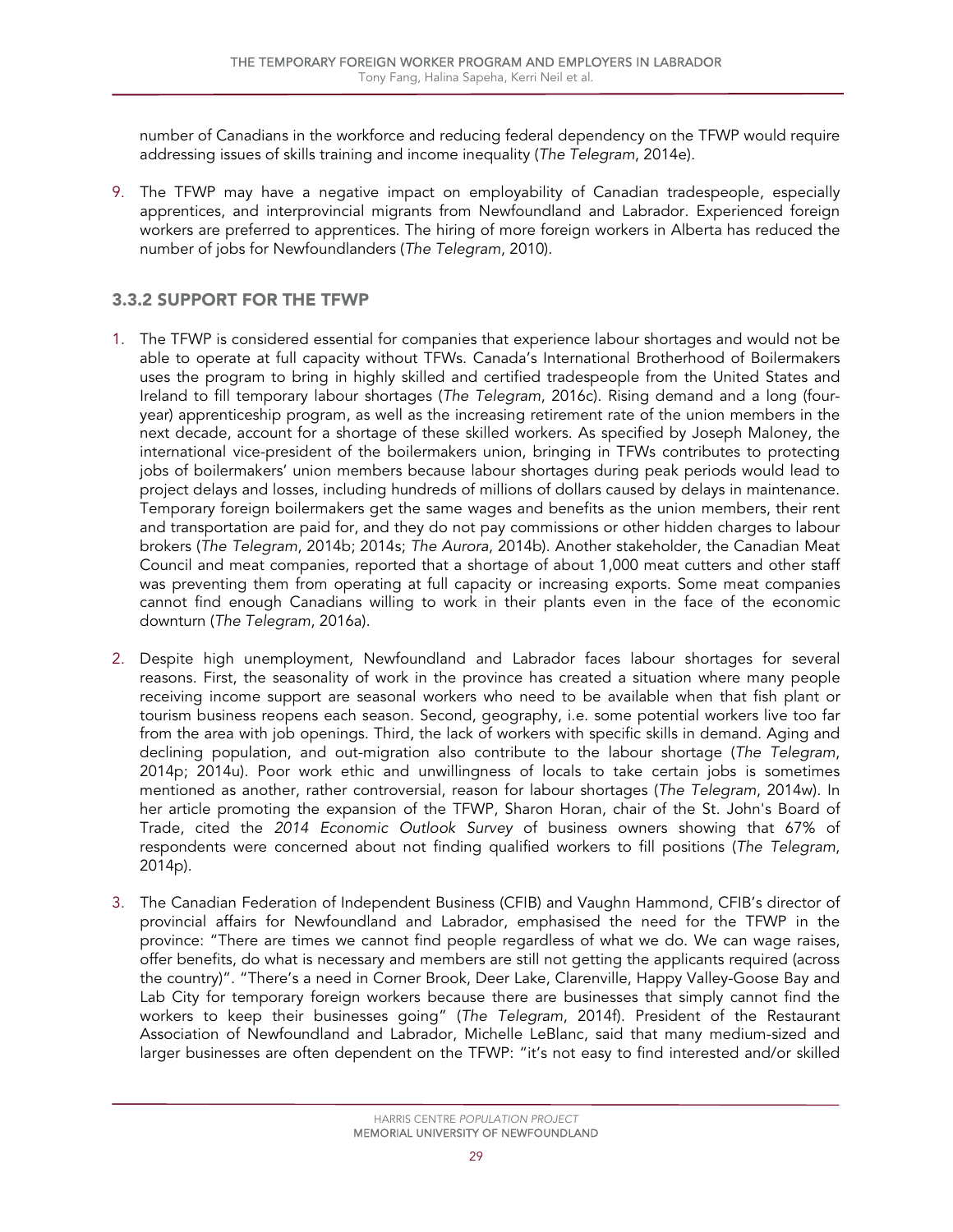people at times. Sometimes there's an influx, and other times there's not quite enough" (*The Telegram*, 2014j).

- 4. The Labrador labour market has specific challenges when it comes to labour shortages in the restaurant and seafood processing sectors – especially for low-skill, low-wage and entry-level jobs. Labrador is grouped with the Northern Peninsula and western Newfoundland when the unemployment rate is calculated, which increases the unemployment percentage for Labrador. However, e.g. Happy Valley-Goose Bay has relatively low unemployment. *Jungle Jim's* restaurant in Happy Valley-Goose Bay was almost closed and 25 employees were at risk of losing their jobs due to the moratorium on new foreign workers for the food service industry. While local staff was employed in table waiting and bartending positions, cooks were not locally available due to the pool of hires for the Muskrat Falls project. Kevin O'Brien, former Newfoundland and Labrador Minister of Advanced Education and Skills, warned about negative effects of the moratorium on the fast food industry in Labrador West (*The Telegram*, 2014u; 2014f). Luc Erjavec, Restaurants Canada vicepresident responsible for Atlantic Canada, predicted "a combination of shrinkage in hours and higher prices" as a result of the moratorium because higher pay would be required to attract labour, which would result in higher bills for restaurant customers and fewer customers (*The Telegram*, 2014u; 2014v). St. John's city council opposed the federal government ban on restaurants hiring TFWs introduced in April 2014. Hazel Ouano-Alpuerto, honorary consul general of the Philippine Consulate in St. John's, said the moratorium would devastate the local immigrant community (*The Telegram*, 2014i). Newfoundland and Labrador Employers' Council executive director Richard Alexander said that Canadians are not willing to pay the prices that would support a high enough wage so that businesses in the food service industry can hire only Canadians. Therefore, unless EI is reformed to force people to take available jobs, employers will have to bring in people from abroad (*The Telegram*, 2014c). Jordi Morgan, Vice-president of Atlantic Canada – Canadian Federation of Independent Business (CFIB), stated that employers in the food industry cannot use higher wages to attract new workers because they are already operating on razor-thin margins: "You might pony up \$25 an hour in Fort McMurray to serve coffee, in St. John's ... not so much." Newfoundland and Labrador entrepreneurs have to compete with the oil patch and the federal employment insurance system for workers" (*The Telegram*, 2014t). On the other hand, Mary Shortall, President of the Newfoundland and Labrador Federation of Labour, believes that if inability to access the TFWP forces consumers to pay more for products and services to allow employers to offer higher wages to attract Canadians needing work that will be good for the economy (*The Telegram*, 2014r).
- 5. A Labrador City couple could not find support workers to care for their disabled daughter. Seeing that many restaurants in town were hiring TFWs, primarily from the Philippines, Sylvia applied for a labour market opinion (LMO) to determine if she was eligible to hire foreign workers. Their job posting was advertised both locally and across Canada but the Canadian workers they found did not stay long. Finally, after waiting six months for the paperwork, they hired two TFWs who had already worked in New Brunswick and were willing to relocate and work for \$12.74 an hour (*The Telegram*, 2014d).

## <span id="page-31-0"></span>3.4 Labrador Employers Perspectives on TFWP

Our study was enriched by gaining perspectives of Labrador employers on the TFWP and labour market situation in the region. Respondents were recruited from three communities – Happy Valley-Goose Bay, Labrador City, and Wabush (but this does not mean that there are no TFWs in other parts of Labrador, given the unavailability of detailed data on TFW's numbers) – and different business sectors, i.e. mining and manufacturing industries, hotel, restaurant, and retail businesses. The number of their employees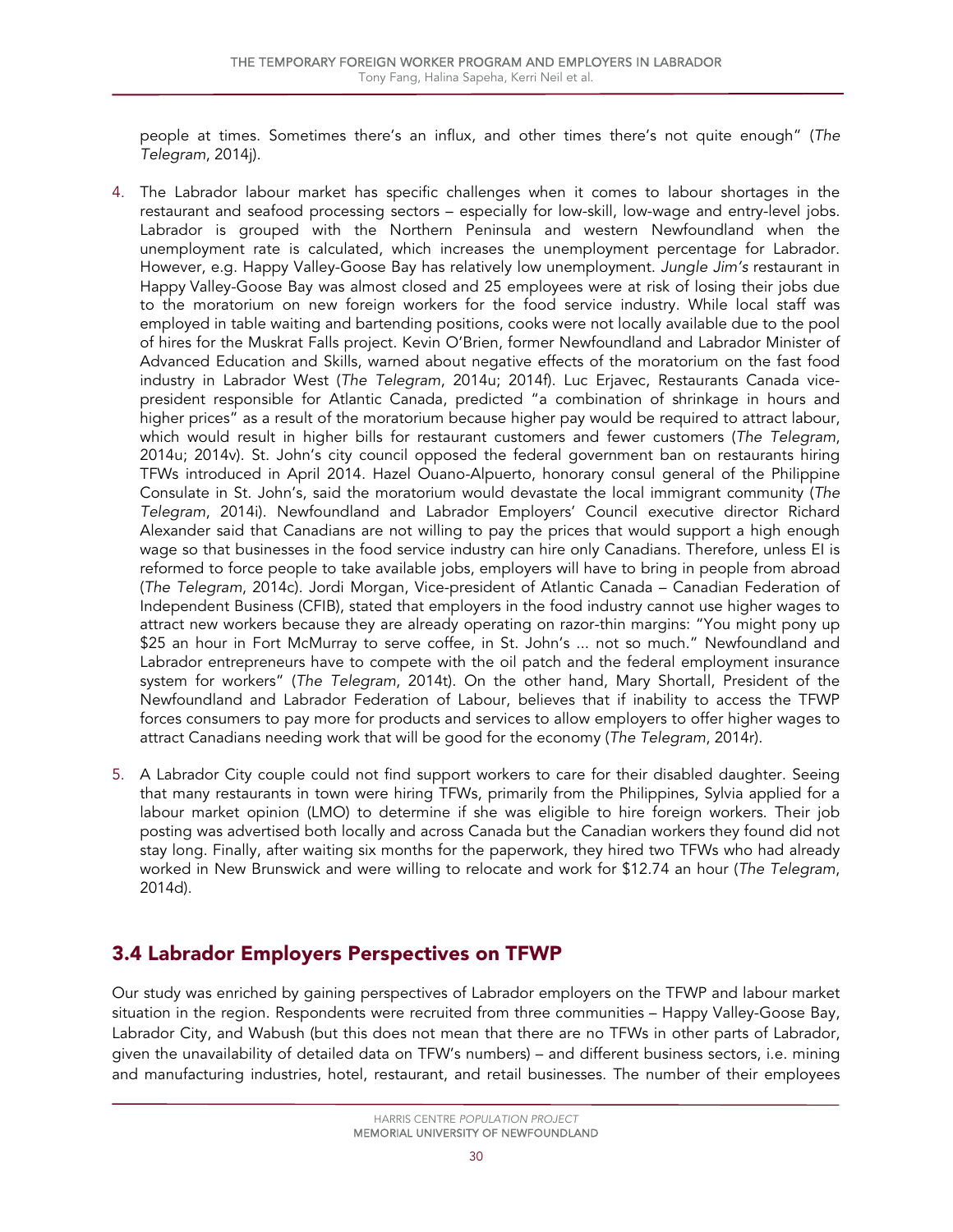varies from just a few to several hundreds. Some of them have operated for several years while others for several decades.

As highlighted in existing research and media reports, Labrador employers have faced labour market challenges. With one exception, all respondents have had difficulty attracting either skilled, semi-skilled or/and low-skilled workers in the last five years. Among reasons for the difficulty to recruit workers were demand for specialized skill sets, shortage of workers, small area (i.e. small size of communities and small population pool), and competition in the labour market. Employers find that it was difficult or very difficult to fill those vacancies and some emphasized a very long duration of vacancies: up to five-eight years. While the sample of this study was small, this shortcoming was at least somewhat partly remediated by asking respondents whether they were aware of other Labrador companies experiencing difficulty to attract workers. Five out of seven respondents answered positively and cited similar reasons for the challenge faced by other local businesses: i.e. skill shortages, labour shortage due to pay, small area, competition in the labour market, laziness of the local population and Employment Insurance (EI). These findings, together with other accounts in the available literature and media, point to a chronic labour shortage for particular types of workers.

Skill and/or labour shortages push Labrador employers to search for workers outside the region: in other Canadian provinces and/or abroad. Six out of seven respondents have hired TFWs in the last five years. The percentage of TFWs in their workforce varies from very few to fifty per cent (in absolute numbers from two to fourteen employees). This points to variations in demand for TFWs and different degrees of dependence of Labrador employers on the TFWP in terms of being able to operate their businesses.

The existing body of literature and media have raised concerns about un/availability of pathways for TFWs, mainly low-skilled ones, to obtain permanent residency. The critical accounts emphasize that migrant workers of all kinds, including care workers, seasonal agricultural workers and low skilled temporary labourers, play an integral role in subsidizing the care industry, the agricultural sector, manufacturing, food and beverage service and many other industries. They call upon the Canadian government to be honest about the economy's dependence on foreign labour and recognize its importance by providing a path to permanent residence for these workers. The critics advocate that lowskilled TFWs, should they wish, must have the same right of permanent residence as higher skilled workers. Measures such as these will go a long way toward reducing the temporalization of migrant labour in the country and reducing systematic abuses suffered by migrants.

Our findings, though the small sample size and potentially self-selection bias should be taken into account, show that Labrador employers have positive attitudes towards pathways for TFWs, including the low-skilled, to transition to permanent residency. Almost all of employer respondents had helped their TFWs to apply to become permanent residents of Canada. The one who had not helped cited not the lack of will but the lack of knowledge of the application process. Respondents perceived that helping TFWs to become permanent residents was a part of the process and a way to reward them.

*"They worked well and we wanted to give back. "*

*"They want to live here and we can keep them."*

*"It was part of the process."*

Opinions differ with respect to the difficulty of the immigration process. Some respondents found both the process of hiring TFWs and helping them transition to permanent residency difficult or very difficult.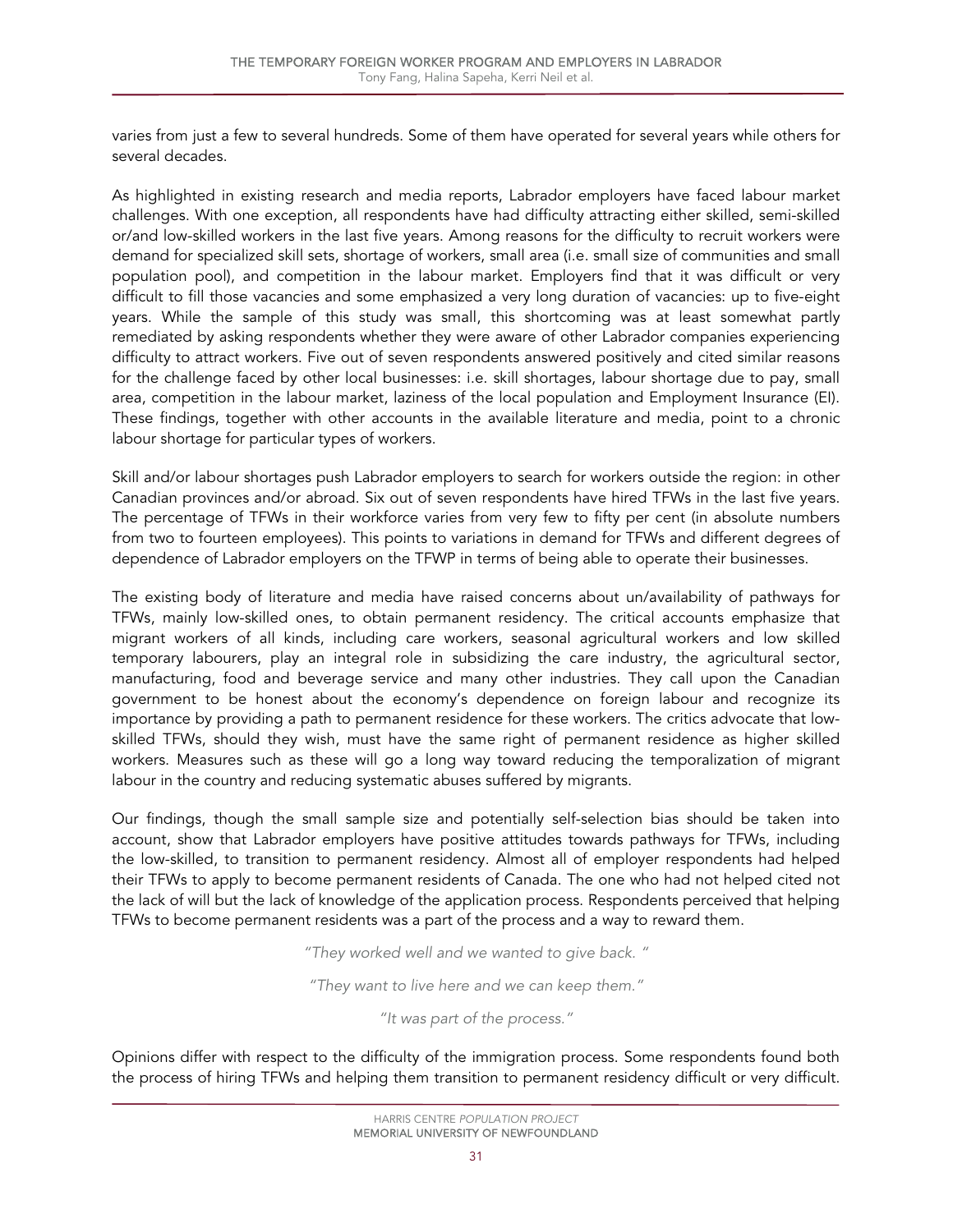Others thought of one of these procedures as difficult. For example, two respondents found hiring TFWs very difficult but considered the process of helping their employees with permanent residency as easy: they just signed papers and had to do nothing more.

When asked to list the main advantages of hiring TFWs, respondents mentioned their punctuality, availability to work, helpfulness, politeness, good customer service, required skill set, commitment to productivity, loyalty and commitment to employers.

*"Very nice and good customer service."*

#### *"They are more productive and reliable than most Labradorians."*

Among the challenges of hiring TFWs were the difficult, expensive and lengthy hiring process, uncertainty about their availability, lack of English skills, and accommodation shortages in the region. Several employers emphasized the lack of housing. It echoes some past media reports about poor housing conditions of TFWs when too many of them resided in the same house and their employer, when accused, pointed to the lack of available housing as a reason for the overcrowded living arrangements.

*"It is difficult to attract people due to housing."*

*"English skills are lacking."*

*"Not knowing if they will stay."*

In terms of advantages of helping TFWs become permanent residents, respondents believe it contributes to loyalty and makes their employment arrangement easier, i.e. eliminates the need for constant renewal of their visa and potential threat of deportation. However, the challenges of this process were long wait times, a lot of paper work, the policy changes that made the process more difficult, and not knowing how to help TFWs transition to permanent residency. Furthermore, one respondent pointed to the challenge of retaining TFWs after they become permanent residents and, to prevent turnover, suggested to extend the work term to four-five years before TFWs can apply for permanent residency.

Employer respondents consider multiple ways to address their future workplace needs. First, they are planning to utilize the local labour pool, including young people. They would employ more young people, especially part-time and in summer, and seek out students, e.g. those in engineering, through co-ops and internships. Some plan to attract workers from other firms and organizations (which wouldn't help the overall picture). Second, some respondents would try to maximize the potential of their current employees. For example, they would implement measures to increase retention of their current employees, e.g. by raising wages. Upgrading employees' skills when possible is also considered an option. Third, some respondents would look outside the region for workers. They would hire workers from other provinces and/or TFWs if they are available and the interview went well. However, one respondent pointed to the lack of housing as an obstacle to brining in workers from outside. Another respondent felt that it was be too hard to attract workers from other provinces to Labrador. One respondent operating a business in the retail sector responded positively to the question about hiring TFWs to address future workplace needs but mentioned that they would rather not. The same respondent also pointed to the lack of other options to meet labour shortages. This attitude may reflect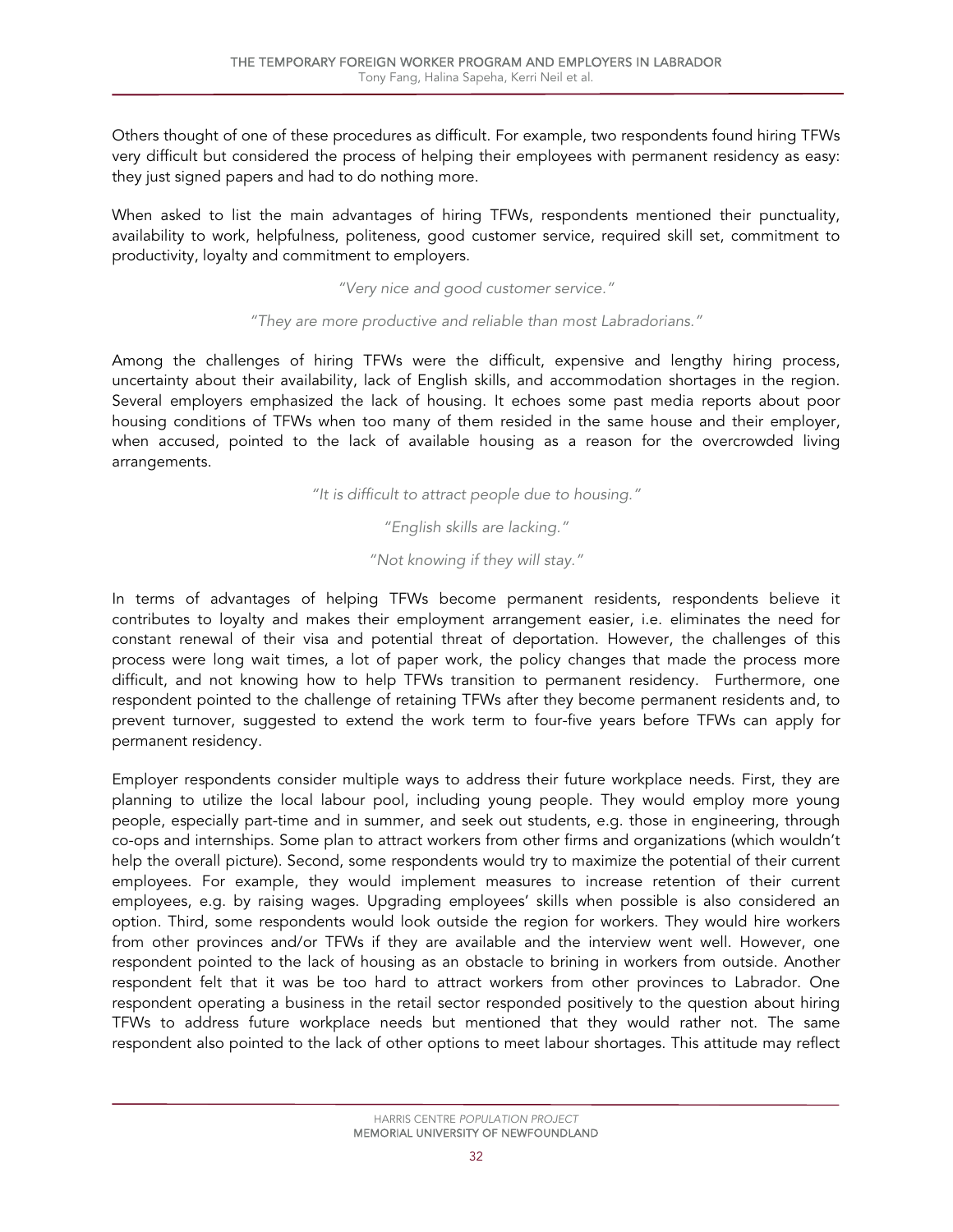the complicated nature of the hiring process given that this respondent finds the process very difficult. Last, a few respondents were ready to relocate work to fulfill needs if worthwhile.

All employer respondents were optimistic about the future of the Canadian economy; however, fewer of them believed that the provincial economy would grow over the next five years. Most respondents agreed that the province as a whole and Labrador in particular would face a shortage of skilled labour in the next five years and Labrador companies would have to hire more TFWs. Together with literature and media accounts, the findings point to the awareness of local businesses about challenging demographic and labour market situation in the region.

<span id="page-34-0"></span>There have been a lot of discussions about whether TFWs complement or compete with the local labour force. Six out of seven respondents disagreed with the statements that TFWs take away jobs from Labradorians or Canadians. Opinions about the willingness of TFWs to work for less pay than local workers were mixed. Almost everybody saw the benefit of a multicultural workforce in terms of boosting creativity in the workplace. Respondents unanimously agreed that low-skilled TFWs should be able to become permanent residents.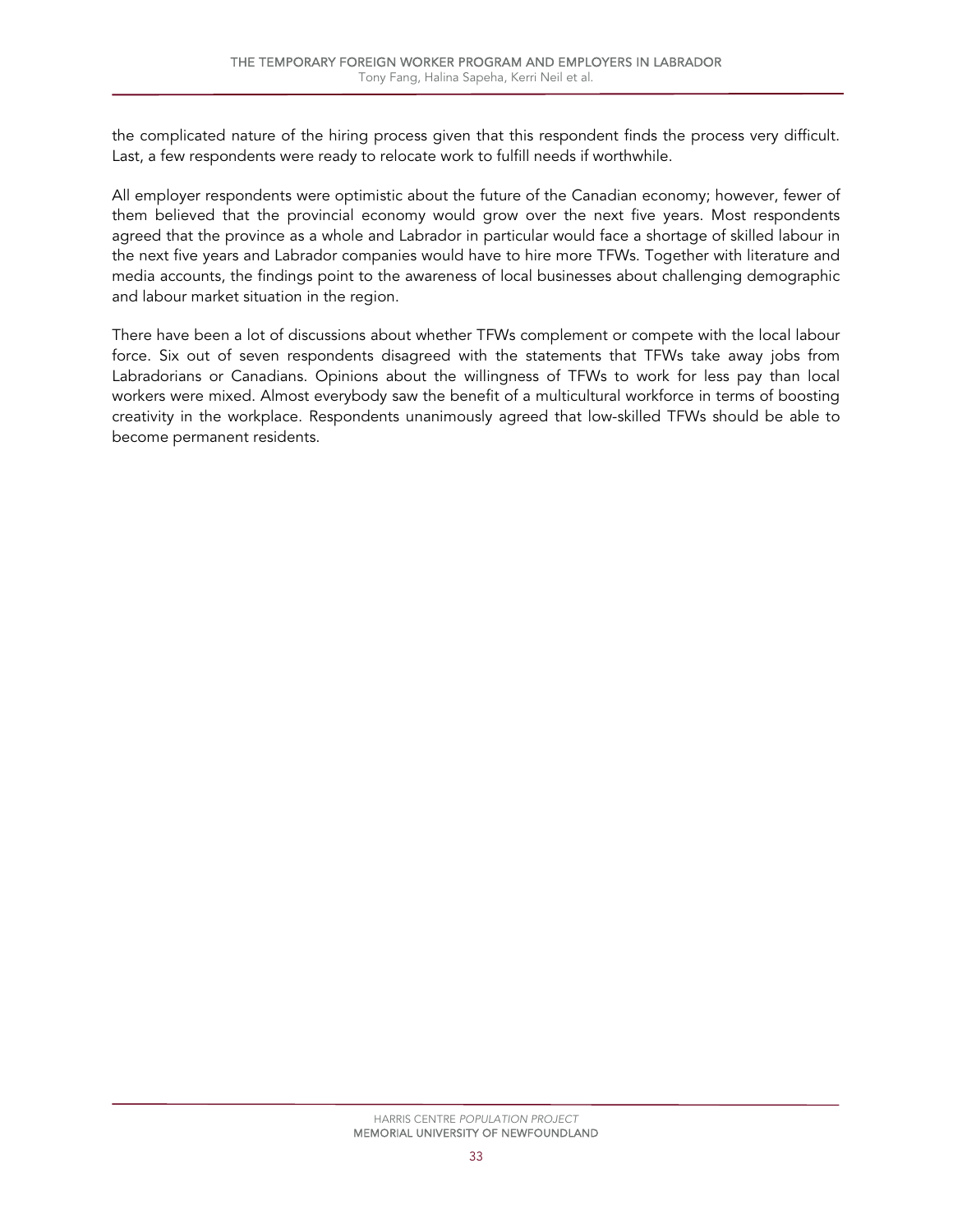#### *Table 2:* Employers' Perceptions (# of respondents)

|                                                                                              | <b>Strongly</b><br>agree<br>and<br>agree | <b>Neutral</b> | <b>Strongly</b><br>disagree<br>and<br>disagree |
|----------------------------------------------------------------------------------------------|------------------------------------------|----------------|------------------------------------------------|
| The Canadian economy will grow over the next 5 years                                         | $\tau$                                   | $\overline{0}$ | $\Omega$                                       |
| The provincial economy will grow over the next 5 years                                       | 5                                        | $\mathbf{1}$   | $\mathbf{1}$                                   |
| The province will face a shortage of skilled labour in the next 5<br>years                   | 5                                        | 1              | 1                                              |
| Labrador will face a shortage of skilled labour in the next 5<br>years                       | 6                                        | $\mathbf{1}$   | $\Omega$                                       |
| Labrador businesses will have to hire more temporary workers<br>in the next 5 years          | 6                                        | $\mathbf{1}$   | $\Omega$                                       |
| Low-skilled temporary foreign workers should be able to<br>transition to permanent residency | 7                                        | $\Omega$       | $\Omega$                                       |
| Temporary foreign workers take jobs away from Labradorians                                   | $\mathbf{1}$                             | $\Omega$       | 6                                              |
| Temporary foreign workers take jobs away from Canadians                                      | $\mathbf{1}$                             | $\Omega$       | 6                                              |
| Temporary foreign workers will work for less pay than local<br>workers                       | $\overline{4}$                           | $\overline{0}$ | 3                                              |
| Temporary foreign workers are more productive and harder<br>working than local workers       | 5                                        | $\mathbf{1}$   | 1                                              |
| Temporary foreign workers have a good work ethic                                             | 5                                        | $\mathbf{1}$   | 1                                              |
| A multicultural workforce enhances creativity in the workplace                               | 6                                        | $\theta$       | 1                                              |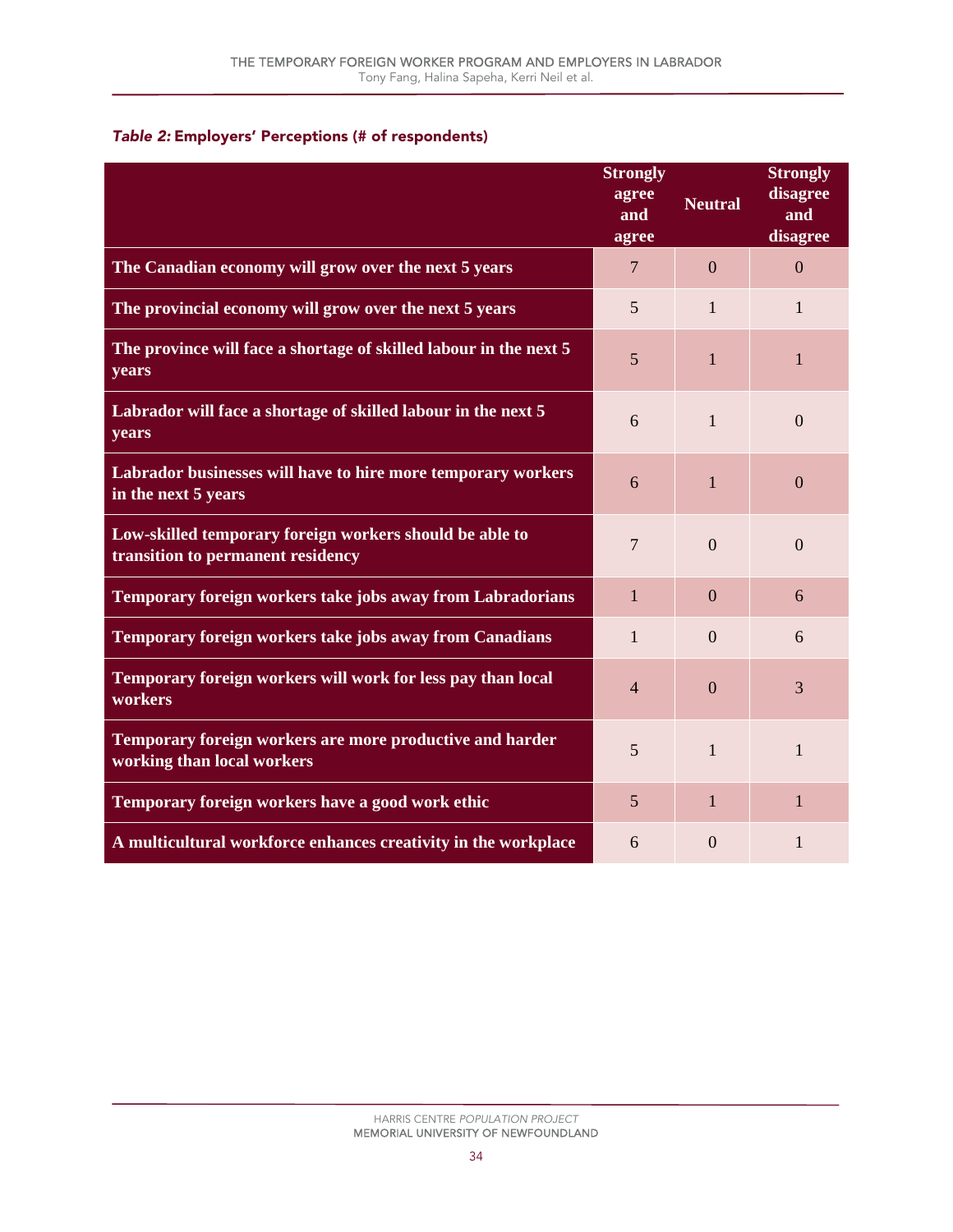## <span id="page-36-0"></span>4.0 CONCLUDING REMARKS AND RECOMMENDATIONS

Labrador employers have long faced a fundamental need to hire TFWs. TFWs have been employed at all skill levels, ranging from highly skilled specialized positions in extractive industries and mining, to unskilled labour in food and beverage service and related industries, with many others in between.

Recruiting TFWs can be beneficial to the local economy when TFWs work in the occupations or industries that are facing a short-term increase in demand, and where either the longer-term prospects for demand are not great or most new workers entering the labour market do not have the necessary credentials or skill sets to take up the jobs (Worswick, 2013; also see Media Analysis discussion above). This is more likely to be case for Labrador as the local economy was mainly driven by mining projects and increased activities in the resource sector in the last decade until 2015-2016 when the economy was hit by the collapse of the price of oil and minerals. This highlighted the boom and bust effects of the resource industry and importance of hiring TFWs to fill the short-term demand if the TFWP is appropriately designed and implemented.

Our employer respondents have reported difficulty in attracting skilled, semi-skilled or/and low-skilled workers in the last five years, citing the labour and skill shortages. Some have stated that without foreign workers, they would have to close their businesses or significantly reduce operations. A counterargument goes that not all local labour reserves have been utilized and the use of TFWs helps sustain a low-wage economy and serves as a subsidy to businesses that do not want to pay decent wages. These claims require more a careful assessment of the labour market situation and justification on the part of the federal and provincial governments.

In the future, labour shortages in Labrador are likely to be exacerbated due to aging and declining population, and out-migration. Both media analysis and conversations with Labrador employers show that business owners have concerns about not being able to fill positions in the next several years, despite also being pessimistic about the state of provincial economy (though caution should be made that the number of employers responding to our survey is relatively small and there is possibility of selfselection bias).

The concern about the TFWP is the potential risk that TFWs may take employment opportunities away from locals, especially young people, given the lower labour costs and higher labour flexibility of the TFWs. A large body of research has documented the difficulties that new labour market entrants face when entering Canada's job market, and immigrants and TFWs can compete with them in both highskilled and low-skilled occupations (Worswick, 2013).

Thus, there is a demonstrated need for TFWs in Labrador. The volatile nature of the resource sector and inappropriate local skill sets makes an effective TFW policy for Labrador essential. Demographic changes are likely to exacerbate need for Labrador appropriate policy. At the same time, any policy needs to recognize the conflict between providing jobs for foreign workers and taking jobs from locals. In Labrador, local labour is available but underutilized. TFW issues need to be seen in the larger context of EI reform and education and skills training for the Canadian labour force as a whole. In the absence of any resolution to these and other complex issues in the short- to medium term, TFWs are likely to be an ongoing requirement in Labrador.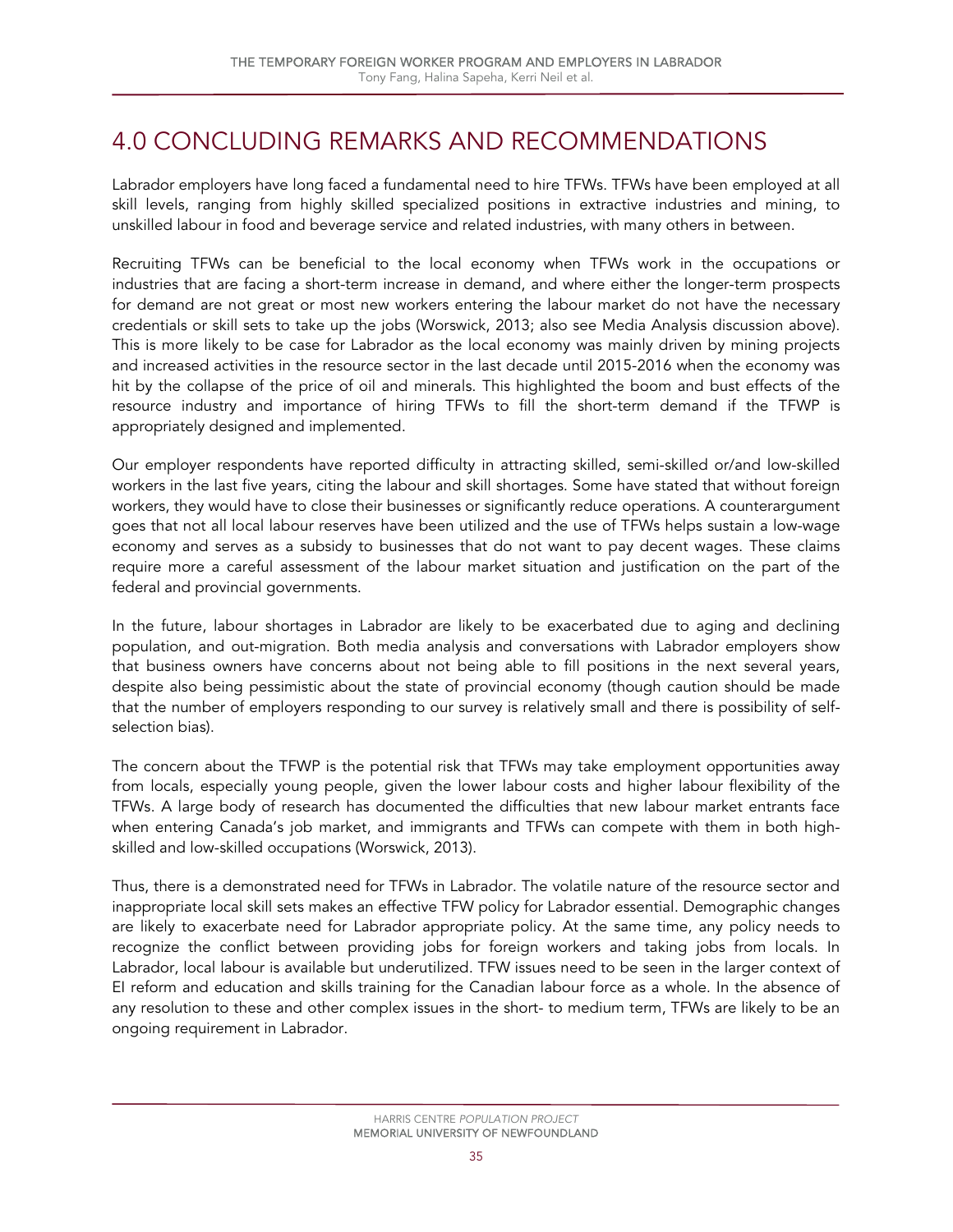It is crucial to address the problem of information asymmetry among the employers, employees, and the governments in order to establish the genuine skill and labour shortages, especially in the short run, and ensure that the TFWs are not subject to abuses and exploitations. However, it is difficult to gauge such labour and skill shortages because highly reliable labour market information (employment, unemployment, wages, vacancies, and labour force participation, etc.) is scarce for Labrador. For example, job vacancy data are not available beyond the provincial level where there are potential labour and skill shortages at all skill levels in sales and service (mainly low-skill jobs), trades, transport and equipment operators (medium skilled), and health (medium to high skilled).

A national database to track the number of TFWs in the country by occupation and employer, which was mentioned among potential actions intended by the federal government, could significantly improve our understanding of the issue. However, it is essential to have access to such data not only at national and provincial levels but also at municipal level, given differences between regions and communities, as is true for Labrador. Having reliable and exhaustive data is indispensable for more refined policy analysis.

There is a need to address the information asymmetry problem with respect to labour supply and demand data. Such data need to be available at the local (municipal) level to be relevant and appropriate. There is potential for collaboration between municipal authorities and local employers to create labour information databases, in particular in areas where there is a demand for TFWs.

#### Recommendation 1: Municipal governments (mayors and town councils) and local businesses should partner to establish a labour supply and demand database at the municipal level.

Nuanced understanding of regional situation is crucial for decision-making. For instance, the TFWP uses a fairly crude instrument for LMIA allocations such as unemployment rate. The local unemployment rate is one of the most important indicators that the federal government decisions are based on through the LMIAs of the Employment and Social Development Canada (ESDC) to approve or reject the TFW applications made by the employers. However, unemployment data are problematic for the Labrador region. As Figure 9 shows (see Chapter 3), unemployment rates vary across Labrador from 5.9% in Labrador West to 46.0% in Labrador South Coast. Therefore determining unemployment rates in a meaningful way is a problem of particular importance to Labrador. Such data gaps need to be filled in order to make better-informed decisions on the TFWs, relying on accurate labour market data at the regional and local economic zone levels.

Furthermore, at least in the case of Labrador, unemployment rates do not seem to be the best way to determine whether TFWs should be allowed, given the specificity of the local labour market situation. Labrador tends to experience labour shortages despite high unemployment. The regional labour force includes seasonal workers who need to be available when the fish plant or tourism business reopens each season. The rest of the time, they live off of income support. It is not uncommon that workers in rural areas may be unwilling to accept employment during their Employment Insurance Benefit Period (BOFBC, 2016:18). An important consideration here is not only whether the pay is high enough to entice these potential workers to opt for employment but also whether they have specific skills that are required for existing job vacancies (e.g. as in the above mentioned example of a Labrador restaurant searching for cooks). Geography is also an important factor given vast distances in Labrador. Theoretically, residents from a high unemployment area, such as, for instance, Labrador South Coast, could relocate to Labrador West to satisfy claims that local population should be employed first, before having recourse to the TFWP. However, intraregional mobility does not seem to be a realistic option, and it is important to assess the constraints to such mobility.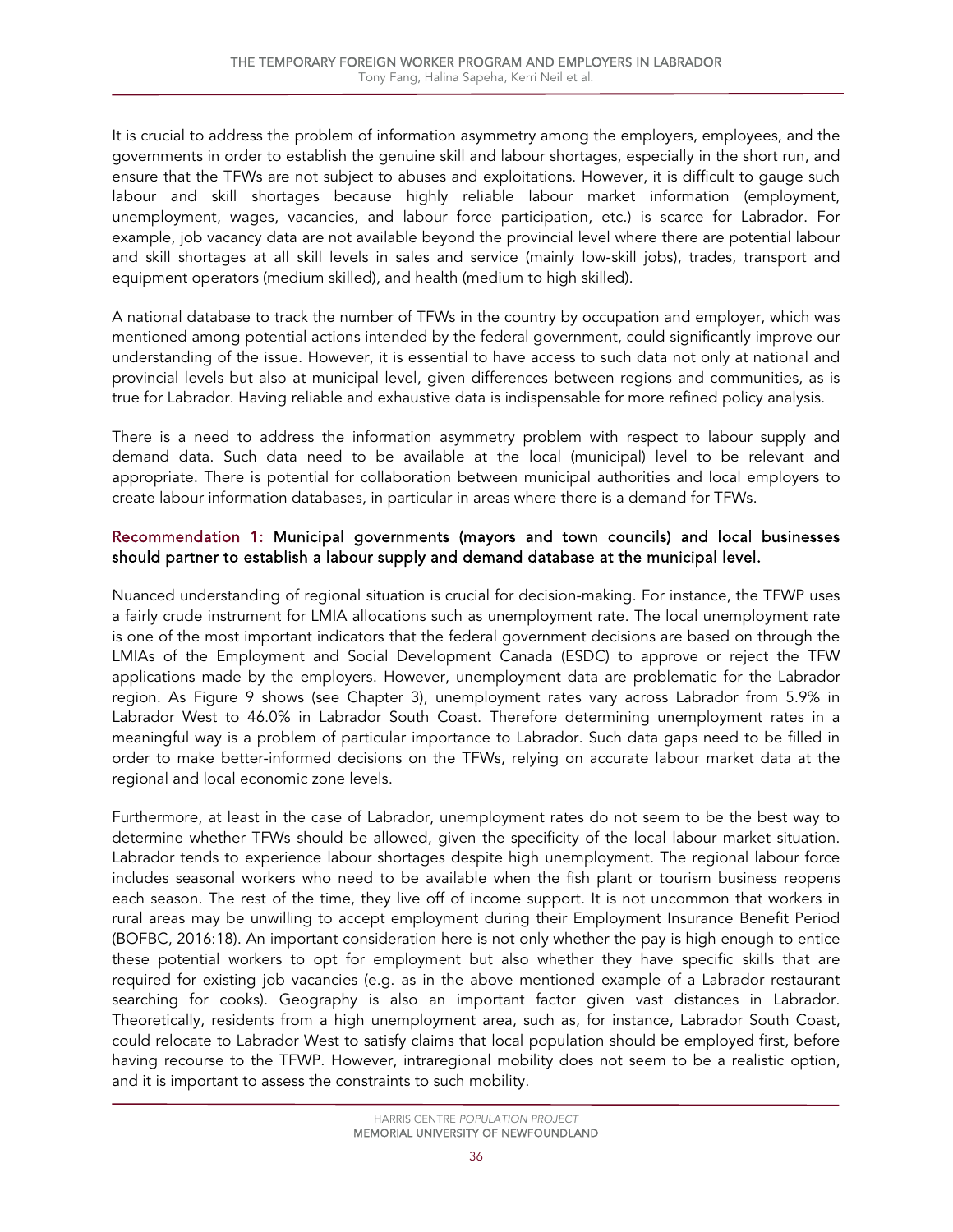Therefore criteria for LMIA allocation need to be locally relevant. Unemployment rate does not seem to be the most appropriate measure to determine the use of TFWs in Labrador.

#### Recommendation 2: Labrador employers should be allowed to hire TFWs if they are not able to recruit a Canadian worker (Canadian citizen or permanent resident) during the required period for advertising the position.

Labrador businesses are likely to need to attract foreign workers. Among advantages of hiring TFWs are their punctuality, availability to work, helpfulness, politeness, good customer service, loyalty and commitment to employers, commitment to productivity, and required skill sets. In this light, concerted efforts are needed from all levels of governments, employers and community organizations to provide all necessary support to their success.

TFWs should be provided with sufficient language training and assisted with finding suitable accommodation, which is a serious problem in Labrador. Pathways to permanent residency should be established for all TFWs and not only for highly skilled ones. Given that some respondents pointed to complicated nature of permanent residency application process, the provincial immigration office could prepare information package for employers who would like to help their TFWs apply for permanent residency.

Recommendation 3: The federal government should offer language training to temporary residents in Canada and allocate additional funding for this matter.

Recommendation 4: The federal government and Newfoundland and Labrador provincial government, as well as potentially other partners (e.g. construction firms, property management companies, etc.), should invest in affordable housing in those Labrador communities that struggle to attract workers from other parts of Labrador, the province, Canada and/or the world.

Recommendation 5: The provincial government's Office of Immigration and Multiculturalism should introduce a specific stream for TFWs under the Newfoundland and Labrador Provincial Nominee Program.

Recommendation 6: The provincial government of Newfoundland and Labrador should invest more financial and human resources into the Office of Immigration and Multiculturalism to process immigration applications in an expedited fashion.

Recommendation 7: The provincial government's Office of Immigration and Multiculturalism should prepare a clear information package for employers who wish to assist their TFWs seeking permanent residency in Canada.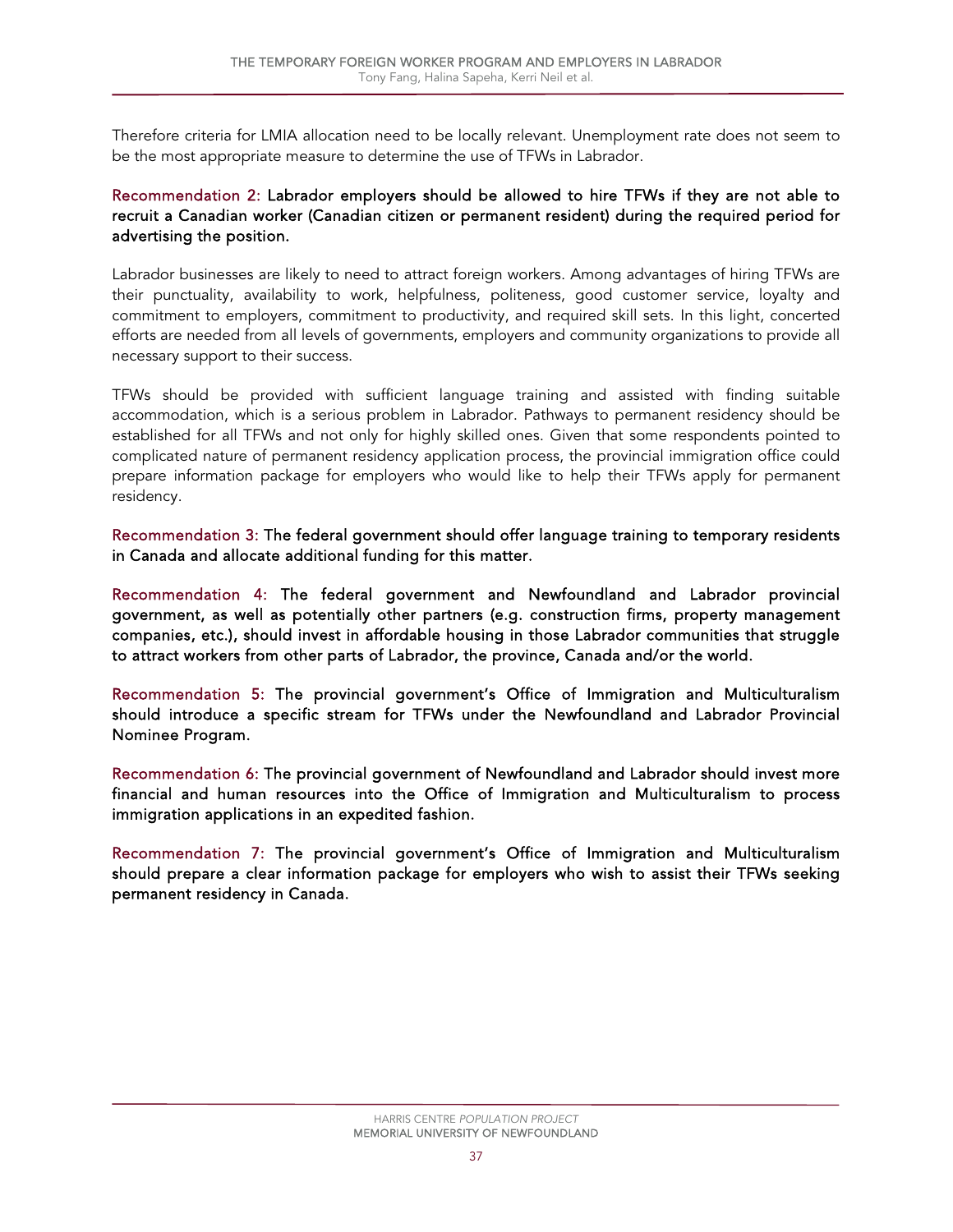## <span id="page-39-0"></span>5.0 REFERENCES

- Bay of Fundy Business Council (BOFBC) (2016). Brief to Standing Committee on Human Resources, Skills and Social Development and the Status of Persons with Disabilities.
- Citizenship and Immigration Canada (CIC). (2010). *Backgrounders - Improvements to the Temporary Foreign Worker Program.* Ottawa: CIC. Retrieved October 28, 2016 from <http://www.cic.gc.ca/english/department/media/backgrounders/2010/2010-08-18.asp>
- Citizenship and Immigration Canada (CIC) (2014). Canada Facts and Figures: Immigrant Overview Temporary Residents. Research and Evaluation Branch, CIC. Retrieved October 17, 2016 from <http://www.cic.gc.ca/english/pdf/2014-Facts-Figures-Temporary.pdf>
- Citizenship and Immigration Canada (CIC). (2015a). *Fact Sheet – Temporary Foreign Worker Program.*  Ottawa: CIC. Retrieved October 28, 2016 from <http://www.cic.gc.ca/english/resources/publications/employers/temp-foreign-worker-program.asp>
- Citizenship and Immigration Canada (CIC). (2015b). *Find out if you need a Labour Market Impact Assessment.* Ottawa: CIC. Retrieved October 28, 2016 from <http://www.cic.gc.ca/english/work/employers/apply-who.asp>
- Employment and Social Development Canada (ESDC). (2007a). *Archived - Temporary Foreign Worker Program Improved for Employers in B.C. and Alberta.* Vancouver: News Releases. Retrieved October 28, 2016 from [http://news.gc.ca/web/article](http://news.gc.ca/web/article-en.do?crtr.sj1D=&crtr.mnthndVl=12&mthd=advSrch&crtr.dpt1D=420&nid=350829&crtr.lc1D=&crtr.tp1D=&crtr.yrStrtVl=2007&crtr.kw=Expedited+Labour+Market+Opinion+&crtr.dyStrtVl=1&crtr.aud1D=&crtr.mnthStrtVl=1&crtr.page=3&crtr.yrndVl=2007&crtr.dyndVl=31)en.do?crtr.si1D=&crtr.mnthndVl=12&mthd=advSrch&crtr.dpt1D=420&nid=350829&crtr.lc1D=&cr [tr.tp1D=&crtr.yrStrtVl=2007&crtr.kw=Expedited+Labour+Market+Opinion+&crtr.dyStrtVl=1&crtr.](http://news.gc.ca/web/article-en.do?crtr.sj1D=&crtr.mnthndVl=12&mthd=advSrch&crtr.dpt1D=420&nid=350829&crtr.lc1D=&crtr.tp1D=&crtr.yrStrtVl=2007&crtr.kw=Expedited+Labour+Market+Opinion+&crtr.dyStrtVl=1&crtr.aud1D=&crtr.mnthStrtVl=1&crtr.page=3&crtr.yrndVl=2007&crtr.dyndVl=31) [aud1D=&crtr.mnthStrtVl=1&crtr.page=3&crtr.yrndVl=2007&crtr.dyndVl=31](http://news.gc.ca/web/article-en.do?crtr.sj1D=&crtr.mnthndVl=12&mthd=advSrch&crtr.dpt1D=420&nid=350829&crtr.lc1D=&crtr.tp1D=&crtr.yrStrtVl=2007&crtr.kw=Expedited+Labour+Market+Opinion+&crtr.dyStrtVl=1&crtr.aud1D=&crtr.mnthStrtVl=1&crtr.page=3&crtr.yrndVl=2007&crtr.dyndVl=31)
- Employment and Social Development Canada (ESDC). (2007b). *Archived - Canada's New Government makes improvements to the Temporary Foreign Worker Program.* Vancouver: News Releases. Retrieved October 28, 2016 from [http://news.gc.ca/web/article](http://news.gc.ca/web/article-en.do?crtr.sj1D=&crtr.mnthndVl=11&mthd=advSrch&crtr.dpt1D=420&nid=278449&crtr.lc1D=&crtr.tp1D=&crtr.yrStrtVl=2002&crtr.kw=temporary+foreign+worker&crtr.dyStrtVl=10&crtr.aud1D=&crtr.mnthStrtVl=8&crtr.page=36&crtr.yrndVl=2016&crtr.dyndVl=8)[en.do?crtr.sj1D=&crtr.mnthndVl=11&mthd=advSrch&crtr.dpt1D=420&nid=278449&crtr.lc1D=&cr](http://news.gc.ca/web/article-en.do?crtr.sj1D=&crtr.mnthndVl=11&mthd=advSrch&crtr.dpt1D=420&nid=278449&crtr.lc1D=&crtr.tp1D=&crtr.yrStrtVl=2002&crtr.kw=temporary+foreign+worker&crtr.dyStrtVl=10&crtr.aud1D=&crtr.mnthStrtVl=8&crtr.page=36&crtr.yrndVl=2016&crtr.dyndVl=8) [tr.tp1D=&crtr.yrStrtVl=2002&crtr.kw=temporary+foreign+worker&crtr.dyStrtVl=10&crtr.aud1D=&c](http://news.gc.ca/web/article-en.do?crtr.sj1D=&crtr.mnthndVl=11&mthd=advSrch&crtr.dpt1D=420&nid=278449&crtr.lc1D=&crtr.tp1D=&crtr.yrStrtVl=2002&crtr.kw=temporary+foreign+worker&crtr.dyStrtVl=10&crtr.aud1D=&crtr.mnthStrtVl=8&crtr.page=36&crtr.yrndVl=2016&crtr.dyndVl=8) [rtr.mnthStrtVl=8&crtr.page=36&crtr.yrndVl=2016&crtr.dyndVl=8](http://news.gc.ca/web/article-en.do?crtr.sj1D=&crtr.mnthndVl=11&mthd=advSrch&crtr.dpt1D=420&nid=278449&crtr.lc1D=&crtr.tp1D=&crtr.yrStrtVl=2002&crtr.kw=temporary+foreign+worker&crtr.dyStrtVl=10&crtr.aud1D=&crtr.mnthStrtVl=8&crtr.page=36&crtr.yrndVl=2016&crtr.dyndVl=8)
- Employment and Social Development Canada (ESDC). (2008). *Archived - Government of Canada Announces Expansion of Temporary Foreign Worker Program Pilot Project to Ease Labour Shortages for Employers in B.C. and Alberta.* Vancouver: News Releases. Retrieved October 28, 2016 from [http://news.gc.ca/web/article-](http://news.gc.ca/web/article-en.do?crtr.sj1D=&crtr.mnthndVl=11&mthd=advSrch&crtr.dpt1D=420&nid=371869&crtr.lc1D=&crtr.tp1D=&crtr.yrStrtVl=2002&crtr.kw=temporary+foreign+worker&crtr.dyStrtVl=10&crtr.aud1D=&crtr.mnthStrtVl=8&crtr.page=34&crtr.yrndVl=2016&crtr.dyndVl=8)

[en.do?crtr.sj1D=&crtr.mnthndVl=11&mthd=advSrch&crtr.dpt1D=420&nid=371869&crtr.lc1D=&cr](http://news.gc.ca/web/article-en.do?crtr.sj1D=&crtr.mnthndVl=11&mthd=advSrch&crtr.dpt1D=420&nid=371869&crtr.lc1D=&crtr.tp1D=&crtr.yrStrtVl=2002&crtr.kw=temporary+foreign+worker&crtr.dyStrtVl=10&crtr.aud1D=&crtr.mnthStrtVl=8&crtr.page=34&crtr.yrndVl=2016&crtr.dyndVl=8) [tr.tp1D=&crtr.yrStrtVl=2002&crtr.kw=temporary+foreign+worker&crtr.dyStrtVl=10&crtr.aud1D=&c](http://news.gc.ca/web/article-en.do?crtr.sj1D=&crtr.mnthndVl=11&mthd=advSrch&crtr.dpt1D=420&nid=371869&crtr.lc1D=&crtr.tp1D=&crtr.yrStrtVl=2002&crtr.kw=temporary+foreign+worker&crtr.dyStrtVl=10&crtr.aud1D=&crtr.mnthStrtVl=8&crtr.page=34&crtr.yrndVl=2016&crtr.dyndVl=8) [rtr.mnthStrtVl=8&crtr.page=34&crtr.yrndVl=2016&crtr.dyndVl=8](http://news.gc.ca/web/article-en.do?crtr.sj1D=&crtr.mnthndVl=11&mthd=advSrch&crtr.dpt1D=420&nid=371869&crtr.lc1D=&crtr.tp1D=&crtr.yrStrtVl=2002&crtr.kw=temporary+foreign+worker&crtr.dyStrtVl=10&crtr.aud1D=&crtr.mnthStrtVl=8&crtr.page=34&crtr.yrndVl=2016&crtr.dyndVl=8)

Employment and Social Development Canada (ESDC). (2012a). *Archived - Government of Canada Announces a More Efficient and Responsive Temporary Foreign Worker Program.* Nisku: News Releases. Retrieved October 28, 2016 from [http://news.gc.ca/web/article](http://news.gc.ca/web/article-en.do?crtr.sj1D=&crtr.mnthndVl=11&mthd=advSrch&crtr.dpt1D=420&nid=670919&crtr.lc1D=&crtr.tp1D=&crtr.yrStrtVl=2002&crtr.kw=temporary+foreign+worker&crtr.dyStrtVl=10&crtr.aud1D=&crtr.mnthStrtVl=8&crtr.page=17&crtr.yrndVl=2016&crtr.dyndVl=8)[en.do?crtr.sj1D=&crtr.mnthndVl=11&mthd=advSrch&crtr.dpt1D=420&nid=670919&crtr.lc1D=&cr](http://news.gc.ca/web/article-en.do?crtr.sj1D=&crtr.mnthndVl=11&mthd=advSrch&crtr.dpt1D=420&nid=670919&crtr.lc1D=&crtr.tp1D=&crtr.yrStrtVl=2002&crtr.kw=temporary+foreign+worker&crtr.dyStrtVl=10&crtr.aud1D=&crtr.mnthStrtVl=8&crtr.page=17&crtr.yrndVl=2016&crtr.dyndVl=8) [tr.tp1D=&crtr.yrStrtVl=2002&crtr.kw=temporary+foreign+worker&crtr.dyStrtVl=10&crtr.aud1D=&c](http://news.gc.ca/web/article-en.do?crtr.sj1D=&crtr.mnthndVl=11&mthd=advSrch&crtr.dpt1D=420&nid=670919&crtr.lc1D=&crtr.tp1D=&crtr.yrStrtVl=2002&crtr.kw=temporary+foreign+worker&crtr.dyStrtVl=10&crtr.aud1D=&crtr.mnthStrtVl=8&crtr.page=17&crtr.yrndVl=2016&crtr.dyndVl=8) [rtr.mnthStrtVl=8&crtr.page=17&crtr.yrndVl=2016&crtr.dyndVl=8](http://news.gc.ca/web/article-en.do?crtr.sj1D=&crtr.mnthndVl=11&mthd=advSrch&crtr.dpt1D=420&nid=670919&crtr.lc1D=&crtr.tp1D=&crtr.yrStrtVl=2002&crtr.kw=temporary+foreign+worker&crtr.dyStrtVl=10&crtr.aud1D=&crtr.mnthStrtVl=8&crtr.page=17&crtr.yrndVl=2016&crtr.dyndVl=8)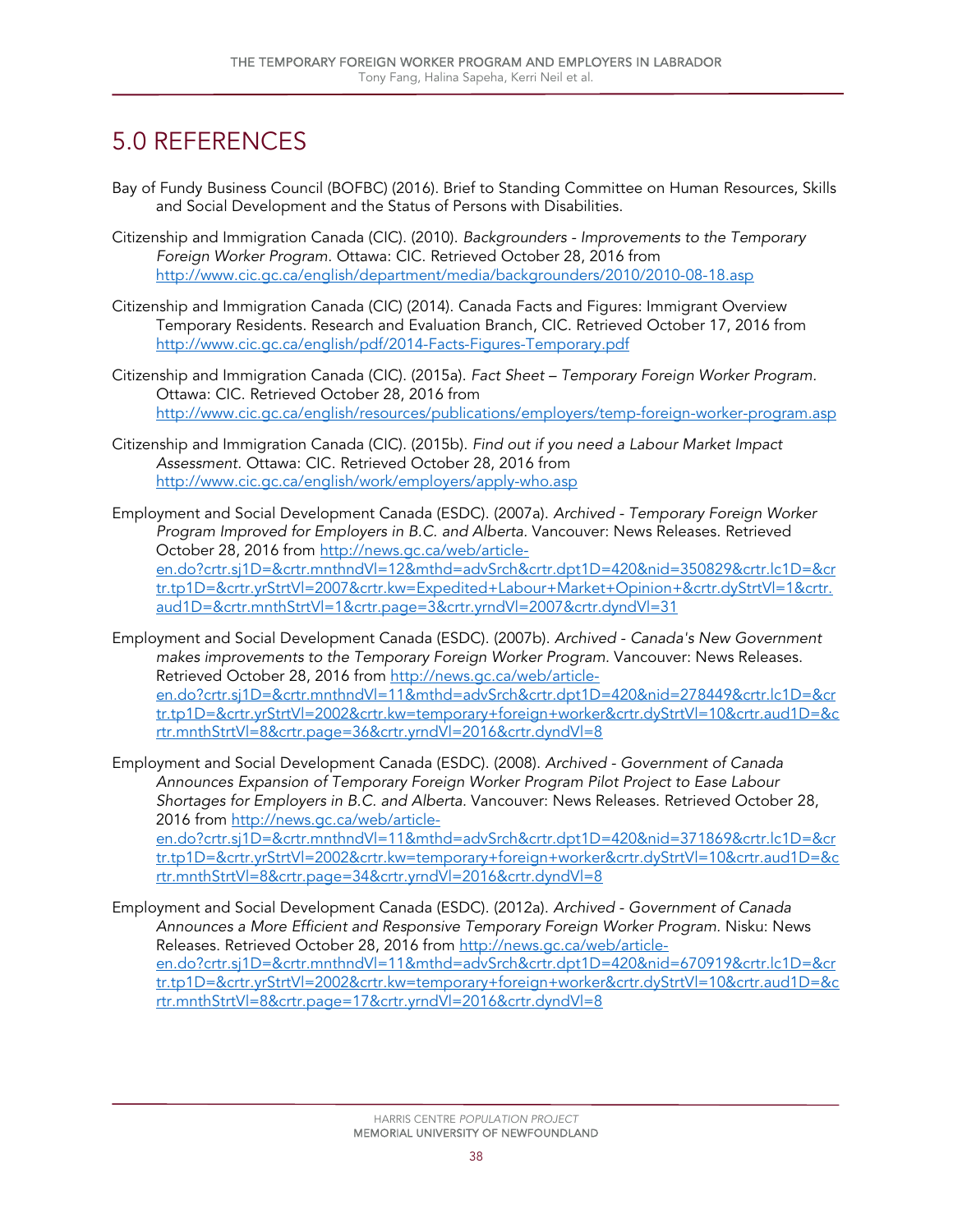Employment and Social Development Canada (ESDC). (2012b). *Archived - Government of Canada takes action to protect temporary foreign workers.* Toronto: News Releases. Retrieved October 28, 2016 from [http://news.gc.ca/web/article-](http://news.gc.ca/web/article-en.do?crtr.sj1D=&crtr.mnthndVl=11&mthd=advSrch&crtr.dpt1D=420&nid=684419&crtr.lc1D=&crtr.tp1D=&crtr.yrStrtVl=2002&crtr.kw=temporary+foreign+worker&crtr.dyStrtVl=10&crtr.aud1D=&crtr.mnthStrtVl=8&crtr.page=17&crtr.yrndVl=2016&crtr.dyndVl=8)

[en.do?crtr.sj1D=&crtr.mnthndVl=11&mthd=advSrch&crtr.dpt1D=420&nid=684419&crtr.lc1D=&cr](http://news.gc.ca/web/article-en.do?crtr.sj1D=&crtr.mnthndVl=11&mthd=advSrch&crtr.dpt1D=420&nid=684419&crtr.lc1D=&crtr.tp1D=&crtr.yrStrtVl=2002&crtr.kw=temporary+foreign+worker&crtr.dyStrtVl=10&crtr.aud1D=&crtr.mnthStrtVl=8&crtr.page=17&crtr.yrndVl=2016&crtr.dyndVl=8) [tr.tp1D=&crtr.yrStrtVl=2002&crtr.kw=temporary+foreign+worker&crtr.dyStrtVl=10&crtr.aud1D=&c](http://news.gc.ca/web/article-en.do?crtr.sj1D=&crtr.mnthndVl=11&mthd=advSrch&crtr.dpt1D=420&nid=684419&crtr.lc1D=&crtr.tp1D=&crtr.yrStrtVl=2002&crtr.kw=temporary+foreign+worker&crtr.dyStrtVl=10&crtr.aud1D=&crtr.mnthStrtVl=8&crtr.page=17&crtr.yrndVl=2016&crtr.dyndVl=8) [rtr.mnthStrtVl=8&crtr.page=17&crtr.yrndVl=2016&crtr.dyndVl=8](http://news.gc.ca/web/article-en.do?crtr.sj1D=&crtr.mnthndVl=11&mthd=advSrch&crtr.dpt1D=420&nid=684419&crtr.lc1D=&crtr.tp1D=&crtr.yrStrtVl=2002&crtr.kw=temporary+foreign+worker&crtr.dyStrtVl=10&crtr.aud1D=&crtr.mnthStrtVl=8&crtr.page=17&crtr.yrndVl=2016&crtr.dyndVl=8)

Employment and Social Development Canada (ESDC). (2013a). *Archived - Harper Government announces reforms to the Temporary Foreign Worker Program - Ensuring Canadians have first chance at available jobs.* Ottawa: News Releases. Retrieved October 28, 2016 from [http://news.gc.ca/web/article-](http://news.gc.ca/web/article-en.do?crtr.sj1D=&crtr.mnthndVl=11&mthd=advSrch&crtr.dpt1D=420&nid=736729&crtr.lc1D=&crtr.tp1D=&crtr.yrStrtVl=2002&crtr.kw=temporary+foreign+worker&crtr.dyStrtVl=10&crtr.aud1D=&crtr.mnthStrtVl=8&crtr.page=14&crtr.yrndVl=2016&crtr.dyndVl=8)

[en.do?crtr.sj1D=&crtr.mnthndVl=11&mthd=advSrch&crtr.dpt1D=420&nid=736729&crtr.lc1D=&cr](http://news.gc.ca/web/article-en.do?crtr.sj1D=&crtr.mnthndVl=11&mthd=advSrch&crtr.dpt1D=420&nid=736729&crtr.lc1D=&crtr.tp1D=&crtr.yrStrtVl=2002&crtr.kw=temporary+foreign+worker&crtr.dyStrtVl=10&crtr.aud1D=&crtr.mnthStrtVl=8&crtr.page=14&crtr.yrndVl=2016&crtr.dyndVl=8) [tr.tp1D=&crtr.yrStrtVl=2002&crtr.kw=temporary+foreign+worker&crtr.dyStrtVl=10&crtr.aud1D=&c](http://news.gc.ca/web/article-en.do?crtr.sj1D=&crtr.mnthndVl=11&mthd=advSrch&crtr.dpt1D=420&nid=736729&crtr.lc1D=&crtr.tp1D=&crtr.yrStrtVl=2002&crtr.kw=temporary+foreign+worker&crtr.dyStrtVl=10&crtr.aud1D=&crtr.mnthStrtVl=8&crtr.page=14&crtr.yrndVl=2016&crtr.dyndVl=8) [rtr.mnthStrtVl=8&crtr.page=14&crtr.yrndVl=2016&crtr.dyndVl=8](http://news.gc.ca/web/article-en.do?crtr.sj1D=&crtr.mnthndVl=11&mthd=advSrch&crtr.dpt1D=420&nid=736729&crtr.lc1D=&crtr.tp1D=&crtr.yrStrtVl=2002&crtr.kw=temporary+foreign+worker&crtr.dyStrtVl=10&crtr.aud1D=&crtr.mnthStrtVl=8&crtr.page=14&crtr.yrndVl=2016&crtr.dyndVl=8)

Employment and Social Development Canada (ESDC). (2013b). *Archived - Departmental Statement on Temporary Foreign Worker Program Changes.* Ottawa: News Releases. Retrieved October 28, 2016 from [http://news.gc.ca/web/article](http://news.gc.ca/web/article-en.do?crtr.sj1D=&crtr.mnthndVl=11&mthd=advSrch&crtr.dpt1D=420&nid=805819&crtr.lc1D=&crtr.tp1D=&crtr.yrStrtVl=2002&crtr.kw=temporary+foreign+worker&crtr.dyStrtVl=10&crtr.aud1D=&crtr.mnthStrtVl=8&crtr.page=9&crtr.yrndVl=2016&crtr.dyndVl=8)[en.do?crtr.sj1D=&crtr.mnthndVl=11&mthd=advSrch&crtr.dpt1D=420&nid=805819&crtr.lc1D=&cr](http://news.gc.ca/web/article-en.do?crtr.sj1D=&crtr.mnthndVl=11&mthd=advSrch&crtr.dpt1D=420&nid=805819&crtr.lc1D=&crtr.tp1D=&crtr.yrStrtVl=2002&crtr.kw=temporary+foreign+worker&crtr.dyStrtVl=10&crtr.aud1D=&crtr.mnthStrtVl=8&crtr.page=9&crtr.yrndVl=2016&crtr.dyndVl=8) [tr.tp1D=&crtr.yrStrtVl=2002&crtr.kw=temporary+foreign+worker&crtr.dyStrtVl=10&crtr.aud1D=&c](http://news.gc.ca/web/article-en.do?crtr.sj1D=&crtr.mnthndVl=11&mthd=advSrch&crtr.dpt1D=420&nid=805819&crtr.lc1D=&crtr.tp1D=&crtr.yrStrtVl=2002&crtr.kw=temporary+foreign+worker&crtr.dyStrtVl=10&crtr.aud1D=&crtr.mnthStrtVl=8&crtr.page=9&crtr.yrndVl=2016&crtr.dyndVl=8) [rtr.mnthStrtVl=8&crtr.page=9&crtr.yrndVl=2016&crtr.dyndVl=8](http://news.gc.ca/web/article-en.do?crtr.sj1D=&crtr.mnthndVl=11&mthd=advSrch&crtr.dpt1D=420&nid=805819&crtr.lc1D=&crtr.tp1D=&crtr.yrStrtVl=2002&crtr.kw=temporary+foreign+worker&crtr.dyStrtVl=10&crtr.aud1D=&crtr.mnthStrtVl=8&crtr.page=9&crtr.yrndVl=2016&crtr.dyndVl=8)

Employment and Social Development Canada (ESDC). (2013c). *Archived - Further improvements to the Temporary Foreign Worker Program.* Ottawa: News Releases. Retrieved October 28, 2016 from [http://news.gc.ca/web/article](http://news.gc.ca/web/article-en.do?crtr.sj1D=&crtr.mnthndVl=11&mthd=advSrch&crtr.dpt1D=420&nid=762059&crtr.lc1D=&crtr.tp1D=&crtr.yrStrtVl=2002&crtr.kw=temporary+foreign+worker&crtr.dyStrtVl=10&crtr.aud1D=&crtr.mnthStrtVl=8&crtr.page=12&crtr.yrndVl=2016&crtr.dyndVl=8)[en.do?crtr.sj1D=&crtr.mnthndVl=11&mthd=advSrch&crtr.dpt1D=420&nid=762059&crtr.lc1D=&cr](http://news.gc.ca/web/article-en.do?crtr.sj1D=&crtr.mnthndVl=11&mthd=advSrch&crtr.dpt1D=420&nid=762059&crtr.lc1D=&crtr.tp1D=&crtr.yrStrtVl=2002&crtr.kw=temporary+foreign+worker&crtr.dyStrtVl=10&crtr.aud1D=&crtr.mnthStrtVl=8&crtr.page=12&crtr.yrndVl=2016&crtr.dyndVl=8)

[tr.tp1D=&crtr.yrStrtVl=2002&crtr.kw=temporary+foreign+worker&crtr.dyStrtVl=10&crtr.aud1D=&c](http://news.gc.ca/web/article-en.do?crtr.sj1D=&crtr.mnthndVl=11&mthd=advSrch&crtr.dpt1D=420&nid=762059&crtr.lc1D=&crtr.tp1D=&crtr.yrStrtVl=2002&crtr.kw=temporary+foreign+worker&crtr.dyStrtVl=10&crtr.aud1D=&crtr.mnthStrtVl=8&crtr.page=12&crtr.yrndVl=2016&crtr.dyndVl=8) [rtr.mnthStrtVl=8&crtr.page=12&crtr.yrndVl=2016&crtr.dyndVl=8](http://news.gc.ca/web/article-en.do?crtr.sj1D=&crtr.mnthndVl=11&mthd=advSrch&crtr.dpt1D=420&nid=762059&crtr.lc1D=&crtr.tp1D=&crtr.yrStrtVl=2002&crtr.kw=temporary+foreign+worker&crtr.dyStrtVl=10&crtr.aud1D=&crtr.mnthStrtVl=8&crtr.page=12&crtr.yrndVl=2016&crtr.dyndVl=8)

Employment and Social Development Canada (ESDC). (2014a). *Archived - Government of Canada cracks down on abuse of Temporary Foreign Worker Program* Ottawa: News Releases. Retrieved October 28, 2016 from [http://news.gc.ca/web/article-](http://news.gc.ca/web/article-en.do?crtr.sj1D=&crtr.mnthndVl=11&mthd=advSrch&crtr.dpt1D=420&nid=836219&crtr.lc1D=&crtr.tp1D=&crtr.yrStrtVl=2002&crtr.kw=temporary+foreign+worker&crtr.dyStrtVl=10&crtr.aud1D=&crtr.mnthStrtVl=8&crtr.page=8&crtr.yrndVl=2016&crtr.dyndVl=8)

[en.do?crtr.sj1D=&crtr.mnthndVl=11&mthd=advSrch&crtr.dpt1D=420&nid=836219&crtr.lc1D=&cr](http://news.gc.ca/web/article-en.do?crtr.sj1D=&crtr.mnthndVl=11&mthd=advSrch&crtr.dpt1D=420&nid=836219&crtr.lc1D=&crtr.tp1D=&crtr.yrStrtVl=2002&crtr.kw=temporary+foreign+worker&crtr.dyStrtVl=10&crtr.aud1D=&crtr.mnthStrtVl=8&crtr.page=8&crtr.yrndVl=2016&crtr.dyndVl=8) [tr.tp1D=&crtr.yrStrtVl=2002&crtr.kw=temporary+foreign+worker&crtr.dyStrtVl=10&crtr.aud1D=&c](http://news.gc.ca/web/article-en.do?crtr.sj1D=&crtr.mnthndVl=11&mthd=advSrch&crtr.dpt1D=420&nid=836219&crtr.lc1D=&crtr.tp1D=&crtr.yrStrtVl=2002&crtr.kw=temporary+foreign+worker&crtr.dyStrtVl=10&crtr.aud1D=&crtr.mnthStrtVl=8&crtr.page=8&crtr.yrndVl=2016&crtr.dyndVl=8) [rtr.mnthStrtVl=8&crtr.page=8&crtr.yrndVl=2016&crtr.dyndVl=8](http://news.gc.ca/web/article-en.do?crtr.sj1D=&crtr.mnthndVl=11&mthd=advSrch&crtr.dpt1D=420&nid=836219&crtr.lc1D=&crtr.tp1D=&crtr.yrStrtVl=2002&crtr.kw=temporary+foreign+worker&crtr.dyStrtVl=10&crtr.aud1D=&crtr.mnthStrtVl=8&crtr.page=8&crtr.yrndVl=2016&crtr.dyndVl=8)

Employment and Social Development Canada (ESDC). (2014b). *Archived - Further reforms to the Temporary Foreign Worker Program.* Ottawa: News Releases. Retrieved October 28, 2016 from [http://news.gc.ca/web/article-](http://news.gc.ca/web/article-en.do?crtr.sj1D=&crtr.mnthndVl=11&mthd=advSrch&crtr.dpt1D=420&nid=807749&crtr.lc1D=&crtr.tp1D=&crtr.yrStrtVl=2002&crtr.kw=temporary+foreign+worker&crtr.dyStrtVl=10&crtr.aud1D=&crtr.mnthStrtVl=8&crtr.page=9&crtr.yrndVl=2016&crtr.dyndVl=8)

[en.do?crtr.sj1D=&crtr.mnthndVl=11&mthd=advSrch&crtr.dpt1D=420&nid=807749&crtr.lc1D=&cr](http://news.gc.ca/web/article-en.do?crtr.sj1D=&crtr.mnthndVl=11&mthd=advSrch&crtr.dpt1D=420&nid=807749&crtr.lc1D=&crtr.tp1D=&crtr.yrStrtVl=2002&crtr.kw=temporary+foreign+worker&crtr.dyStrtVl=10&crtr.aud1D=&crtr.mnthStrtVl=8&crtr.page=9&crtr.yrndVl=2016&crtr.dyndVl=8) [tr.tp1D=&crtr.yrStrtVl=2002&crtr.kw=temporary+foreign+worker&crtr.dyStrtVl=10&crtr.aud1D=&c](http://news.gc.ca/web/article-en.do?crtr.sj1D=&crtr.mnthndVl=11&mthd=advSrch&crtr.dpt1D=420&nid=807749&crtr.lc1D=&crtr.tp1D=&crtr.yrStrtVl=2002&crtr.kw=temporary+foreign+worker&crtr.dyStrtVl=10&crtr.aud1D=&crtr.mnthStrtVl=8&crtr.page=9&crtr.yrndVl=2016&crtr.dyndVl=8) [rtr.mnthStrtVl=8&crtr.page=9&crtr.yrndVl=2016&crtr.dyndVl=8](http://news.gc.ca/web/article-en.do?crtr.sj1D=&crtr.mnthndVl=11&mthd=advSrch&crtr.dpt1D=420&nid=807749&crtr.lc1D=&crtr.tp1D=&crtr.yrStrtVl=2002&crtr.kw=temporary+foreign+worker&crtr.dyStrtVl=10&crtr.aud1D=&crtr.mnthStrtVl=8&crtr.page=9&crtr.yrndVl=2016&crtr.dyndVl=8)

Employment and Social Development Canada (ESDC). (2014c). *Archived - Government of Canada Overhauls Temporary Foreign Worker Program Ensuring Canadians are first in line for available jobs.* Ottawa: News Releases. Retrieved October 28, 2016 from [http://news.gc.ca/web/article](http://news.gc.ca/web/article-en.do?nid=859859)[en.do?nid=859859](http://news.gc.ca/web/article-en.do?nid=859859)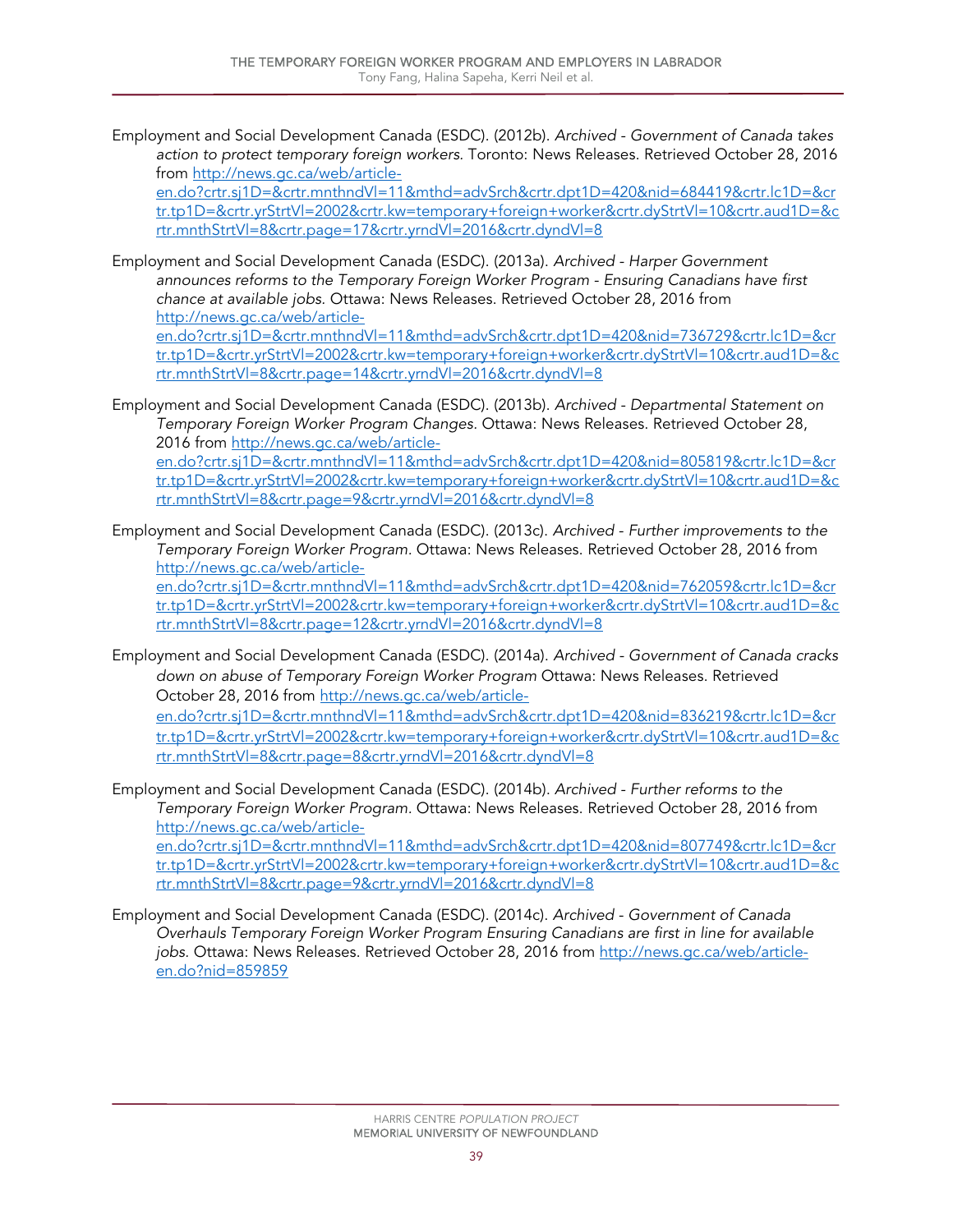- Employment and Social Development Canada (ESDC). (2015). *Archived - Harper Government brings in stiff new penalties for those who abuse foreign worker programs.* Ottawa: News Releases. Retrieved October 28, 2016 from [http://news.gc.ca/web/article](http://news.gc.ca/web/article-en.do?crtr.sj1D=&crtr.mnthndVl=11&mthd=advSrch&crtr.dpt1D=420&nid=996239&crtr.lc1D=&crtr.tp1D=&crtr.yrStrtVl=2002&crtr.kw=temporary+foreign+worker&crtr.dyStrtVl=10&crtr.aud1D=&crtr.mnthStrtVl=8&crtr.page=1&crtr.yrndVl=2016&crtr.dyndVl=8)[en.do?crtr.sj1D=&crtr.mnthndVl=11&mthd=advSrch&crtr.dpt1D=420&nid=996239&crtr.lc1D=&cr](http://news.gc.ca/web/article-en.do?crtr.sj1D=&crtr.mnthndVl=11&mthd=advSrch&crtr.dpt1D=420&nid=996239&crtr.lc1D=&crtr.tp1D=&crtr.yrStrtVl=2002&crtr.kw=temporary+foreign+worker&crtr.dyStrtVl=10&crtr.aud1D=&crtr.mnthStrtVl=8&crtr.page=1&crtr.yrndVl=2016&crtr.dyndVl=8) [tr.tp1D=&crtr.yrStrtVl=2002&crtr.kw=temporary+foreign+worker&crtr.dyStrtVl=10&crtr.aud1D=&c](http://news.gc.ca/web/article-en.do?crtr.sj1D=&crtr.mnthndVl=11&mthd=advSrch&crtr.dpt1D=420&nid=996239&crtr.lc1D=&crtr.tp1D=&crtr.yrStrtVl=2002&crtr.kw=temporary+foreign+worker&crtr.dyStrtVl=10&crtr.aud1D=&crtr.mnthStrtVl=8&crtr.page=1&crtr.yrndVl=2016&crtr.dyndVl=8) [rtr.mnthStrtVl=8&crtr.page=1&crtr.yrndVl=2016&crtr.dyndVl=8](http://news.gc.ca/web/article-en.do?crtr.sj1D=&crtr.mnthndVl=11&mthd=advSrch&crtr.dpt1D=420&nid=996239&crtr.lc1D=&crtr.tp1D=&crtr.yrStrtVl=2002&crtr.kw=temporary+foreign+worker&crtr.dyStrtVl=10&crtr.aud1D=&crtr.mnthStrtVl=8&crtr.page=1&crtr.yrndVl=2016&crtr.dyndVl=8)
- Employment and Social Development Canada (ESDC). (2016a). *Temporary Foreign Worker Program Labour Market Impact Assessment (LMIA) Statistics Annual Statistics 2008-2015*. Retrieved October 17, 2016 from [http://www.esdc.gc.ca/en/reports/foreign\\_workers/2014/lmia\\_annual\\_statistics/urban\\_area.page#](http://www.esdc.gc.ca/en/reports/foreign_workers/2014/lmia_annual_statistics/urban_area.page#h2.2)  $h2.2$
- Employment and Social Development Canada (ESDC). (2016b). *Government of Canada takes early action to improve the Temporary Foreign Worker Program*. Ottawa: News Releases. Retrieved February 21, 2017 from<http://news.gc.ca/web/article-en.do?nid=1168949>
- Faraday, F. (2012). Made in Canada: How the Law Constructs Migrant Workers' Insecurity. Metcalf Foundation, September.
- Goldring, L., and Landolt, P. (Eds.). (2013). Producing and Negotiating Non-citizenship: Precarious Legal Status in Canada. Toronto: University of Toronto Press.
- Gross, D. M. (2014). Temporary Foreign Workers in Canada: Are They Really Filling Labour Shortages? CD Howe Institute Commentary, 407.
- Harris Center (2013). Harris Center Regional Workshop: Summary Report. Labrador West.
- Hennebry, J. (2012). Permanently Temporary? Agricultural Migrant Workers and Their Integration in Canada. IRPP Study, No. 26, February.
- Immigrant and Refugee Protection Act (IRPA), SC 2001, c. 27. Retrieved on November 28, 2016 from <http://laws-lois.justice.gc.ca/eng/acts/I-2.5/FullText.html>
- Lemieux, T., and Nadeau, J-F. (2015). Temporary Foreign Workers in Canada: A look at regions and occupational skill. Report by the Office of the Parliamentary Budget Officer (PBO). Retrieved on November 28, 2016 from [http://www.pbo-dpb.gc.ca/web/default/files/files/files/TFW\\_EN.pdf](http://www.pbo-dpb.gc.ca/web/default/files/files/files/TFW_EN.pdf)
- Lysenko, E., and Vodden, K. (2011). Applicability of the Local Labour Market Development Approach in Newfoundland and Labrador: A Case Study of the Avalon Gateway Region (Economic Zone 18). Report prepared for the Project Steering Committee. Retrieved on November 30, 2016 from [http://ruralresilience.ca/wp](http://ruralresilience.ca/wp-content/uploads/2012/09/ApplicabilityoftheLabourMarketApproachinNL.pdf)[content/uploads/2012/09/ApplicabilityoftheLabourMarketApproachinNL.pdf](http://ruralresilience.ca/wp-content/uploads/2012/09/ApplicabilityoftheLabourMarketApproachinNL.pdf)
- Macdonald, Jacob. (2012). Skilled trade labour shortages in Newfoundland and Labrador and the role of
- apprenticeship in meeting demand. Memorial University of Newfoundland. Department of Economics BSc Honours dissertation MUN
- Marsden, S. (2014). Silence Means Yes Here in Canada: Precarious Migrants, Work and the Law. Canadian Labour and Employment Law Journal, 18, 1.
- Marshall, B (2014). Mining Association of Canada. Facts and Figures of the Canadian Mining Industry 2014. Retrieved on November 8, 2016 from [http://mining.ca/sites/default/files/documents/Facts\\_and\\_Figures\\_2014.pdf](http://mining.ca/sites/default/files/documents/Facts_and_Figures_2014.pdf)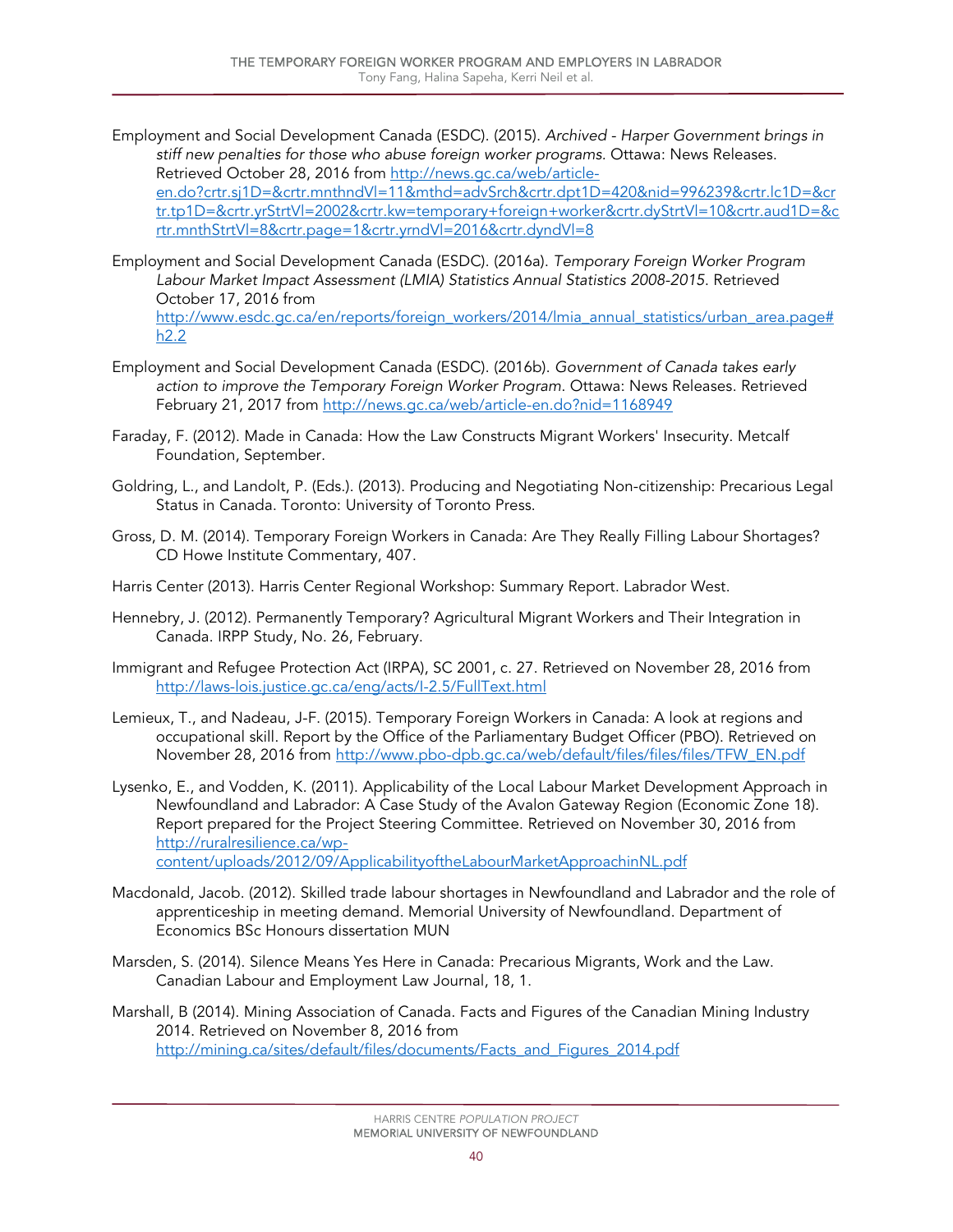- McLaughlin, J. (2009). Trouble in our fields: health and human rights among Mexican and Caribbean migrant farm workers in Canada (Doctoral dissertation, University of Toronto).
- McLaughlin, J., and Hennebry, J. (2013). Pathways to precarity: structural vulnerabilities and lived consequences for migrant farmworkers in Canada. Producing and negotiating non-citizenship: precarious legal status in Canada, 175-195.
- Minister of Immigration, Refugees and Citizenship Mandate Letter. Retrieved on December 5, 2016 from <http://pm.gc.ca/eng/minister-immigration-refugees-and-citizenship-mandate-letter>
- Mullings, D. V., and Anderson, W. J. (2015). Settlement opportunities for newcomers in Labrador West: What are the gaps in services? Office of Public Engagement, Government of Newfoundland and Labrador.
- Nakache, D. (2013). "The Canadian Temporary Foreign Worker Program: Regulations, Practices and Protection Gaps", in *Producing and Negotiating Non-Citizenship: Precarious Legal Status in Canada*, Luin Goldring and Patricia Landolt (eds), University of Toronto Press.
- Newfoundland and Labrador Statistics Agency. Population Estimates, July 1, 2001 to 2015, Census Divisions and St. John's Census Metropolitan Area (CMA), Newfoundland and Labrador. Retrieved on October 17, 2016 from [http://www.stats.gov.nl.ca/statistics/population/PDF/Population\\_Estimates\\_CDCMA.pdf](http://www.stats.gov.nl.ca/statistics/population/PDF/Population_Estimates_CDCMA.pdf)
- Preibisch, K., and Otero, G. (2014). Does citizenship status matter in Canadian agriculture? Workplace health and safety for migrant and immigrant laborers. Rural sociology, 79(2), 174-199.
- Simms, A, and Ward, J. (2016). Regional Population Projections for Labrador and the Northern Peninsula 2016-2036. Harris Centre Regional Analytics Laboratory (RAnLab), Memorial University. Retrieved on December 7, 2016 from [https://www.mun.ca/harriscentre/reports/Lab\\_IGA\\_Regions\\_Pop\\_Report\\_corrected.pdf](https://www.mun.ca/harriscentre/reports/Lab_IGA_Regions_Pop_Report_corrected.pdf)
- Statistics Canada. National Household Survey. May August 2011.
- Statistics Canada. Table 282-0008 Labour force survey estimates (LFS), by North American Industry Classification System (NAICS), sex and age group, annual (persons unless otherwise noted), CANSIM (database). (Accessed: October 18, 2016.)
- Statistics Canada. Table 285-0004 Job Vacancy and Wage Survey (JVWS), job vacancies and average offered hourly wage by detailed National Occupational Classification (NOC) and job vacancy characteristics, unadjusted for seasonality, quarterly (Number unless specified), CANSIM (database). (Accessed: October 18, 2016.)
- St. John's Board of Trade (SJBOT). (2014). Businesses negatively impacted. <http://stjohnsbot.ca/program-changes-will-negatively-impact-businesses/>
- *The Aurora*. 2014a. *Fairness for foreign workers: Union leader says better protection, higher wages needed*. (Labrador City, NL), no. Vol. 44 No. 44. February 3, 2014, p. A1, A5.
- --. 2014b. The *Temporary Foreign Worker program can work*. (Labrador City, NL), no. Vol. 44 No. 48. March 3, 2014, p. A5.
- *The Telegram*. 2010. Have trade, will travel. October 13, 2010. <http://www.thetelegram.com/Business/2010-10-13/article-1844536/Have-trade%2C-will-travel/1> (Retrieved October 18, 2016.)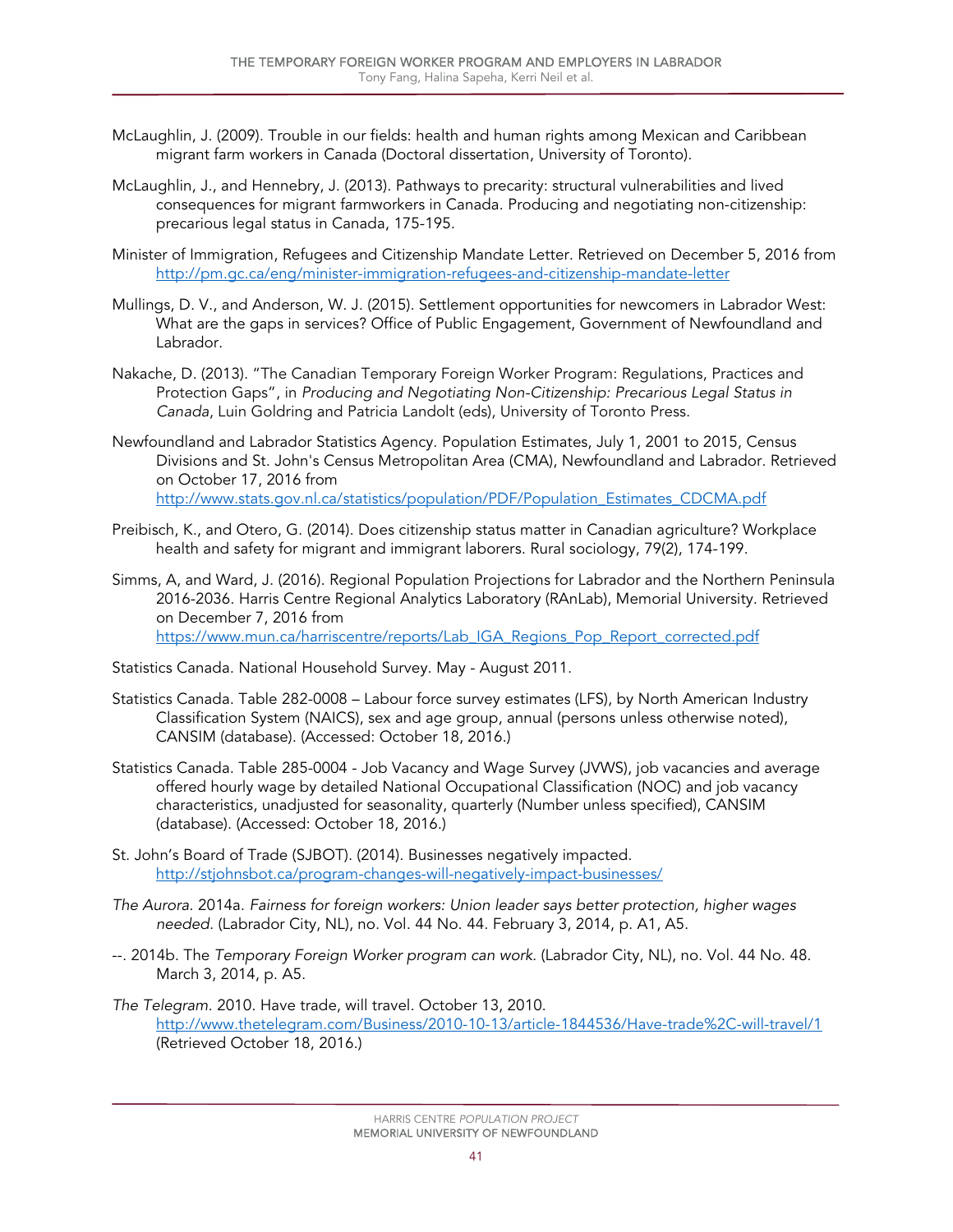- --. 2012. *Good jobs have no trouble finding workers*. June 15, 2012. [http://www.thetelegram.com/Opinion/Letter-to-the-editor/2012-06-15/article-3009072/Good](http://www.thetelegram.com/Opinion/Letter-to-the-editor/2012-06-15/article-3009072/Good-jobs-have-no-trouble-finding-workers/1)[jobs-have-no-trouble-finding-workers/1](http://www.thetelegram.com/Opinion/Letter-to-the-editor/2012-06-15/article-3009072/Good-jobs-have-no-trouble-finding-workers/1) (Retrieved October 18, 2016.)
- --. 2014a. *Hypocrisy, thy name is Harper*. January 25, 2014. [http://www.thetelegram.com/Opinion/Columnists/2014-01-25/article-3588484/Hypocrisy%2C-thy](http://www.thetelegram.com/Opinion/Columnists/2014-01-25/article-3588484/Hypocrisy%2C-thy-name-is-Harper/1)[name-is-Harper/1](http://www.thetelegram.com/Opinion/Columnists/2014-01-25/article-3588484/Hypocrisy%2C-thy-name-is-Harper/1) (Retrieved October 18, 2016.)
- --. 2014b. *The Temporary Foreign Worker program can work*. February 20, 2014. [http://www.thetelegram.com/Opinion/Letter-to-the-editor/2014-02-20/article-3621176/The-](http://www.thetelegram.com/Opinion/Letter-to-the-editor/2014-02-20/article-3621176/The-Temporary-Foreign-Worker-program-can-work/1)[Temporary-Foreign-Worker-program-can-work/1](http://www.thetelegram.com/Opinion/Letter-to-the-editor/2014-02-20/article-3621176/The-Temporary-Foreign-Worker-program-can-work/1) (Retrieved October 18, 2016.)
- --. 2014c. *Bennett stands by practice of hiring temporary foreign workers*. April 26, 2014. [http://www.thetelegram.com/Business/2014-04-26/article-3702624/Bennett-stands-by-practice-of](http://www.thetelegram.com/Business/2014-04-26/article-3702624/Bennett-stands-by-practice-of-hiring-temporary-foreign-workers/1)[hiring-temporary-foreign-workers/1](http://www.thetelegram.com/Business/2014-04-26/article-3702624/Bennett-stands-by-practice-of-hiring-temporary-foreign-workers/1) (Retrieved October 18, 2016.)
- --. 2014d. *Labrador City women speaks in support of foreign workers*. May 06, 2014. [http://www.thetelegram.com/News/Local/2014-05-06/article-3714699/Labrador-City-women](http://www.thetelegram.com/News/Local/2014-05-06/article-3714699/Labrador-City-women-speaks-in-support-of-foreign-workers/1)[speaks-in-support-of-foreign-workers/1](http://www.thetelegram.com/News/Local/2014-05-06/article-3714699/Labrador-City-women-speaks-in-support-of-foreign-workers/1) (Retrieved October 18, 2016.)
- --. 2014e. Temporary Foreign Worker program needs work … a lot of it. May 10, 2014. [http://www.thetelegram.com/Opinion/Letter-to-the-editor/2014-05-10/article-](http://www.thetelegram.com/Opinion/Letter-to-the-editor/2014-05-10/article-3718957/Temporary-Foreign-Worker-program-needs-work-%26hellip%3B-a-lot-of-it/1)[3718957/Temporary-Foreign-Worker-program-needs-work-%26hellip%3B-a-lot-of-it/1](http://www.thetelegram.com/Opinion/Letter-to-the-editor/2014-05-10/article-3718957/Temporary-Foreign-Worker-program-needs-work-%26hellip%3B-a-lot-of-it/1) (Retrieved October 18, 2016.)
- --. 2014f. *Lobby continues to lift foreign labour ban*. May 12, 2014. [http://www.thetelegram.com/News/Local/2014-05-12/article-3721244/Lobby-continues-to-lift](http://www.thetelegram.com/News/Local/2014-05-12/article-3721244/Lobby-continues-to-lift-foreign-labour-ban/1)[foreign-labour-ban/1](http://www.thetelegram.com/News/Local/2014-05-12/article-3721244/Lobby-continues-to-lift-foreign-labour-ban/1) (Retrieved October 18, 2016.)
- --. 2014g. *Old McDonald's had some foreign workers*. May 16, 2014. [http://www.thetelegram.com/Opinion/Columnists/2014-05-16/article-3726549/Old-](http://www.thetelegram.com/Opinion/Columnists/2014-05-16/article-3726549/Old-McDonald%26rsquo%3Bs-had-some-foreign-workers/1)[McDonald%26rsquo%3Bs-had-some-foreign-workers/1](http://www.thetelegram.com/Opinion/Columnists/2014-05-16/article-3726549/Old-McDonald%26rsquo%3Bs-had-some-foreign-workers/1) (Retrieved October 18, 2016.)
- --. 2014h. *Report highlights growing role of temporary foreign workers*. May 21, 2014. [http://www.thetelegram.com/News/Local/2014-05-21/article-3733064/Report-highlights-growing](http://www.thetelegram.com/News/Local/2014-05-21/article-3733064/Report-highlights-growing-role-of-temporary-foreign-workers/1)[role-of-temporary-foreign-workers/1](http://www.thetelegram.com/News/Local/2014-05-21/article-3733064/Report-highlights-growing-role-of-temporary-foreign-workers/1) (Retrieved October 18, 2016.)
- --. 2014i. *St. John's calls for end to ban on temporary foreign workers*. May 21, 2014. [http://www.thetelegram.com/News/Local/2014-05-21/article-3732055/St.-John%26rsquo%3Bs](http://www.thetelegram.com/News/Local/2014-05-21/article-3732055/St.-John%26rsquo%3Bs-calls-for-end-to-ban-on-temporary-foreign-workers/1)[calls-for-end-to-ban-on-temporary-foreign-workers/1](http://www.thetelegram.com/News/Local/2014-05-21/article-3732055/St.-John%26rsquo%3Bs-calls-for-end-to-ban-on-temporary-foreign-workers/1) (Retrieved October 18, 2016.)
- --. 2014j. *Removing TFW ban not the answer: local group*. May 22, 2014. [http://www.thetelegram.com/Business/2014-05-22/article-3733580/Removing-TFW-ban-not-the](http://www.thetelegram.com/Business/2014-05-22/article-3733580/Removing-TFW-ban-not-the-answer%3A-local-group/1)[answer%3A-local-group/1](http://www.thetelegram.com/Business/2014-05-22/article-3733580/Removing-TFW-ban-not-the-answer%3A-local-group/1) (Retrieved October 18, 2016.)
- --. 2014k. *Do you want lies with that?* May 23, 2014. [http://www.thetelegram.com/Opinion/Columnists/2014-05-23/article-3734953/Do-you-want-lies](http://www.thetelegram.com/Opinion/Columnists/2014-05-23/article-3734953/Do-you-want-lies-with-that%3F/1)[with-that%3F/1](http://www.thetelegram.com/Opinion/Columnists/2014-05-23/article-3734953/Do-you-want-lies-with-that%3F/1) (Retrieved October 18, 2016.)
- --. 2014l. *Wage burners*. May 27, 2014. [http://www.thetelegram.com/Opinion/Editorials/2014-05-](http://www.thetelegram.com/Opinion/Editorials/2014-05-27/article-3738742/Wage-burners/1) [27/article-3738742/Wage-burners/1](http://www.thetelegram.com/Opinion/Editorials/2014-05-27/article-3738742/Wage-burners/1) (Retrieved October 18, 2016.)
- --. 2014m. *Liberals can fix foreign worker mess*. May 30, 2014. [http://www.thetelegram.com/Opinion/Letter-to-the-editor/2014-05-30/article-3742881/Liberals](http://www.thetelegram.com/Opinion/Letter-to-the-editor/2014-05-30/article-3742881/Liberals-can-fix-foreign-worker-mess/1)[can-fix-foreign-worker-mess/1](http://www.thetelegram.com/Opinion/Letter-to-the-editor/2014-05-30/article-3742881/Liberals-can-fix-foreign-worker-mess/1) (Retrieved October 18, 2016.)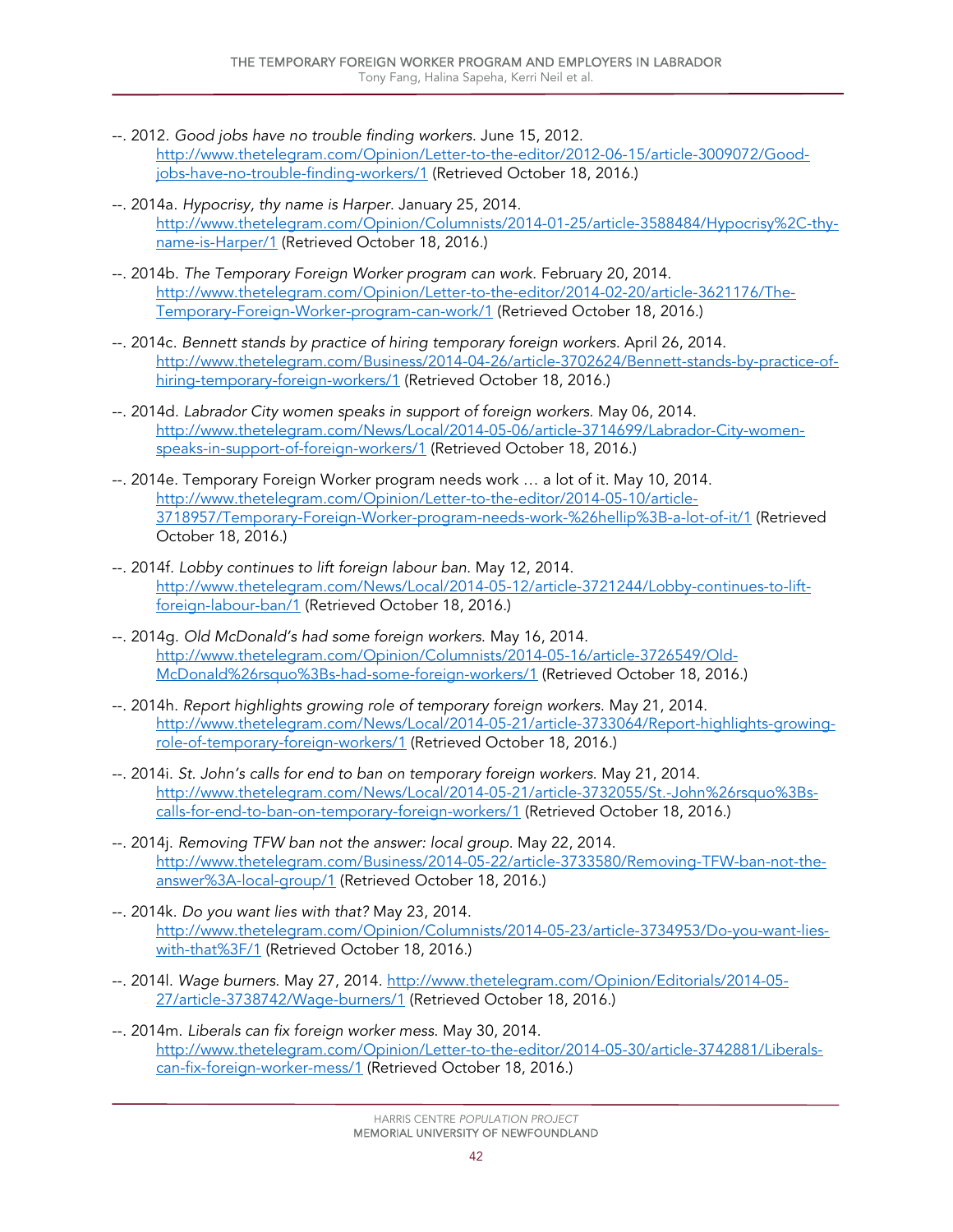- --. 2014n. *Setting the record straight on the temporary foreign workers program*. June 03, 2014. [http://www.thetelegram.com/Opinion/Letter-to-the-editor/2014-06-03/article-3747471/Setting](http://www.thetelegram.com/Opinion/Letter-to-the-editor/2014-06-03/article-3747471/Setting-the-record-straight-on-the-temporary-foreign-workers-program/1)[the-record-straight-on-the-temporary-foreign-workers-program/1](http://www.thetelegram.com/Opinion/Letter-to-the-editor/2014-06-03/article-3747471/Setting-the-record-straight-on-the-temporary-foreign-workers-program/1) (Retrieved October 18, 2016.)
- --. 2014o. *No right way of doing the wrong thing*. June 05, 2014. [http://www.thetelegram.com/Opinion/Letter-to-the-editor/2014-06-05/article-3751441/No-right](http://www.thetelegram.com/Opinion/Letter-to-the-editor/2014-06-05/article-3751441/No-right-way-of-doing-the-wrong-thing/1)[way-of-doing-the-wrong-thing/1](http://www.thetelegram.com/Opinion/Letter-to-the-editor/2014-06-05/article-3751441/No-right-way-of-doing-the-wrong-thing/1) (Retrieved October 18, 2016.)
- --. 2014p. *Help wanted: growing the population is key to business*. June 07, 2014. [http://www.thetelegram.com/Business/2014-06-07/article-3754428/Help-wanted%3A-growing](http://www.thetelegram.com/Business/2014-06-07/article-3754428/Help-wanted%3A-growing-the-population-is-key-to-business/1)[the-population-is-key-to-business/1](http://www.thetelegram.com/Business/2014-06-07/article-3754428/Help-wanted%3A-growing-the-population-is-key-to-business/1) (Retrieved October 18, 2016.)
- --. 2016q. *Federal labour minister would cheer end of temporary foreign workers program*. June 16, 2016. [http://www.thetelegram.com/Canada---World/Business/2016-06-16/article-](http://www.thetelegram.com/Canada---World/Business/2016-06-16/article-4561110/Federal-labour-minister-would-cheer-end-of-temporary-foreign-workers-program/1)[4561110/Federal-labour-minister-would-cheer-end-of-temporary-foreign-workers-program/1](http://www.thetelegram.com/Canada---World/Business/2016-06-16/article-4561110/Federal-labour-minister-would-cheer-end-of-temporary-foreign-workers-program/1) (Retrieved October 18, 2016.)
- --. 2014r. *Foreign worker program changes not enough: NLFL*. June 23, 2014. [http://www.thetelegram.com/News/Local/2014-06-23/article-3773074/Foreign-worker-program](http://www.thetelegram.com/News/Local/2014-06-23/article-3773074/Foreign-worker-program-changes-not-enough%3A-NLFL/1)[changes-not-enough%3A-NLFL/1](http://www.thetelegram.com/News/Local/2014-06-23/article-3773074/Foreign-worker-program-changes-not-enough%3A-NLFL/1) (Retrieved October 18, 2016.)
- --. 2014s. *Streamline the rules for those who obey them*. June 25, 2014. [http://www.thetelegram.com/Opinion/Letter-to-the-editor/2014-06-25/article-](http://www.thetelegram.com/Opinion/Letter-to-the-editor/2014-06-25/article-3775429/Streamline-the-rules-for-those-who-obey-them/1)[3775429/Streamline-the-rules-for-those-who-obey-them/1](http://www.thetelegram.com/Opinion/Letter-to-the-editor/2014-06-25/article-3775429/Streamline-the-rules-for-those-who-obey-them/1) (Retrieved October 18, 2016.)
- --. 2014t. *Feds make TFW problems worse in Atlantic Canada*. June 26, 2014. [http://www.thetelegram.com/Opinion/Letter-to-the-editor/2014-06-26/article-3776940/Feds](http://www.thetelegram.com/Opinion/Letter-to-the-editor/2014-06-26/article-3776940/Feds-make-TFW-problems-worse-in-Atlantic-Canada/1)[make-TFW-problems-worse-in-Atlantic-Canada/1](http://www.thetelegram.com/Opinion/Letter-to-the-editor/2014-06-26/article-3776940/Feds-make-TFW-problems-worse-in-Atlantic-Canada/1) (Retrieved October 18, 2016.)
- --. 2014u. *N.L. businesses hit with loss of foreign workers*. June 28, 2014. [http://www.thetelegram.com/Business/2014-06-28/article-3779979/N.L.-businesses-hit-with-loss](http://www.thetelegram.com/Business/2014-06-28/article-3779979/N.L.-businesses-hit-with-loss-of-foreign-workers/1)[of-foreign-workers/1](http://www.thetelegram.com/Business/2014-06-28/article-3779979/N.L.-businesses-hit-with-loss-of-foreign-workers/1) (Retrieved October 18, 2016.)
- --. 2014v. *Jungle Jim's is staying open*. June 30, 2014 [http://www.thetelegram.com/News/Local/2014-](http://www.thetelegram.com/News/Local/2014-06-30/article-3781449/Jungle-Jim%26rsquo%3Bs-is-staying-open/1) [06-30/article-3781449/Jungle-Jim%26rsquo%3Bs-is-staying-open/1](http://www.thetelegram.com/News/Local/2014-06-30/article-3781449/Jungle-Jim%26rsquo%3Bs-is-staying-open/1) (Retrieved October 18, 2016.)
- --. 2014w. *Bad for business*. July 05, 2014. [http://www.thetelegram.com/Opinion/Columnists/2014-07-](http://www.thetelegram.com/Opinion/Columnists/2014-07-05/article-3788074/Bad-for-business/1) [05/article-3788074/Bad-for-business/1](http://www.thetelegram.com/Opinion/Columnists/2014-07-05/article-3788074/Bad-for-business/1) (Retrieved October 18, 2016.)
- --. 2014x. Labour shortage needs real solution, not temporary foreign fix. July 12, 2014. [http://www.thetelegram.com/Opinion/Letter-to-the-editor/2014-07-12/article-3796627/Labour](http://www.thetelegram.com/Opinion/Letter-to-the-editor/2014-07-12/article-3796627/Labour-shortage-needs-real-solution%2C-not-temporary-foreign-fix/1)[shortage-needs-real-solution%2C-not-temporary-foreign-fix/1](http://www.thetelegram.com/Opinion/Letter-to-the-editor/2014-07-12/article-3796627/Labour-shortage-needs-real-solution%2C-not-temporary-foreign-fix/1) (Retrieved October 18, 2016.)
- --. 2014y. *Seasonal work: the vicious cycle*. October 09, 2014. [http://www.thetelegram.com/Opinion/Columnists/2014-10-09/article-3897548/Seasonal](http://www.thetelegram.com/Opinion/Columnists/2014-10-09/article-3897548/Seasonal-work%3A-the-vicious-cycle/1)[work%3A-the-vicious-cycle/1](http://www.thetelegram.com/Opinion/Columnists/2014-10-09/article-3897548/Seasonal-work%3A-the-vicious-cycle/1) (Retrieved October 18, 2016.)
- --. 2014z. *CFIB wants temporary foreign workers program replaced by special visa*. December 01, 2014. [http://www.thetelegram.com/Business/2014-12-01/article-3958489/CFIB-wants-temporary](http://www.thetelegram.com/Business/2014-12-01/article-3958489/CFIB-wants-temporary-foreign-workers-program-replaced-by-special-visa/1)[foreign-workers-program-replaced-by-special-visa/1](http://www.thetelegram.com/Business/2014-12-01/article-3958489/CFIB-wants-temporary-foreign-workers-program-replaced-by-special-visa/1) (Retrieved October 18, 2016.)
- --. 2015. *Seafarers Union expands court fight over temporary foreign workers program*. September 16, 2015. [http://www.thetelegram.com/Canada---World/Business/2015-09-16/article-](http://www.thetelegram.com/Canada---World/Business/2015-09-16/article-4277817/Seafarers-Union-expands-court-fight-over-temporary-foreign-workers-program/1)[4277817/Seafarers-Union-expands-court-fight-over-temporary-foreign-workers-program/1](http://www.thetelegram.com/Canada---World/Business/2015-09-16/article-4277817/Seafarers-Union-expands-court-fight-over-temporary-foreign-workers-program/1) (Retrieved October 18, 2016.)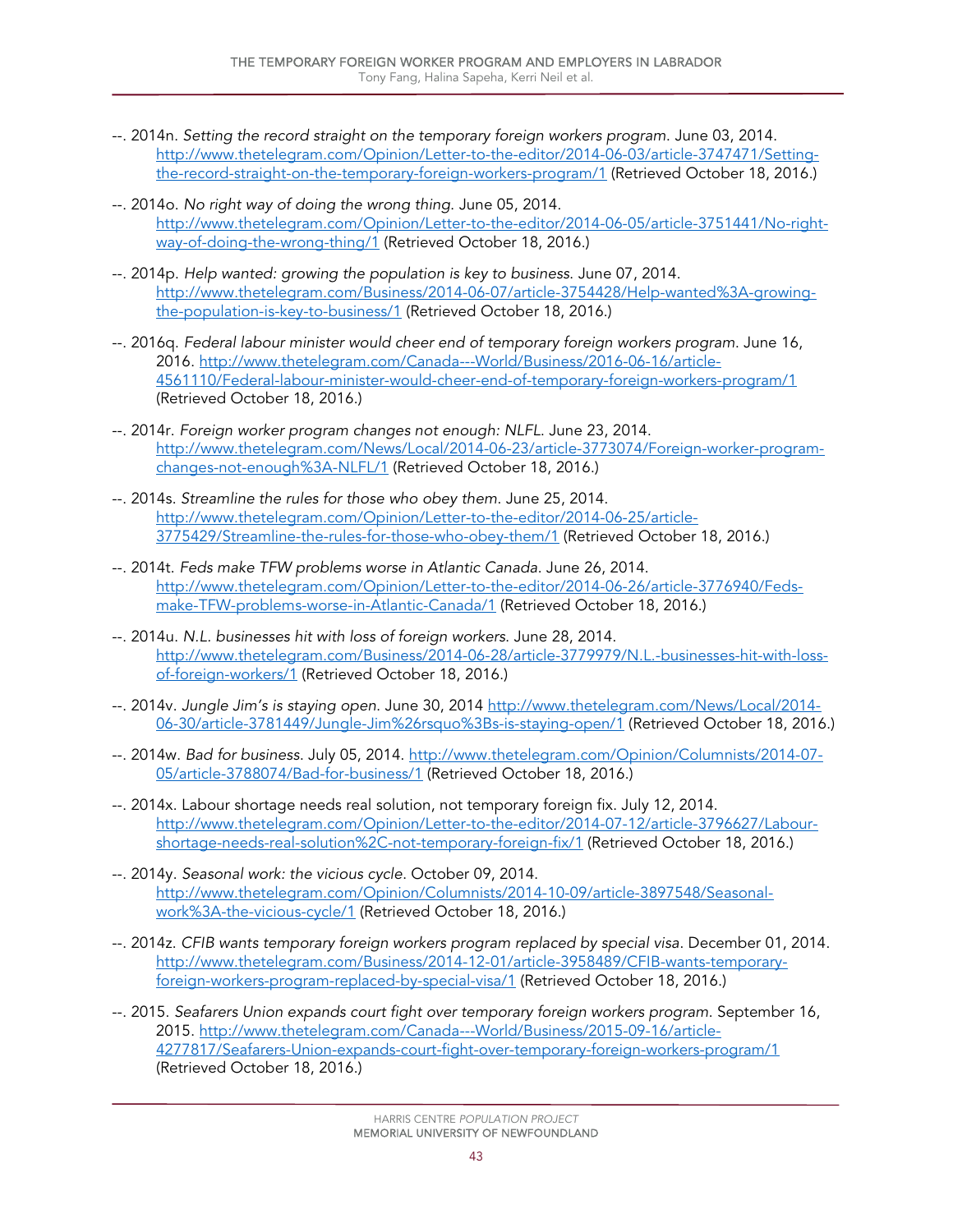- --. 2016a. *Temporary foreign workers not the answer to meat-plant labour shortage: minister*. January 07, 2016 [http://www.thetelegram.com/Canada---World/Business/2016-01-07/article-](http://www.thetelegram.com/Canada---World/Business/2016-01-07/article-4396920/Temporary-foreign-workers-not-the-answer-to-meat-plant-labour-shortage%3A-minister/1)[4396920/Temporary-foreign-workers-not-the-answer-to-meat-plant-labour-shortage%3A](http://www.thetelegram.com/Canada---World/Business/2016-01-07/article-4396920/Temporary-foreign-workers-not-the-answer-to-meat-plant-labour-shortage%3A-minister/1)[minister/1](http://www.thetelegram.com/Canada---World/Business/2016-01-07/article-4396920/Temporary-foreign-workers-not-the-answer-to-meat-plant-labour-shortage%3A-minister/1) (Retrieved October 18, 2016.)
- --. 2016b. Supply and demand. March 22, 2016. [http://www.thetelegram.com/Opinion/Columnists/2016-03-22/article-4472571/Supply-and](http://www.thetelegram.com/Opinion/Columnists/2016-03-22/article-4472571/Supply-and-demand/1)[demand/1](http://www.thetelegram.com/Opinion/Columnists/2016-03-22/article-4472571/Supply-and-demand/1) (Retrieved October 18, 2016.)
- --. 2016c. *Federal labour minister would cheer end of temporary foreign workers program*. June 16, 2016. [http://www.thetelegram.com/Canada---World/Business/2016-06-16/article-](http://www.thetelegram.com/Canada---World/Business/2016-06-16/article-4561110/Federal-labour-minister-would-cheer-end-of-temporary-foreign-workers-program/1)[4561110/Federal-labour-minister-would-cheer-end-of-temporary-foreign-workers-program/1](http://www.thetelegram.com/Canada---World/Business/2016-06-16/article-4561110/Federal-labour-minister-would-cheer-end-of-temporary-foreign-workers-program/1)  (Retrieved on October 18, 2016.)
- --. 2016d. *Ottawa looking for 'middle ground' in revamp of temporary foreign worker program*. August 19, 2016. [http://www.thetelegram.com/Canada---World/Society/2016-08-19/article-](http://www.thetelegram.com/Canada---World/Society/2016-08-19/article-4620004/Ottawa-looking-for-middle-ground-in-revamp-of-temporary-foreign-worker-program/1)[4620004/Ottawa-looking-for-middle-ground-in-revamp-of-temporary-foreign-worker-program/1](http://www.thetelegram.com/Canada---World/Society/2016-08-19/article-4620004/Ottawa-looking-for-middle-ground-in-revamp-of-temporary-foreign-worker-program/1) (Retrieved October 18, 2016.)
- Worswick, C. (2013). Economic Implications of Recent Changes to the Temporary Foreign Worker Program. *Institute for Research on Public Policy Insight, no. 4.*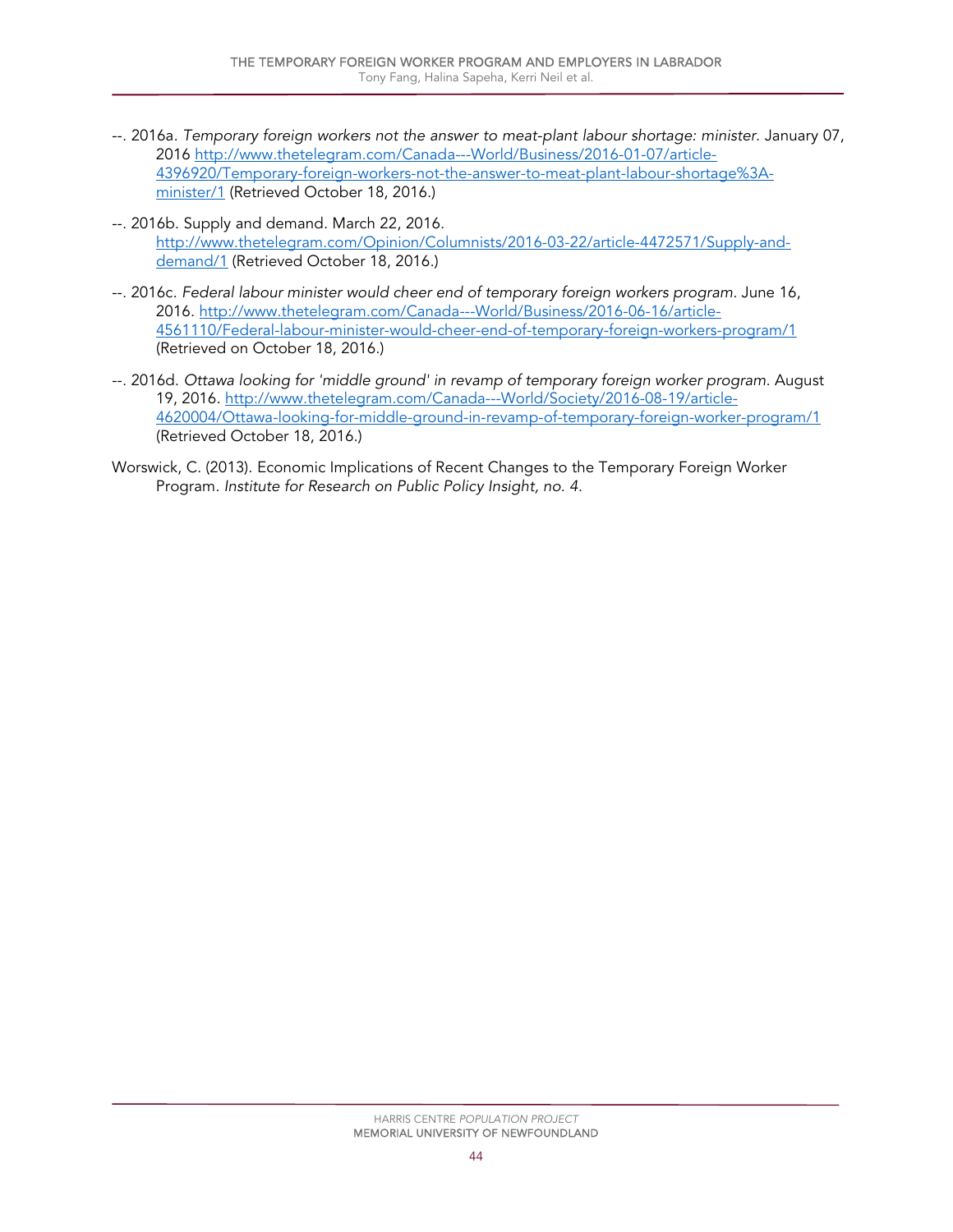## <span id="page-46-0"></span>APPENDIX I: Questionnaire

- 1.1. Your community:
- 1. Business location:
- 2. Type of business:
- 3. Number of employees:
- 4. How long (months or years) has your business been in operation?
- 5.1. In the last five years, has your company had difficulty attracting:

|                                       | Yes/No | If yes, please explain why | Type of<br>vacancy | Duration<br>of vacancy |
|---------------------------------------|--------|----------------------------|--------------------|------------------------|
| Skilled workers                       |        |                            |                    |                        |
| Semi-skilled workers<br>(NOC level C) |        |                            |                    |                        |
| Low-skilled workers<br>(NOC level D)  |        |                            |                    |                        |

5.2. How did you find the level of difficulty of filling vacancies:

|                                    | Verv<br>easy | Easy | Neutral | Difficult | Verv<br>difficult |
|------------------------------------|--------------|------|---------|-----------|-------------------|
| Skilled workers                    |              |      |         |           |                   |
| Semi-skilled workers (NOC level C) |              |      |         |           |                   |
| Low-skilled workers (NOC level D)  |              |      |         |           |                   |

6.1. In the last five years, are you aware of any other company/organization in Labrador that has had difficulty attracting:

|                                       | Yes/No | If yes, please explain why | Type of<br>vacancy | Duration<br>of vacancy |
|---------------------------------------|--------|----------------------------|--------------------|------------------------|
| Skilled workers                       |        |                            |                    |                        |
| Semi-skilled workers<br>(NOC level C) |        |                            |                    |                        |
| Low-skilled workers<br>(NOC level D)  |        |                            |                    |                        |

6.2. How did those companies/organizations find the level of difficulty of filling vacancies:

|                 | verv<br>easy | Easy | Neutral | Difficult | Very<br>difficult |
|-----------------|--------------|------|---------|-----------|-------------------|
| Skilled workers |              |      |         |           |                   |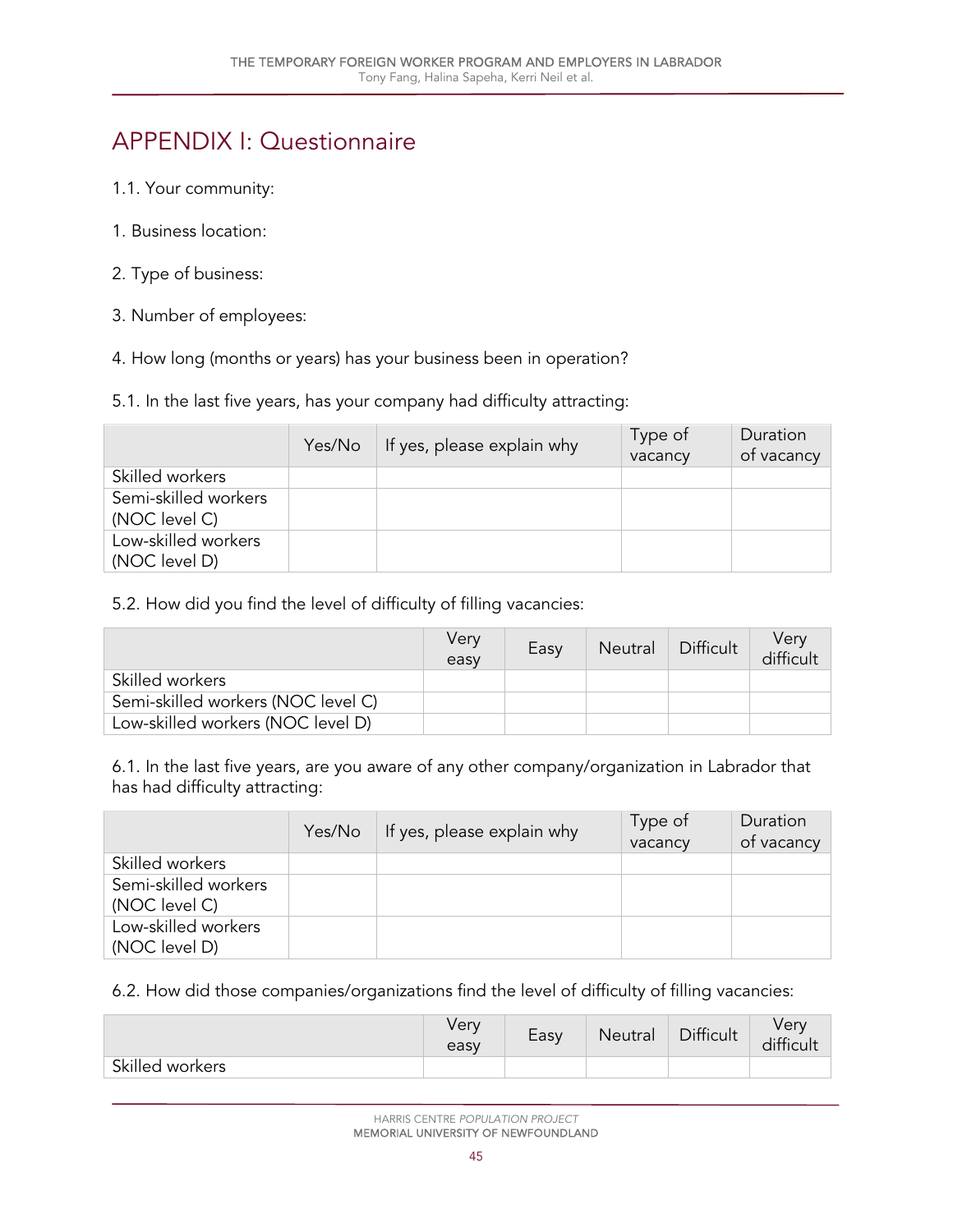| Semi-skilled workers (NOC level C) |  |  |  |
|------------------------------------|--|--|--|
| Low-skilled workers (NOC level D)  |  |  |  |

7. In the last five years, have you hired workers from other provinces? Yes/No

- 8. In the last five years, have you hired temporary foreign workers? Yes/No
- 9. If yes to (8), what percentage of your workforce are temporary foreign workers?

10. If yes to (8), did you help them become permanent residents? Yes/No (please explain why)

11. How did you find the process of:

|                                            | Very<br>easy | Easy | Neutral Difficult | <b>Verv</b><br>difficult |
|--------------------------------------------|--------------|------|-------------------|--------------------------|
| Hiring temporary foreign workers           |              |      |                   |                          |
| Helping them become permanent<br>residents |              |      |                   |                          |

12. Please list the three main advantages and challenges (preferably, in order of importance, starting with the most important) of:

|                  | Advantages     | <b>Challenges</b> |
|------------------|----------------|-------------------|
| Hiring temporary | i.             | ı.                |
| foreign workers  | ii.            | ii.               |
|                  | $\cdots$<br>Ш. | $\cdots$<br>Ш.    |
| Additional       |                |                   |
| comments         |                |                   |
| Helping them     | i.             | ı.                |
| become           | ii.            | ii.               |
| permanent        | iii.           | iii.              |
| residents        |                |                   |
| Additional       |                |                   |
| comments         |                |                   |

13. Which of the following options do you see as ways to address your future workplace needs? Are you planning to:

|                                                 | Yes/No | Comments if any |
|-------------------------------------------------|--------|-----------------|
| Upgrade the skills or your current<br>employees |        |                 |
|                                                 |        |                 |
| Implement measures to increase                  |        |                 |
| retention of current employees                  |        |                 |
| Employ more young people                        |        |                 |
| Seek out students through co-ops,               |        |                 |
| internships, etc.                               |        |                 |